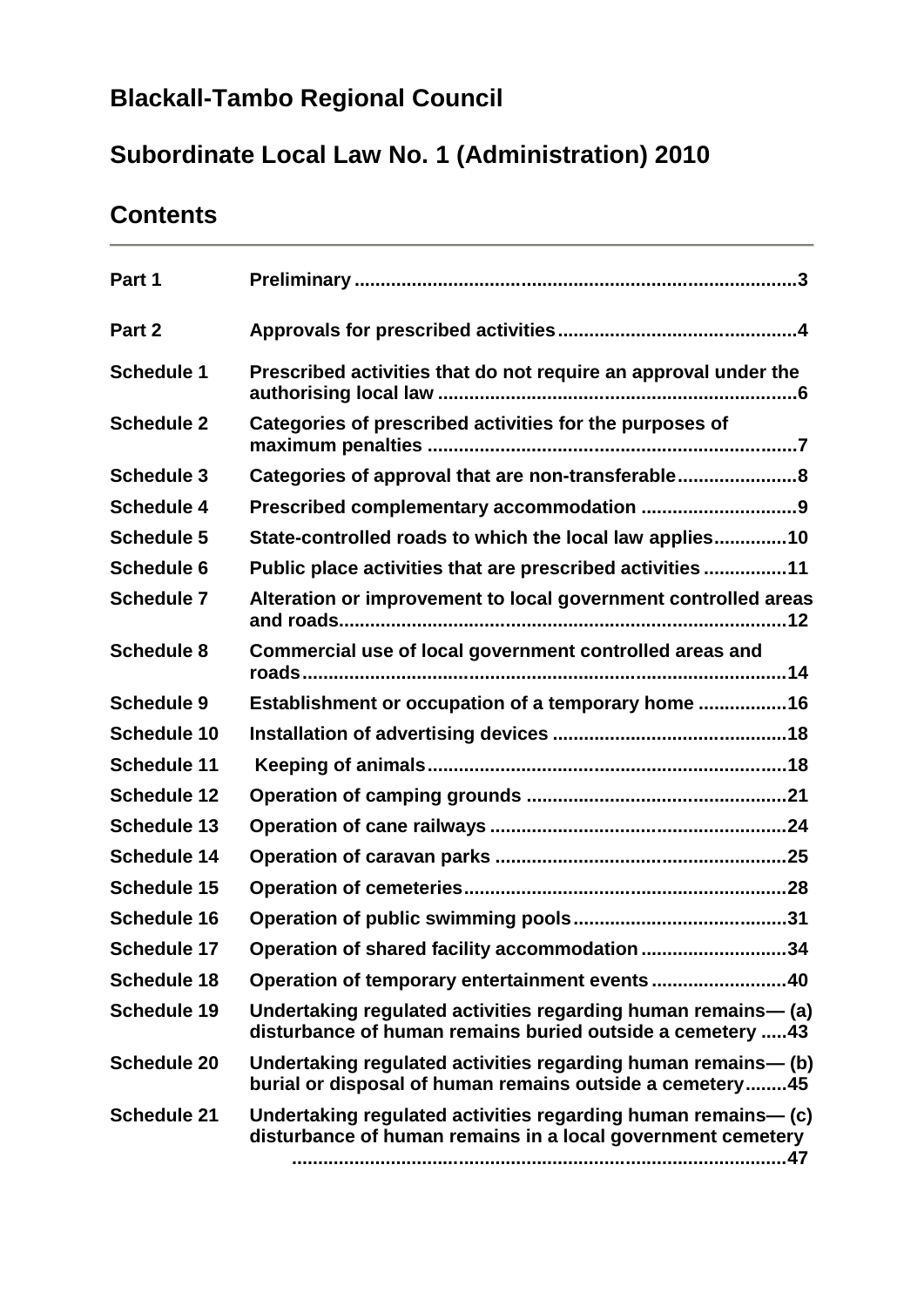| <b>Schedule 22</b> | Undertaking regulated activities on local government<br>controlled areas and roads- (a) driving or leading of animals                                               |  |
|--------------------|---------------------------------------------------------------------------------------------------------------------------------------------------------------------|--|
| <b>Schedule 23</b> | Undertaking regulated activities on local government<br>controlled areas and roads— (b) depositing of goods or<br>materials                                         |  |
| <b>Schedule 24</b> | Undertaking regulated activities on local government<br>controlled areas and roads— (c) holding of a public place<br>activity prescribed by subordinate local law53 |  |
| <b>Schedule 25</b> | Bringing or driving motor vehicles onto local government                                                                                                            |  |
| <b>Schedule 26</b> | Bringing or driving prohibited vehicles onto motor vehicle                                                                                                          |  |
| <b>Schedule 27</b> | Use of bathing reserves for training, competitions etc 57                                                                                                           |  |
| <b>Schedule 28</b> | Parking contrary to an indication on an official traffic sign<br>regulating parking by time or payment of a fee 58                                                  |  |
| <b>Schedule 29</b> | Parking in a loading zone by displaying a commercial vehicle                                                                                                        |  |
| <b>Schedule 30</b> | Carrying out works on a road or interfering with a road or its<br>.60                                                                                               |  |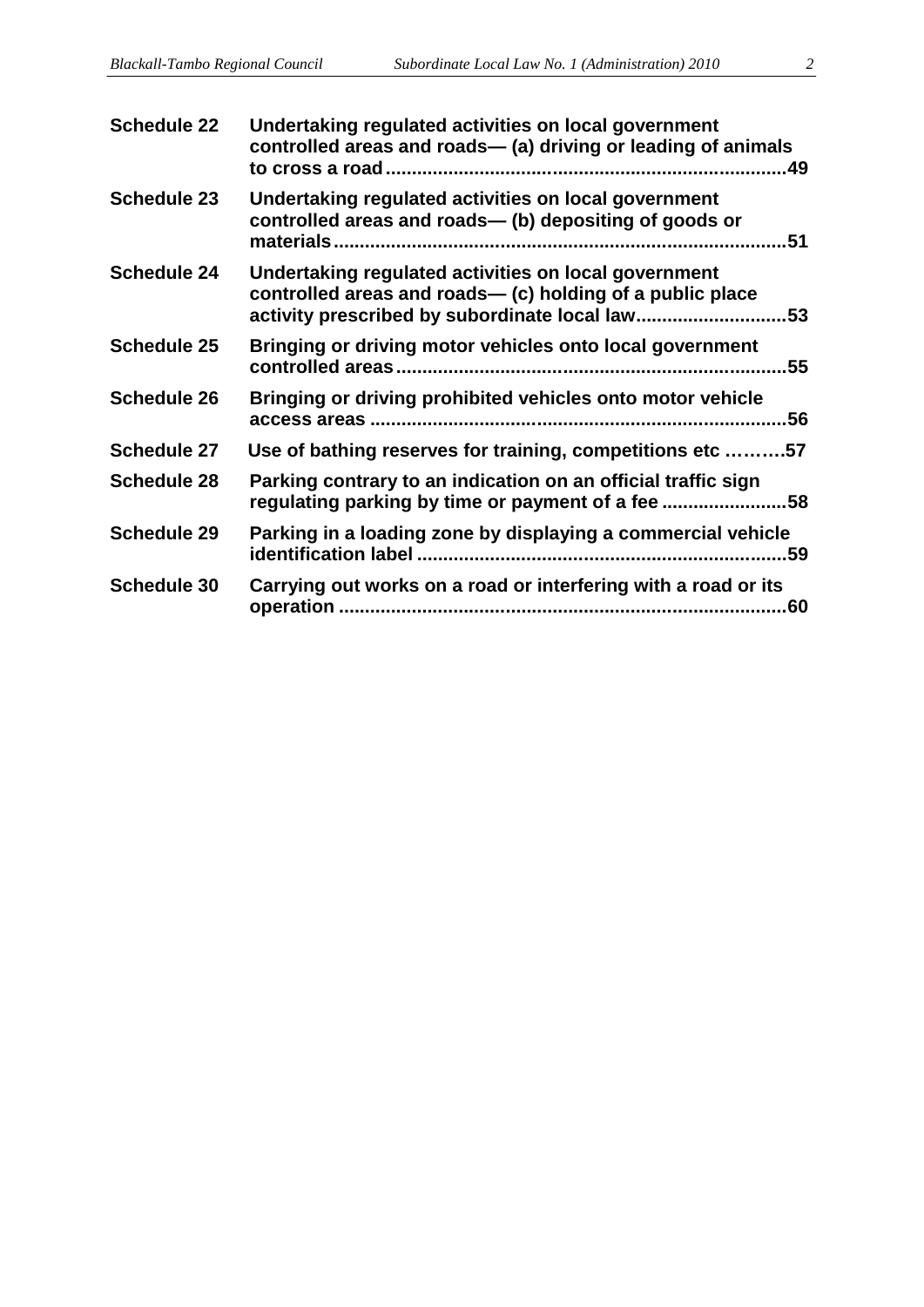# **Part 1 Preliminary**

#### **1 Short title**

This subordinate local law may be cited as *Subordinate Local Law No. 1 (Administration) 2010.*

#### **2 Purpose and how it is to be achieved**

- (1) The purpose of this subordinate local law is to supplement *Local Law No. 1 (Administration) 2010* which provides for a legal and procedural framework for the administration, implementation and enforcement of the local government's local laws, subordinate local laws and other regulatory powers, and for miscellaneous administrative matters.
- (2) The purpose is to be achieved by providing for—
	- (a) various matters regarding the granting of approvals for prescribed activities; and
	- (b) further specification of the definitions relevant to various prescribed activities.

#### **3 Authorising local law**

The making of the provisions in this subordinate local law is authorised by *Local Law No. 1 (Administration) 2010* (the *authorising local law*)*.*

#### **4 Definitions**

Particular words used in this subordinate local law have the same meaning as provided for in the authorising local law.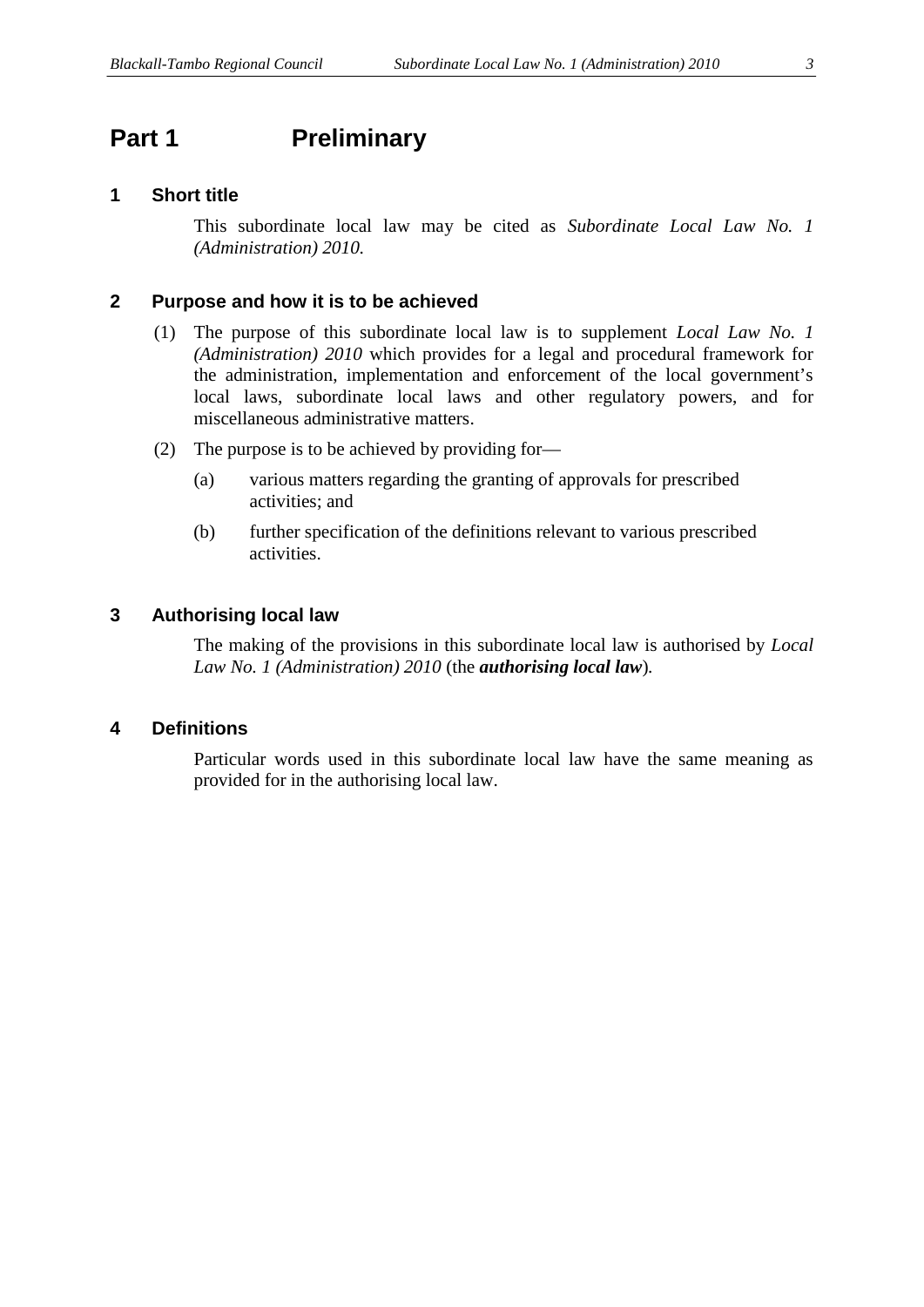# **Part 2 Approvals for prescribed activities**

### **5 Prescribed activities that do not require an approval—Authorising local law, s 6(3)**

For section 6(3) of the authorising local law, it is declared that section 6(2) of the authorising local law does not apply to the prescribed activities listed in schedule 1.

### **6 Categories of prescribed activities for the purposes of maximum penalties—Authorising local law, s 6(4)**

For section 6(4) of the authorising local law, it is declared that—

- (c) the prescribed activities listed in part 1 of schedule 2 are category 1 activities; and
- (d) the prescribed activities listed in part 2 of schedule 2 are category 2 activities; and
- (e) the prescribed activities listed in part 3 of schedule 2 are category 3 activities.

#### **7 Approvals that are non-transferable—Authorising local law, s 15(2)**

For section 15(2) of the authorising local law, it is declared that the categories of approval listed in schedule 3 are non-transferable.

#### **8 Prescribed complementary accommodation—Authorising local law, schedule 1**

For the purposes of the definition of *complementary accommodation* in schedule 1 of the authorising local law, the accommodation listed schedule 4 is prescribed as appropriate for caravan parks.

### **9 State-controlled roads to which the local law applies—Authorising local law, schedule 1**

For the purposes of the definition of **road** in schedule 1 of the authorising local law, the State-controlled roads listed in schedule 5 are roads to which the authorising local law applies unless otherwise provided in the local law.

#### **9 Public place activities that are prescribed activities—Authorising local law, schedule 2, part 2**

For the purposes of paragraph (c) of the definition of *regulated activities on local government controlled areas and roads* in part 2 of schedule 2 of the authorising local law, the holding of a public place activity listed in schedule 6 is a prescribed activity.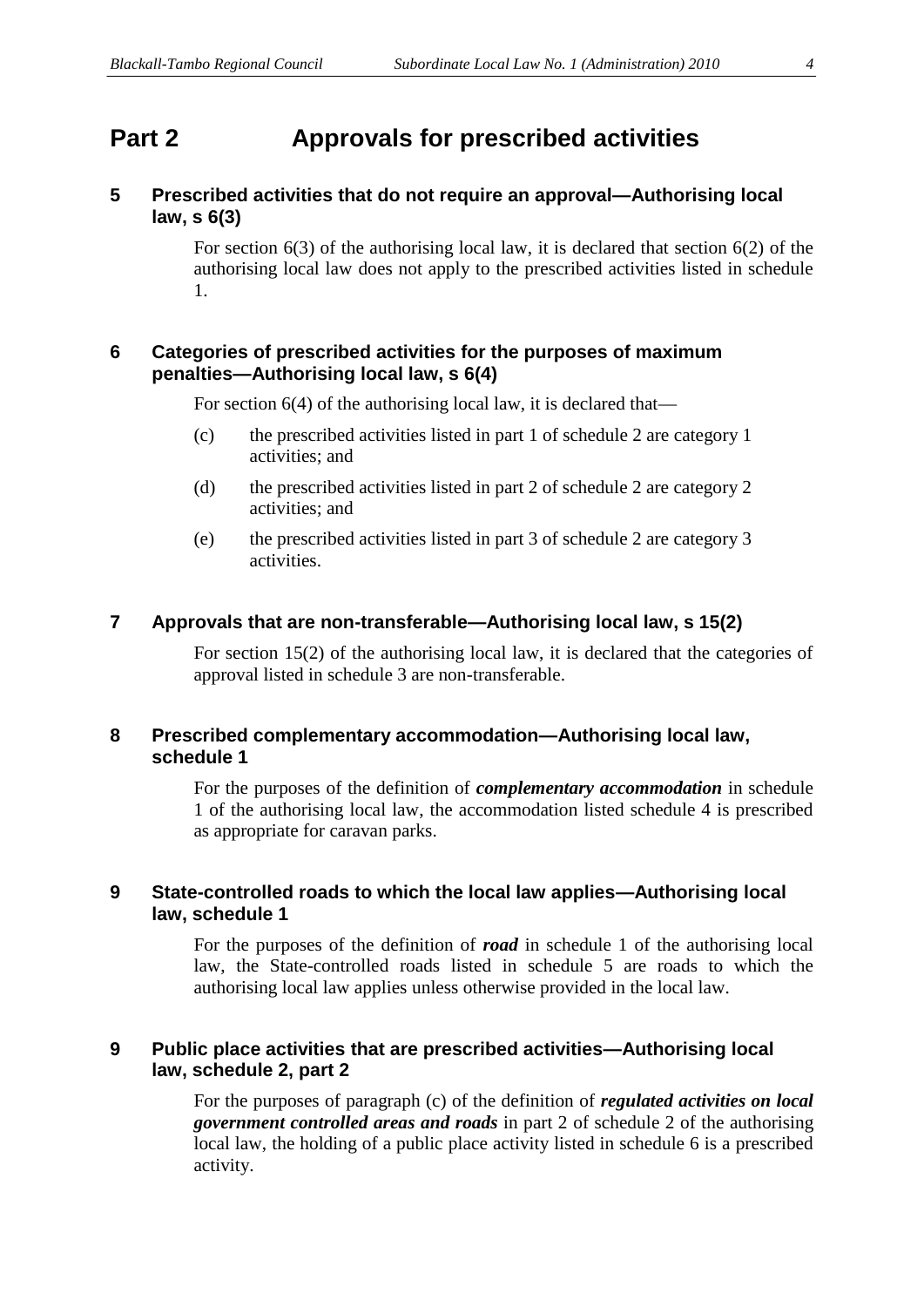#### **10 Matters regarding prescribed activities—Authorising local law, ss 6(3), 8(2)(a), 9(1)(d), 10(3), 12, 13(a), 14(1)(a)**

- (1) For each prescribed activity, a schedule prescribes the matters specified in this section for the prescribed activity named in section 1 of the schedule.
- (2) For section 6(3) of the authorising local law, it is declared that section 6(2) of the authorising local law does not apply to an activity stated in section 2 of the schedule relating to the prescribed activity.
- (3) For section 8(2)(a) of the authorising local law, the documents and materials that must accompany an application for approval for the prescribed activity are stated in section 3 of the schedule relating to the prescribed activity.
- (4) For section 9(1) (d) of the authorising local law, the local government may only grant an approval for a prescribed activity if it is satisfied the proposed operation and management of the activity would be consistent with the additional criteria prescribed in section 4 of the schedule relating to the prescribed activity.
- (5) For section 10(3) of the authorising local law, the conditions that must be imposed on an approval for a prescribed activity are stated in section 5 of the schedule relating to the prescribed activity.
- (6) For section 10(3) of the authorising local law, the conditions that will ordinarily be imposed on an approval for a prescribed activity are stated in section 6 of the schedule relating to the prescribed activity.
- (7) For section 13(a) of the authorising local law, the term of an approval for a prescribed activity is provided for in section 7 of the schedule relating to the prescribed activity.
- (8) For section 14(1)(a) of the authorising local law, the further term for renewal or extension of an approval for a prescribed activity is provided for in section 8 of the schedule relating to the prescribed activity.
- (9) For section 12 of the authorising local law, in Table 1 of the schedule relating to a prescribed activity—
	- (f) column 1 lists the application requirements for which the local government may accept as evidence the certificate of a third party certifier; and
	- (g) column 2 lists the individuals or organisations that are declared to be third party certifiers for the corresponding application requirement in column 1; and
	- (h) column 3 lists the qualifications that are necessary for an individual or organisation to be a third party certifier for the corresponding application requirement in column 1.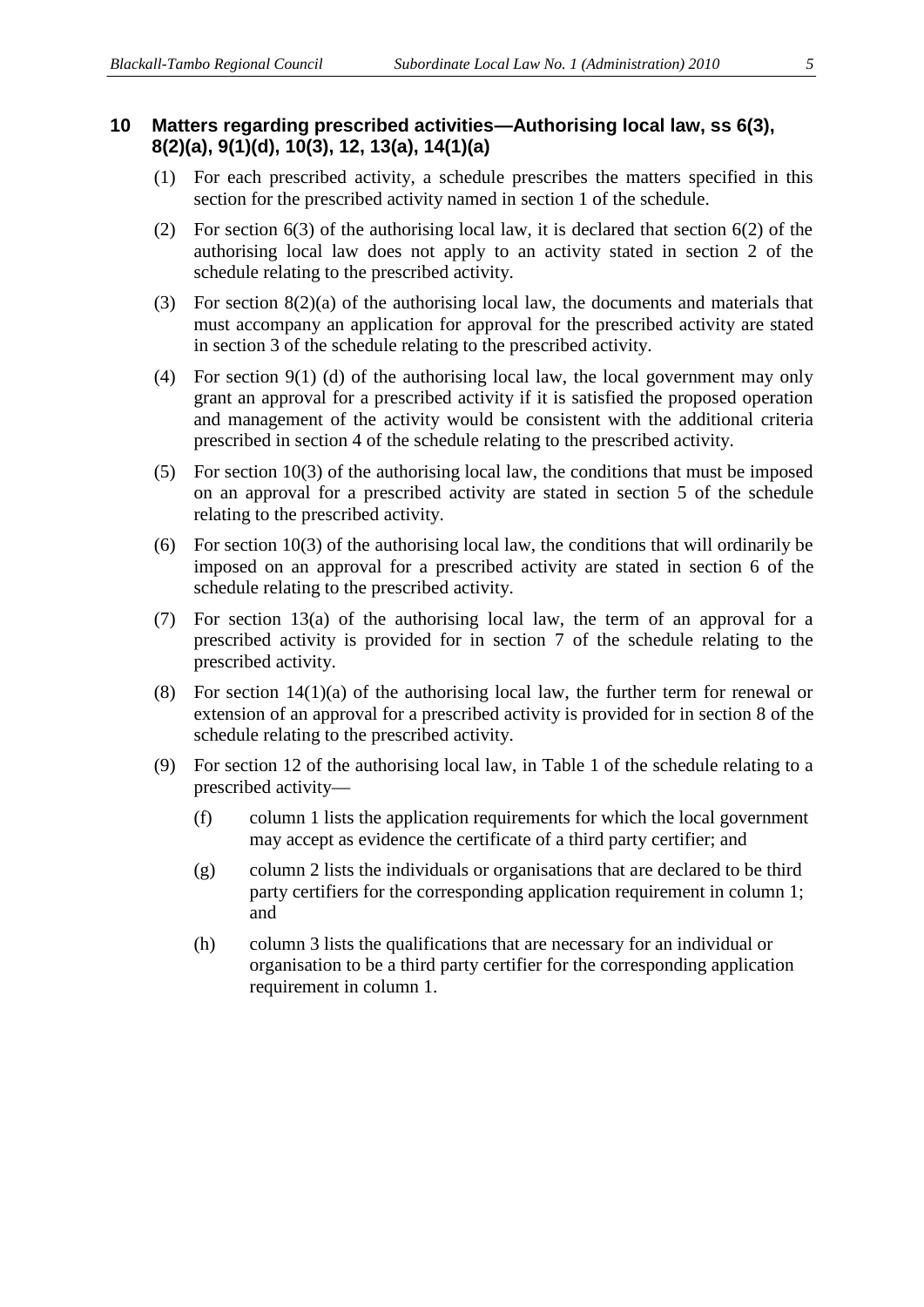# **Schedule 1 Prescribed activities that do not require an approval under the authorising local law**

Section 5

'Installation of advertising devices'

'Operation of cane railways'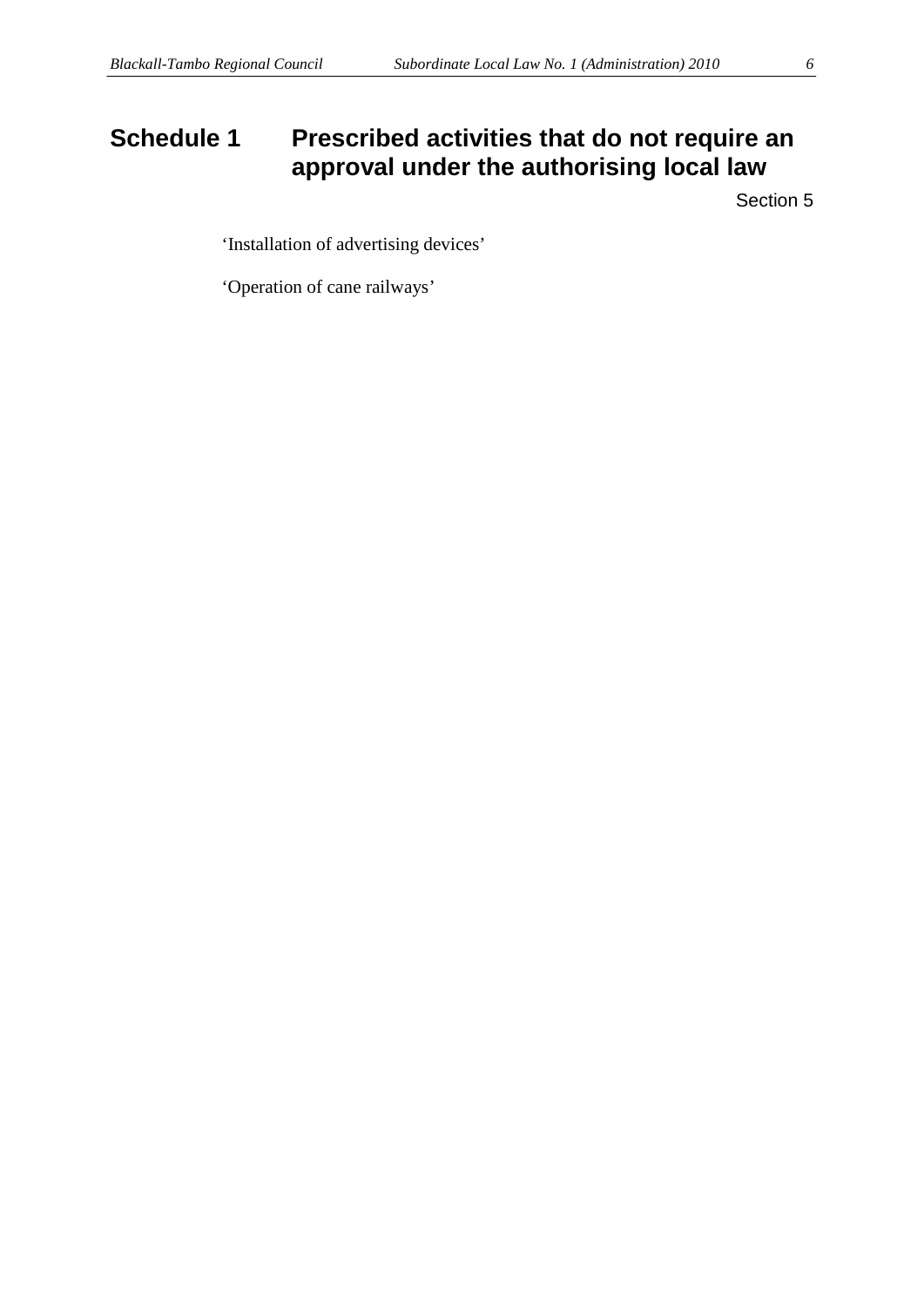# **Schedule 2 Categories of prescribed activities for the purposes of maximum penalties**

Section 6

# **Part 1 Category 1 activities**

Prescribed activities for which the penalty for not having an approval will be 50 penalty units under section 6(2) of the authorising local law. For example–

- 1 Alteration or improvement to local government controlled areas or roads.
- 2 Commercial use of local government controlled areas and roads.
- 3 Establishment or occupation of a temporary home.
- 4 Installation of advertising devices.
- 5 Keeping of animals.
- 6 Undertaking regulated activities regarding human remains.
- 7 Undertaking regulated activities on local government controlled areas and roads.

# **Part 2 Category 2 activities**

Prescribed activities for which the penalty for not having an approval will be 200 penalty units under section 6(2) of the authorising local law.

- 8 Operation of camping grounds.
- 9 Operation of caravan parks.
- 10 Operation of cemeteries.
- 11 Operation of public swimming pools.
- 12 Operation of shared facility accommodation.
- 13 Operation of temporary entertainment events.

# **Part 3 Category 3 activities**

Prescribed activities for which the penalty for not having an approval will be 500 penalty units under section 6(2) of the authorising local law.

14 None at this stage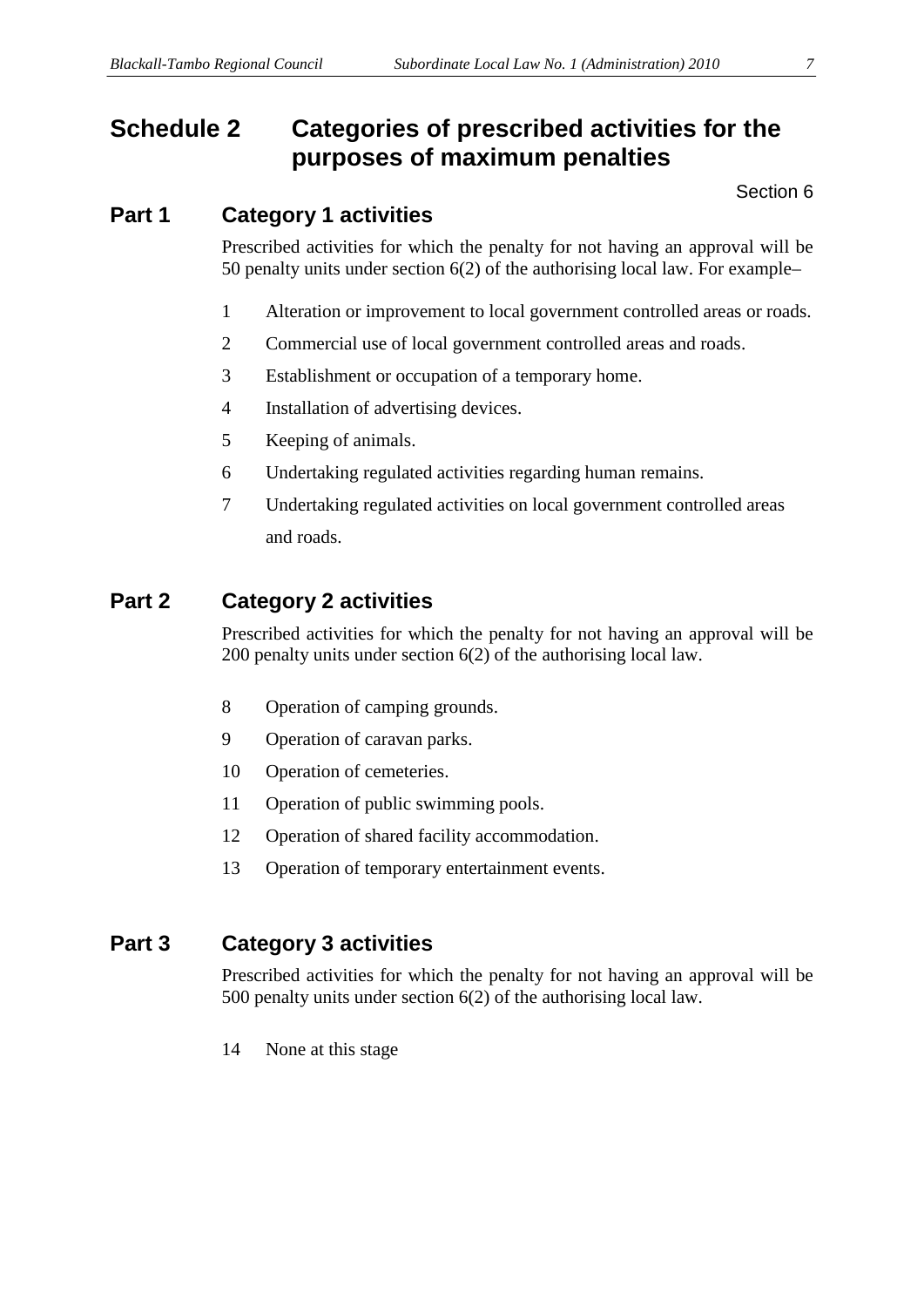# **Schedule 3 Categories of approval that are nontransferable**

Section 7

Categories of approval for a prescribed activity that the local government wishes to be non-transferable, include—

- 1. Approvals to operate a camping ground.
- 2. Approvals to operate a caravan park.
- 3. Approvals to operate a public swimming pool.
- 4. Approval to have 3 dogs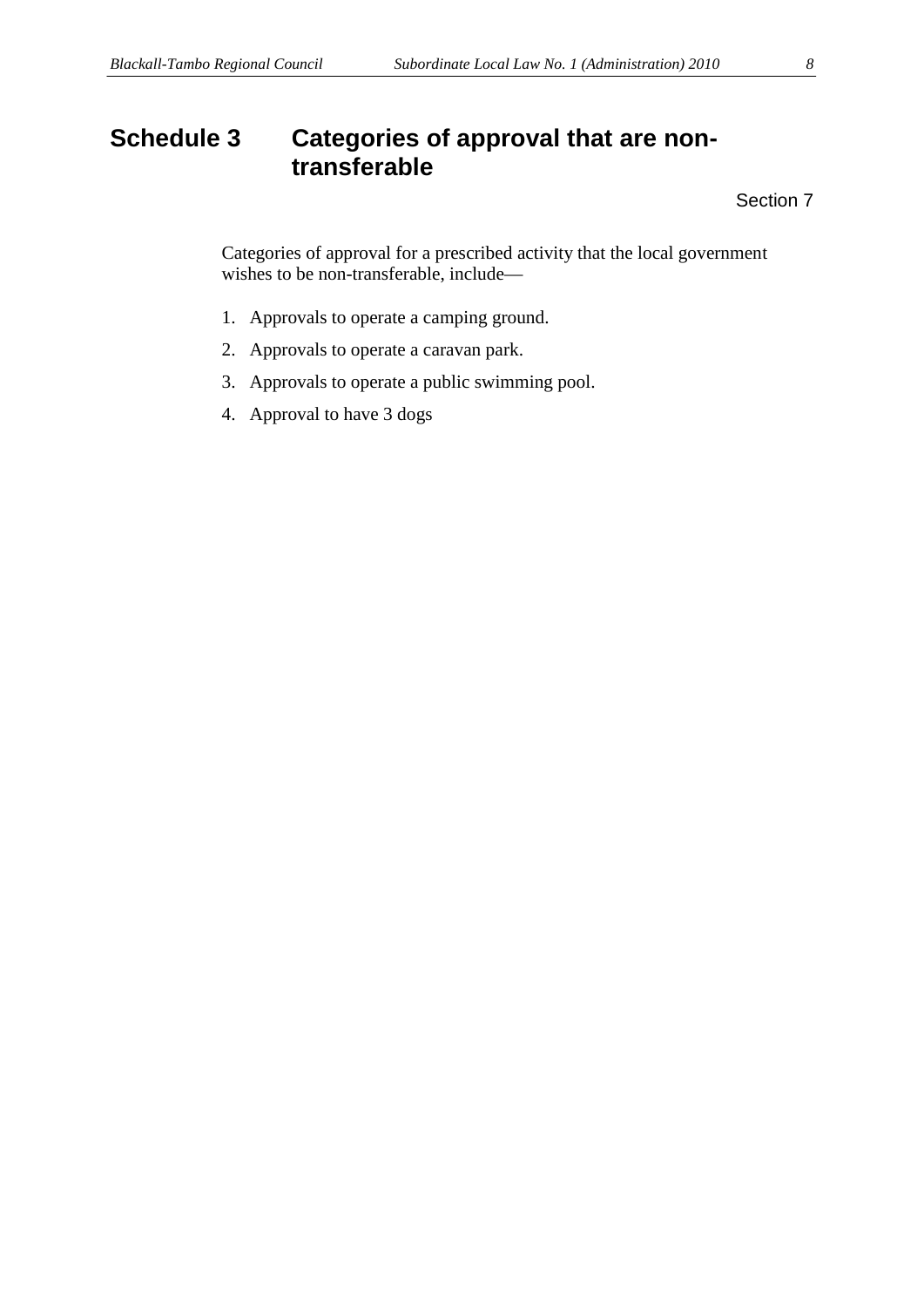# **Schedule 4 Prescribed complementary accommodation**

Section 8

Complementary accommodation that is approved for all caravan parks within the local government's area. These types of accommodation will therefore be covered by an approval to operate a caravan park. For example–

accommodation in—

- (a) a converted railway carriages; or
- (b) demountable accommodation units.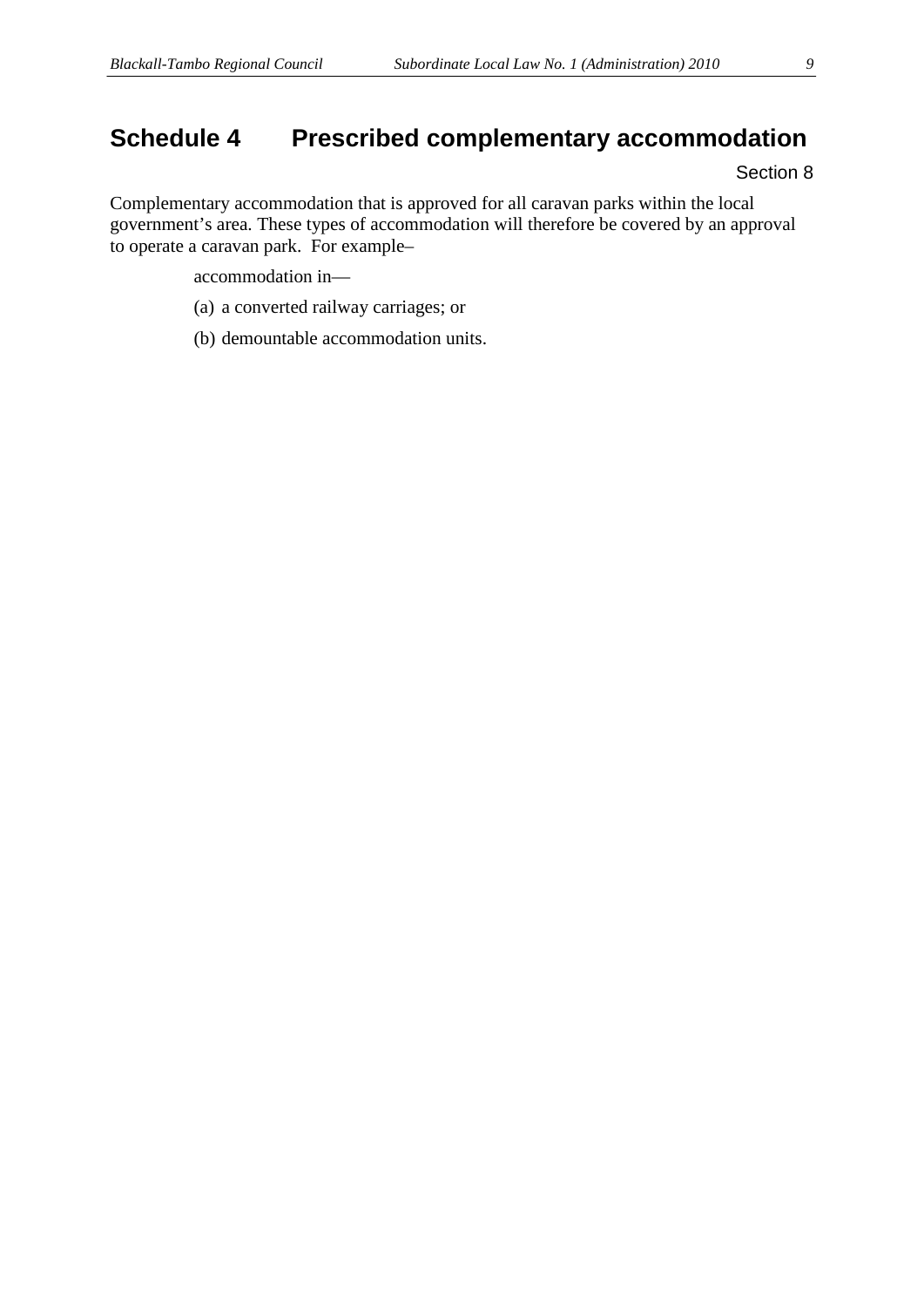# **Schedule 5 State-controlled roads to which the local law applies**

Section 9

*[Insert any State-controlled roads to which the local law applies. Note that these roads can only be listed here if the chief executive has given written agreement under section 66(5) (b) of the Transport Operations (Road Use Management) Act 1995.]*

An approval cannot be granted for a State-controlled road unless the chief executive agrees in writing.

There are no approvals in place at this stage.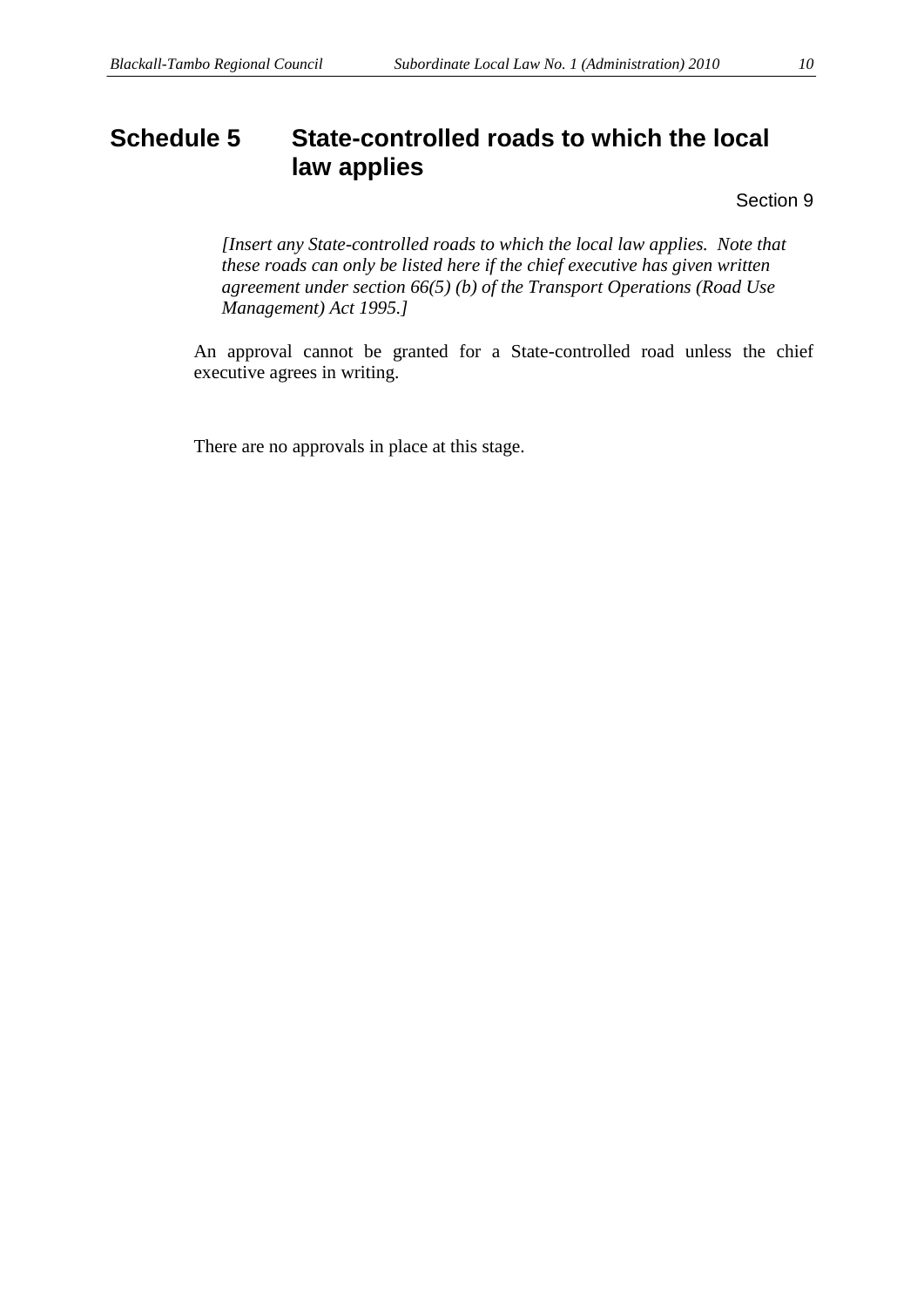# **Schedule 6 Public place activities that are prescribed activities**

Section 10

These prescribed activities should require approval for one-off public place activities (both for profit and not for profit) and ongoing public place activities that are not for profit, provided the activities are not for public entertainment. For example –

- 1. An invitation-only ceremony, party or celebration attended by more than 20 people.
- 2. A cake stall, sausage sizzle, car wash or similar fundraiser held on no more than 1 day.
- 3. A training event held on no more than 1 day.
- 4. A training event held on more than 1 day without payment of a fee.
- 5. A display, demonstration or information booth.
- 6. A right of occupation and use of a specified part of a park or reserve by a sporting association.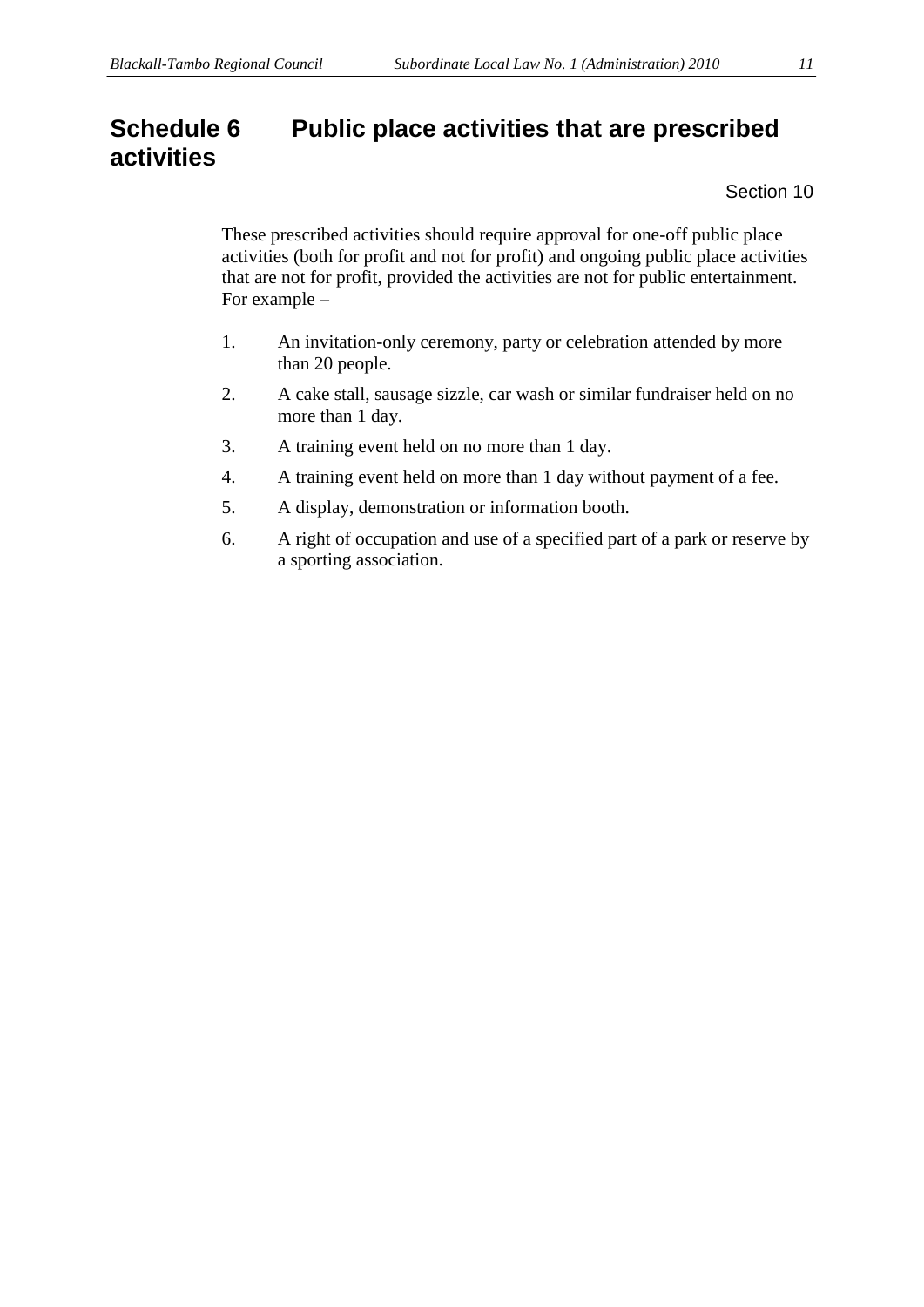# **Schedule 7 Alteration or improvement to local government controlled areas and roads**

Section 11

#### **1 Prescribed activity**

Alteration or improvement to local government controlled areas and roads

#### **2 Activities that do not require approval under the authorising local law**

*[In this section, list any activities that fall within the overall category of this prescribed activity that the local government does not require an approval for. This might exempt activities of a certain type, activities that are in a particular location (e.g. outside urban areas, or in a specified locality), activities of a certain size (e.g. smaller operations) or activities that meet specified criteria.*

*NOTE: Where the prescribed activity is one mentioned in section 5(c) of the authorising local law and relates to an activity for which an Act authorises the local government to give an approval then this section must be marked "not applicable". The scope for exempting activities under section 6(3) of the authorising local law applies only to prescribed activities prescribed under local laws (i.e. section 5(a) and 5(b) prescribed activities). If they relate to approvals under an Act then the local government cannot make exemptions to the requirement for an approval, for example, parking permits under TORUM Act and works or interference on roads under the Local Government Act 2009.*

#### **3 Documents and materials that must accompany applications for approval**

An application for an approval to make an alteration or improvement to a local government area or road must include or be accompanied by—

- (a) the name and address of the applicant and, if the applicant is a body corporate or a partnership, the name and address of an individual who is authorised by the applicant to act on its behalf; and
- (b) full details of the proposed alteration or improvement; and
- (c) if the applicant proposes to erect or install a structure on, over or under the road plans and specifications of the structure; and
- (d) details of building or other work to be carried out under the approval; and

### **4 Additional criteria for the granting of approval**

Additional criteria with which applications for approval for the prescribed activity must be consistent and must satisfy the local government must be satisfied before an approval is granted.

For example –

For alteration or improvement to a local government controlled area— the alteration or improvement would not unduly interfere with the usual use of the area or the amenity of the area.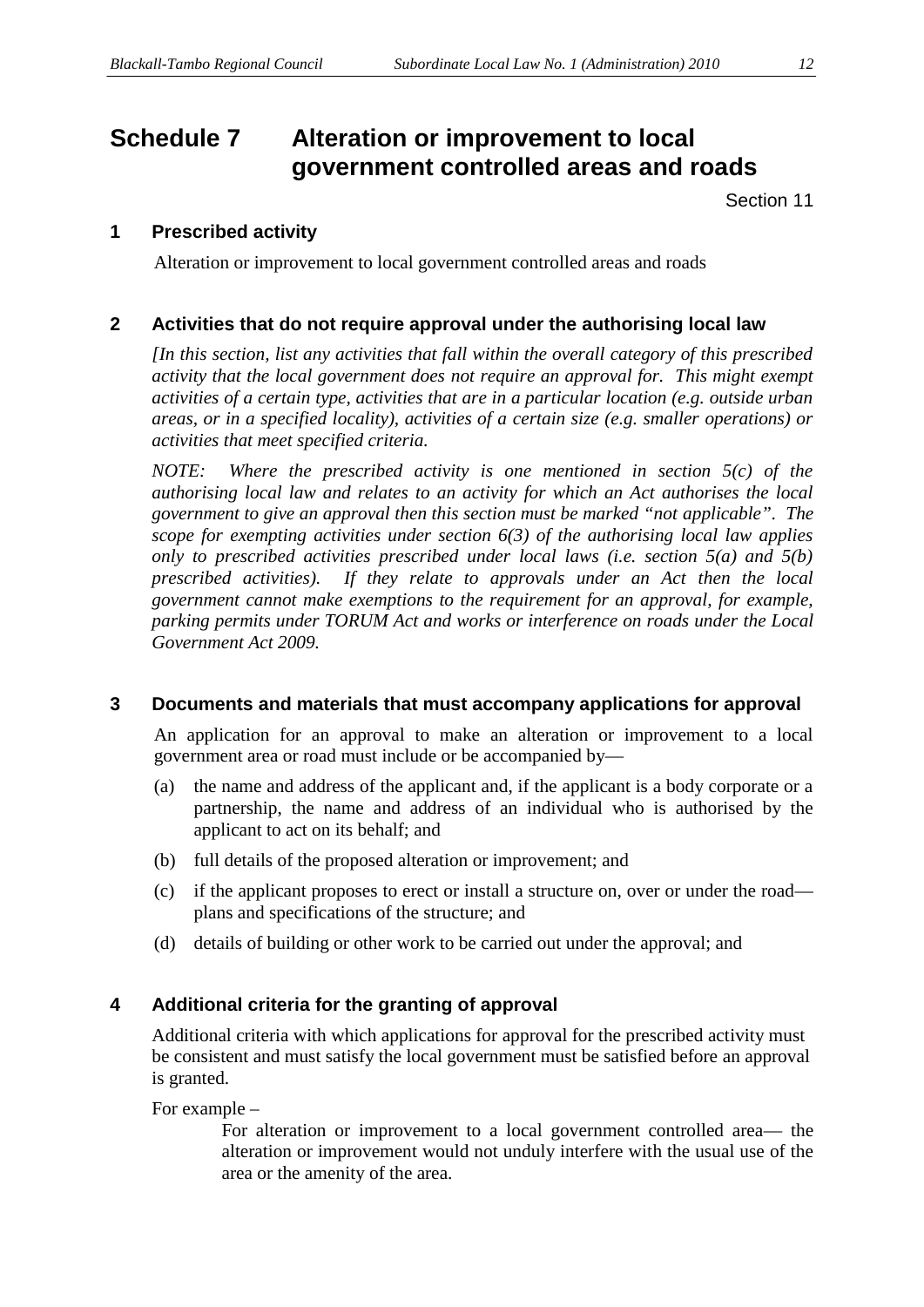### **5 Conditions that must be imposed on approvals**

The conditions of an approval must—

- (a) require compliance with specified safety requirements; and
- (b) require the holder of the approval to carry out specified additional work such as earthwork and drainage work; and
- (c) regulate the time within which work must be carried out; and
- (d) require the holder of the approval to give the local government specified indemnities; and
- (e) require the holder of the approval to take out specified insurance indemnifying persons who may suffer personal injury, or loss or damage, as a result of the work; and
- (f) require the holder of the approval to maintain structures erected or installed, or vegetation planted, under the approval in good condition; and
- (g) require the holder of the approval to remove a structure erected or installed under the approval at the end of a stated period.

### **6 Term of approval**

An approval is granted for a term specified in the approval.

### **7 Term of renewal of approval**

The local government may, from time to time, on application renew an approval for a further term.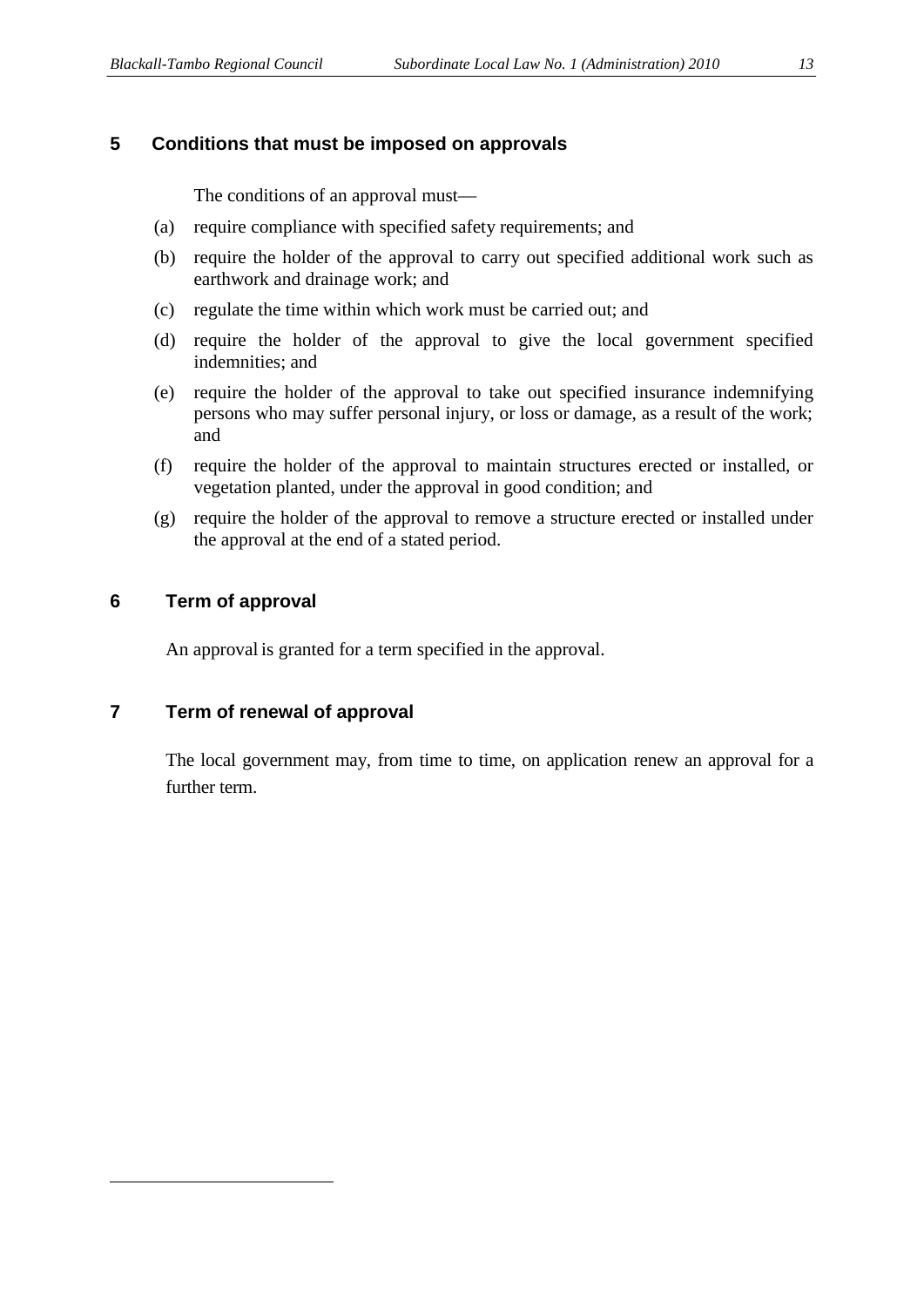# **Schedule 8 Commercial use of local government controlled areas and roads**

Section 11

#### **1 Prescribed activity**

Commercial use of local government controlled areas and roads

#### **2 Activities that do not require approval under the authorising local law**

An approval is not required under this local law for —

- (a) a business on part of a road if the person carrying on the business is authorised by a permit under the *Land Act 1994* to occupy the relevant part of the road for carrying on the business; and
- (b) a person who is authorised to carry on a business under the *Transport Infrastructure Act 1994*; and
- (c) using a road for a particular purpose if the use constitutes development under the *Sustainable Planning Act 2009*.

#### **3 Documents and materials that must accompany applications for approval**

An application for an approval must include or be accompanied by—

- (a) details of the nature, time and place of the proposed activities for which the approval is sought; and
- (b) if the applicant wants to use a particular part of a road for serving food or drink or for other business purposes—a plan showing the relevant part of the road; and
- (c) must also include or be accompanied by details of the type of signage which is intended to be displayed and the method intended to be used to ensure stability of the signage.

### **4 Additional criteria for the granting of approval**

The local government may grant an approval if satisfied that—

- (a) the activities for which the approval is sought would not unduly interfere with the proper use of a road; and
- (b) the activity would not cause nuisance, inconvenience or annoyance to the occupiers of adjoining land; and
- (c) the activity would not adversely affect the amenity of the surrounding area.

#### **5 Conditions that must be imposed on approvals**

The conditions of an approval must include—

- (a) restrict activities under the approval to specified days and times; and
- (b) prohibit or limit activities under the approval during periods of poor visibility; and
- (c) limit the activities authorised by the approval to a single specified location or to a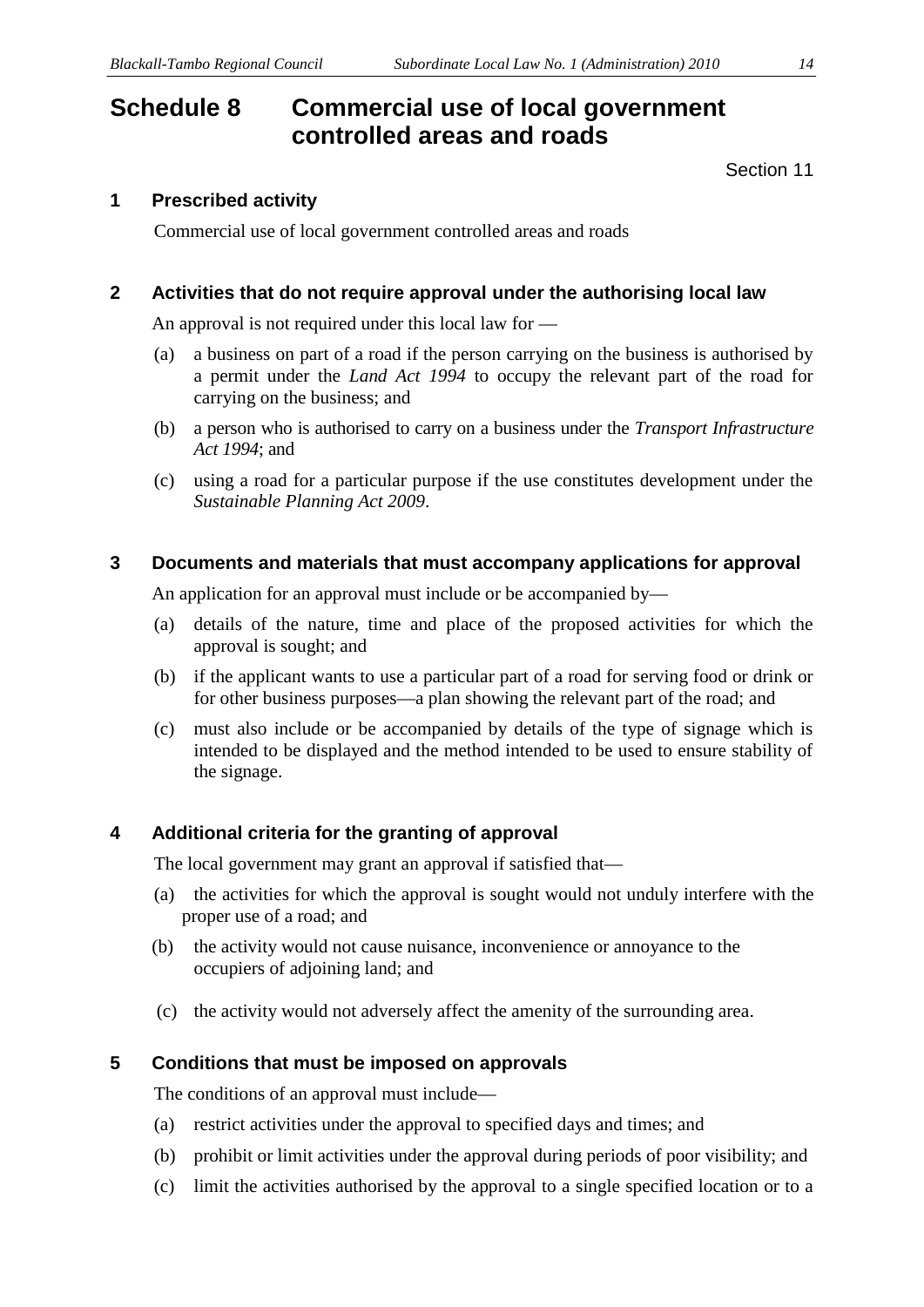specified area; and

- (d) require the holder of the approval to display the approval in a specified position or to produce the approval for inspection on demand by an authorised person or, if the approval relates to a State-controlled road, a person authorised by the chief executive; and
- (e) require the holder of the approval to take specified measures to protect the safety of persons who may be involved in, or affected by, the activities authorised by the approval; and
- (f) require the holder of the approval to take out insurance against personal injury or property damage resulting from activities authorised by the approval; and
- (g) require the holder of the approval to take specified measures to ensure that the activities authorised by the approval do not cause a nuisance; and
- (h) if the approval relates to an activity on a road—require the approval holder to indemnify the State; and
- (i) if the approval authorises the holder to use a specified part of a road for carrying on a business—require the approval holder to pay specified rental to the local government at specified intervals.

*Example of a condition under subsection (2) (g)—*

*If an approval authorises use of a road for serving food or drink, the condition could, for example, require the approval holder to provide and maintain receptacles for waste and to clean the area thoroughly at the conclusion of business on each day.*

#### **6 Conditions that will ordinarily be imposed on approvals**

Conditions that will ordinarily be imposed on approvals may require the holder of the approval to dispose of waste in a particular way

#### **7 Term of approval**

An approval will be granted or renewed for

- (a) in the case of an application for an approval for a single occasion—the period stated in the approval; or
- (b) in the case of an application for an approval to continually operate a commercial activity on roads—until the next 30 June following the grant or renewal of the approval.

#### **8 Term of renewal of approval**

The local government may, from time to time, on application by the operator renew the approval.

However, the local government must, on application for renewal of an approval made before the end of the term for which the approval was granted or last renewed, renew the approval for a further term unless—

(a) the local government has given the operator reasonable written notice of its intention not to renew the approval; or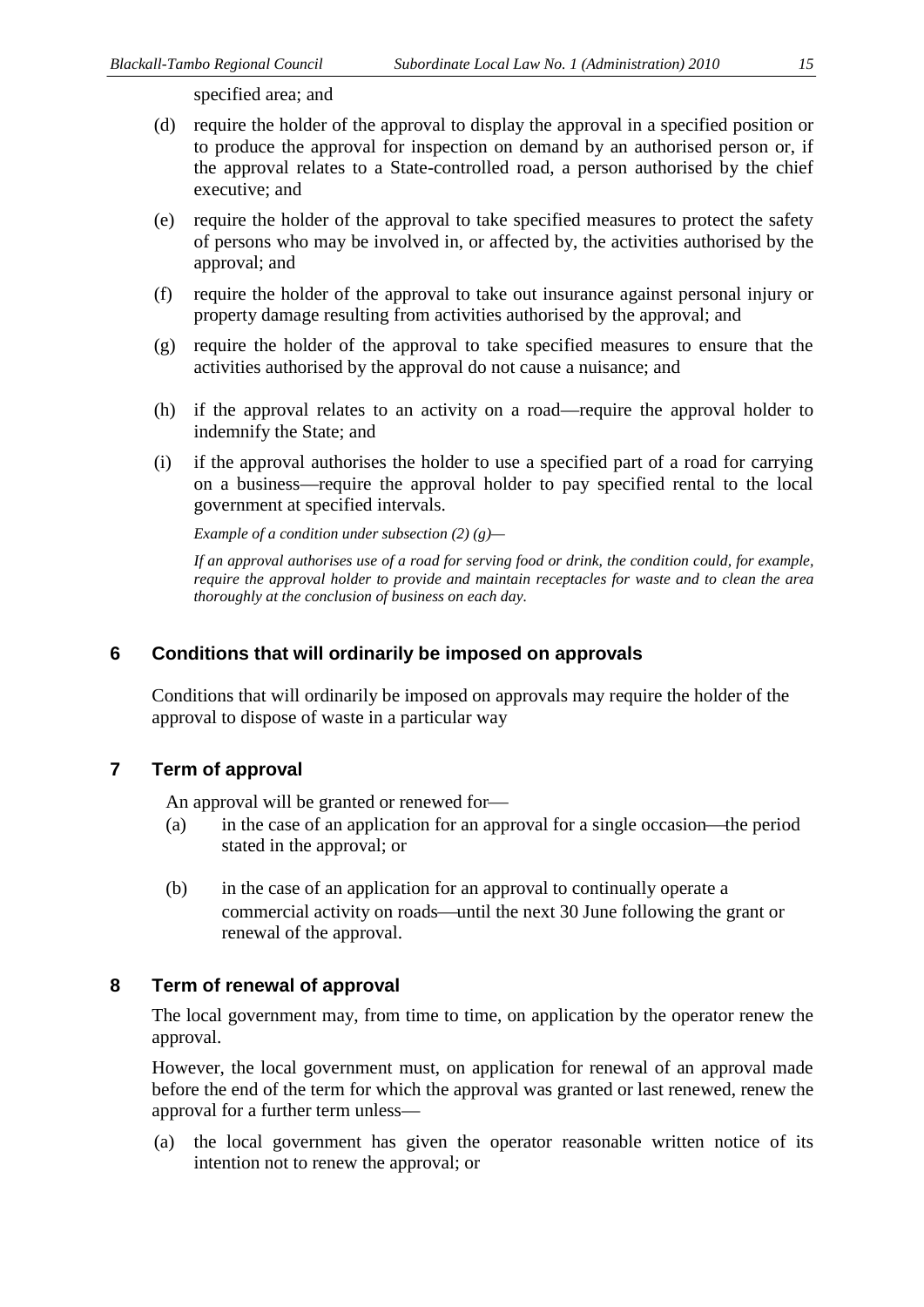(b) there are proper grounds for cancellation of the approval.<sup>2</sup>

# **Schedule 9 Establishment or occupation of a temporary home**

Section 11

### **1 Prescribed activity**

Establishment or occupation of a temporary home

# **2 Activities that do not require approval under the authorising local law**

Establishment or occupation of a temporary home for less than two weeks.

### **3 Documents and materials that must accompany applications for approval**

An application for an approval under this local law must include or be accompanied  $by-$ 

- (a) a drawing showing the design and dimensions of the proposed temporary home; and
- (b) details of the materials out of which the temporary home is (or is to be) constructed and other structural details of the temporary home; and
- (c) details of the location of the temporary home; and
- (d) if the applicant is not the owner of the land on which the temporary home is (or is to be) located—the written consent of the owner.

# **4 Additional criteria for the granting of approval**

An application for an approval authorising the establishment and occupation of a temporary home must also include or be accompanied by the additional criteria

- (a) the temporary home will not be occupied as a place of residence permanently or for an indefinite period; and
- (b) the applicant proposes, within the period for which the approval is granted—
	- (i) to erect, or convert an existing structure into, a permanent residence; or
	- (ii) to carry out building work on a permanent residence that will make the residence temporarily unfit for occupation as a place of residence; and
- (c) an adequate source of water will be available to the proposed temporary home; and
- (d) adequate means of waste disposal and sanitation will exist to ensure that reasonable standards of health and hygiene can be maintained; and

 $2$  Proper grounds for cancellation of an approval exist if an operator fails to remedy contravention of this local law or a condition of an approval within the time allowed in a compliance notice (See section  $21(1)$ ).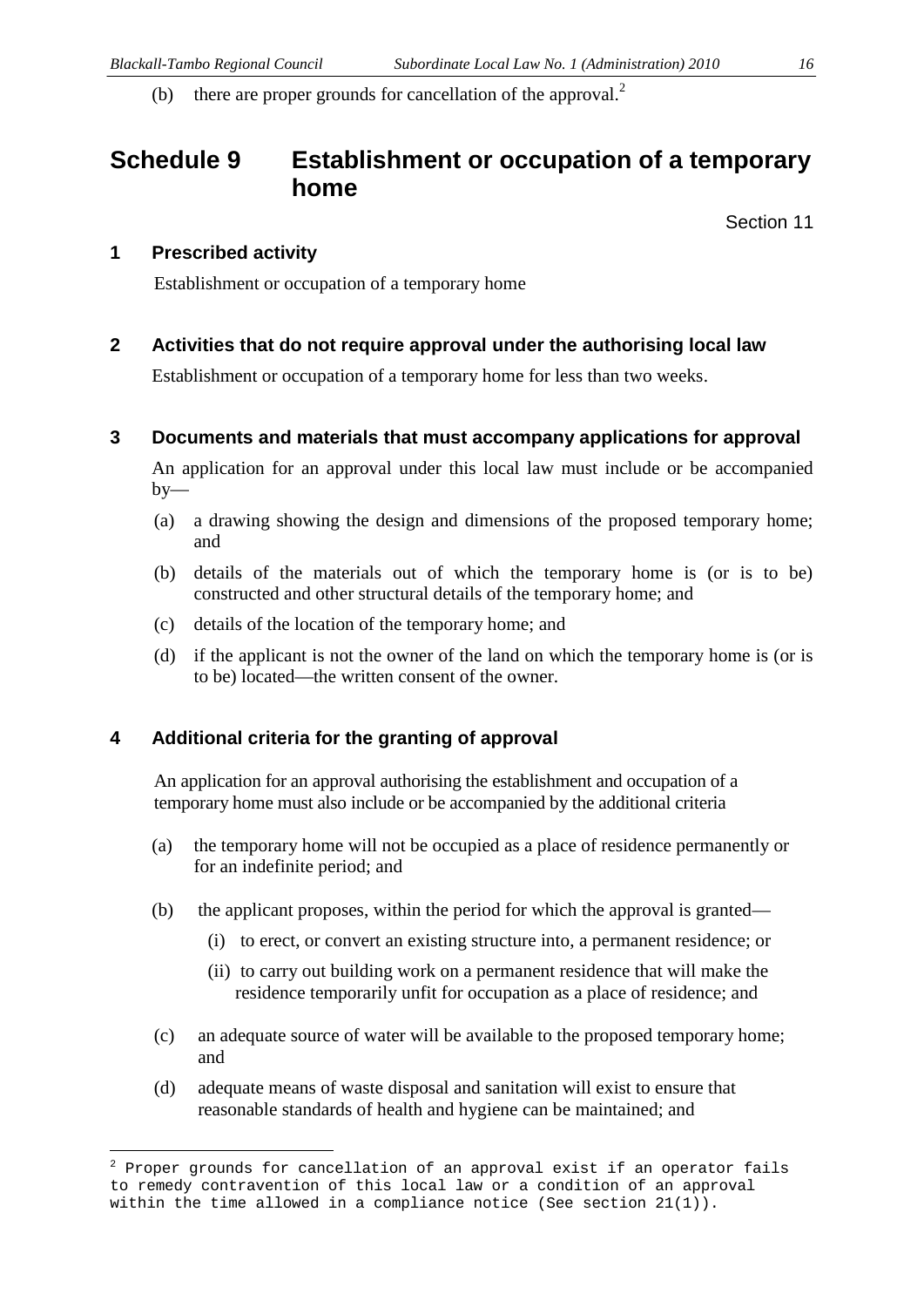(e) a copy of a development application for the construction of a permanent dwelling.

### **5 Conditions that must be imposed on approvals**

The conditions of an approval must—

- (a) regulate the design, dimensions, construction, and external appearance of the temporary home; and
- (b) require the provision of specified facilities for personal hygiene and sanitation, and for washing and drying clothes; and
- (c) require the holder of the approval to provide specified equipment, or take specified action, to ensure that the temporary home is adequately supplied with water; and
- (d) regulate the disposal of waste water and refuse from the temporary home; and
- (e) require the holder of the approval to dismantle and remove the temporary home by a specified date.

### **6 Conditions that will ordinarily be imposed on approvals**

Conditions will ordinarily be imposed in an approval requiring

- (a) the approval holder to keep the temporary home in good order and repair; and
- (b) require the approval holder to ensure that the home is not unsightly or unhygienic.

# **7 Term of approval**

An approval is granted for a term of up to 12 months specified in the approval.

### **8 Term of renewal of approval**

- (1) An approval cannot be renewed but the local government may extend the term to coincide with the expected completion date of building work for the erection or alteration of, or the conversions of an existing structure into, a permanent residence, that is, when the application for extension is made, likely to be completed within a reasonable time.
- (2) An approval comes to an end when—
	- (a) the term of the approval ends; or
	- (b) the permanent residence becomes fit for occupation; (whichever happens first).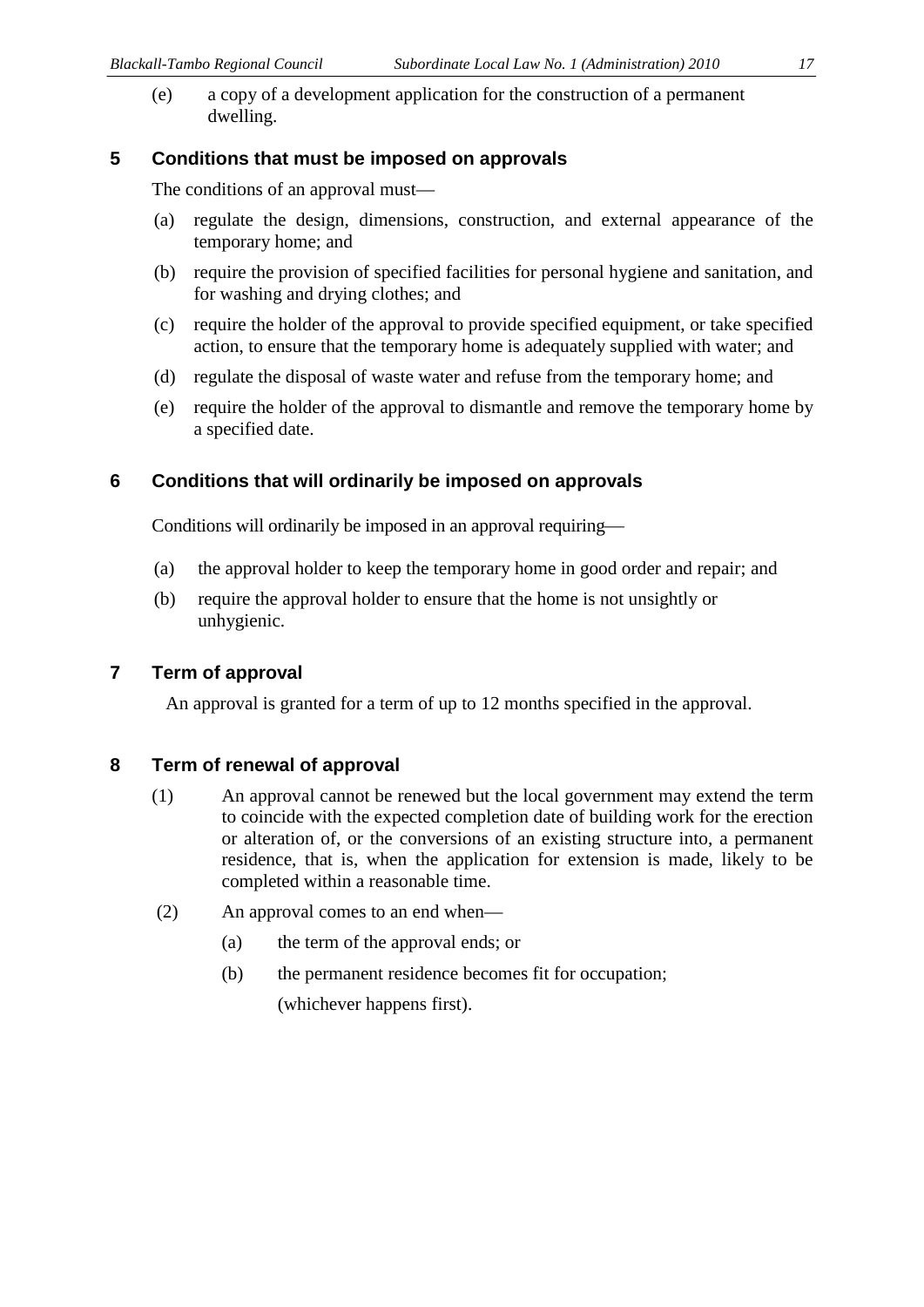# **Schedule 10 Installation of advertising devices**

Section 11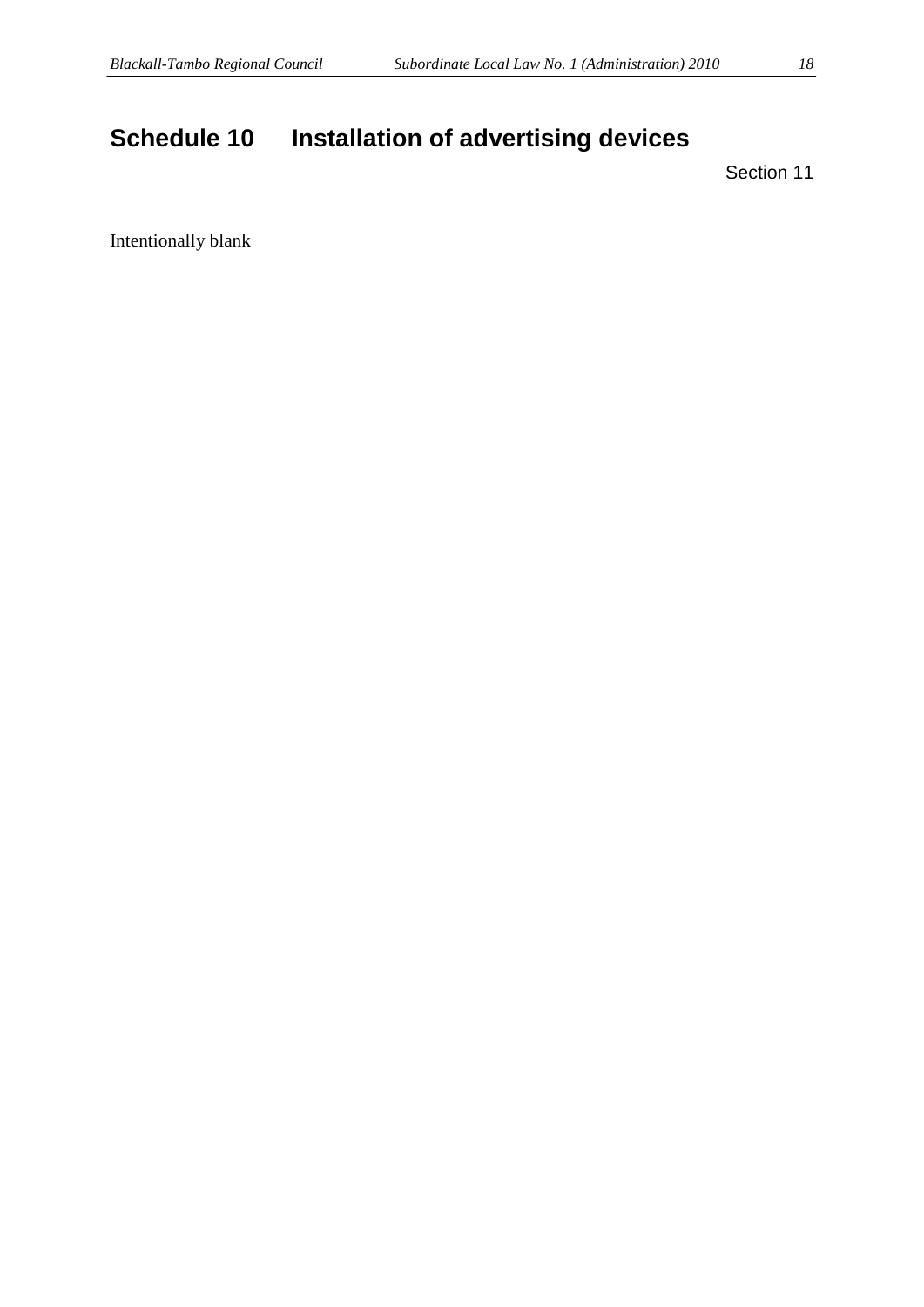# **Schedule 11 Keeping of animals**

#### Section 11

#### **1 Prescribed activity**

Keeping of animals

#### **2 Activities that do not require approval under the authorising local law**

*[Schedule 2 of Subordinate Local Law No. 2 (Animal Management) sets out the details about when an approval is required.*

#### **3 Documents and materials that must accompany applications for approval**

The type of materials required must include an application outlining—

- (a) the species, breed, age and gender of the animal or each of the animals for which the approval is sought; and
- (b) the number of animals to be kept; and
- (c) the area, or part of the area, in which the animal or animals are to be kept; and
- (d) the nature of the premises in which the animal or animals are to be kept.

For applications to keep particular animals or numbers of animals, specific documents and materials must be specified.

### **4 Additional criteria for the granting of approval**

Additional criteria must include the following matters about which the local government needs to be satisfied —

- (a) that the land is physically suitable for the keeping of the animals; and
- (b) that the enclosures in which the animals are to be kept are structurally suitable; and
- (c) that the animals are not likely to cause undue nuisance, inconvenience, or annoyance to the occupiers of adjoining land; and
- (d) that the animals will not have a significant detrimental effect on the amenity of the surrounding area; and
- (e) that the animals will not have a significant detrimental effect on the local environment or cause pollution or other environmental damage.

*Specific criteria might be prescribed in relation to applications to keep particular animals or numbers of animals or to keep animals in particular locations (e.g. residential areas). For example, an additional or different set of criteria might be prescribed for an approval to keep a larger number of dogs as part of a boarding kennel operation or a larger number of cats as part of a cattery operation.*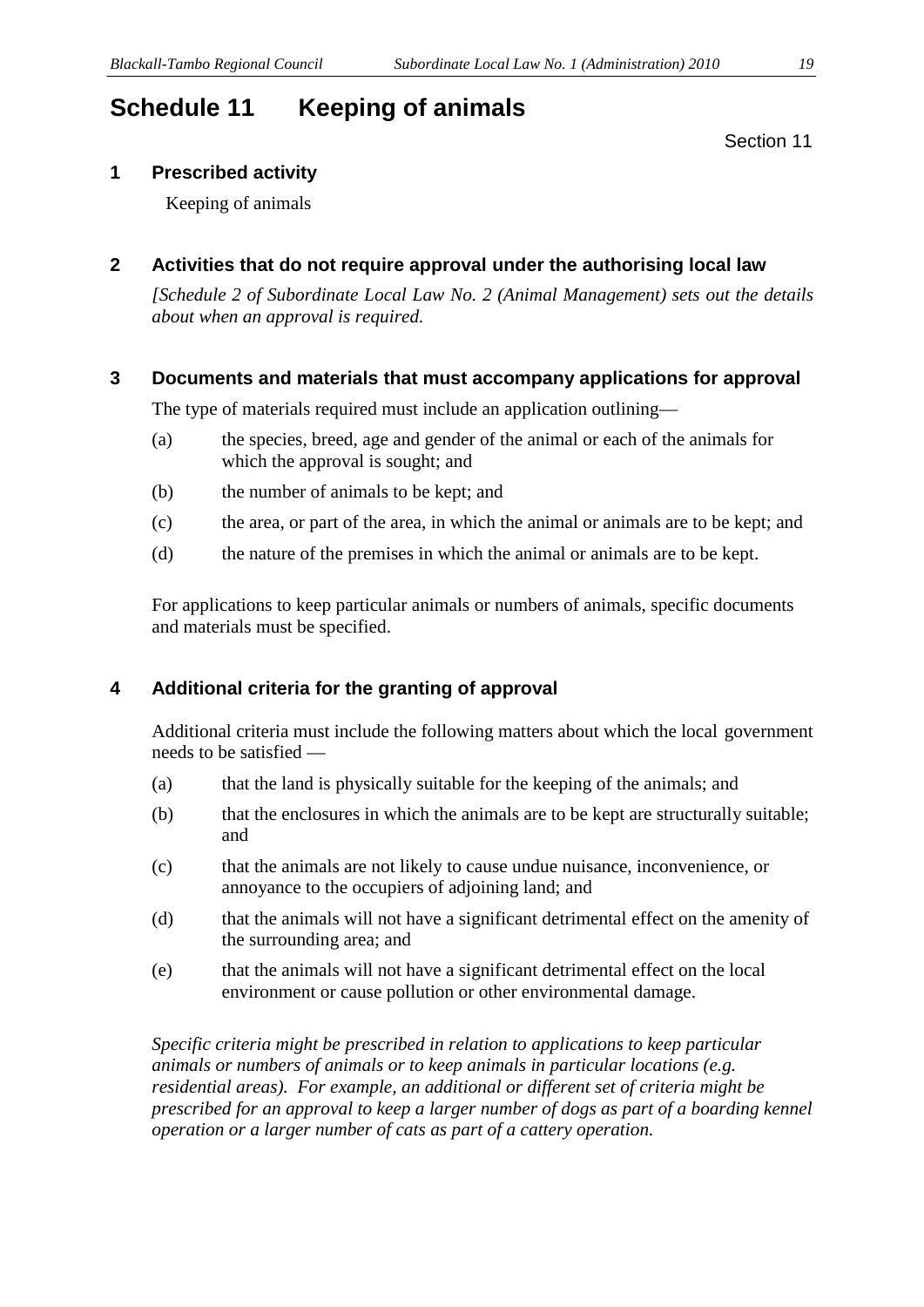### **5 Conditions that must be imposed on approvals**

Conditions for these approvals must –

- (a) require the holder of the approval to care for the animals in accordance with appropriate standards; and
- (b) require that the animals be kept in enclosures that comply with specified structural requirements; and
- (c) require the holder of the approval to comply with specified standards of hygiene; and
- (d) require the holder of the approval to ensure that the animal wears or displays an appropriate identifying tag as long as this is not inconsistent with requirements of the Animal Management (Cats and Dogs) Act 2008; and
- (e) require the holder of the approval to take specified action to protect against possible harm to the local environment.

*Specific conditions might be specified in relation to approval to keep particular animals or numbers of animals or to keep animals in particular locations (e.g. residential areas). For example, an additional or different set of conditions might be prescribed for an approval to keep a larger number of dogs as part of a boarding kennel operation or a larger number of cats as part of a cattery operation.*

### **6 Conditions that will ordinarily be imposed on approvals**

*[For example a requirement to muzzle a decommissioned greyhound when in a public place, subject to requirements of the Animal Management (Cats and Dogs) Act 2008 s.197.]*

# **7 Term of approval**

The term of an approval is decided by the local government when it grants the approval or renewal, usually to 30 June

### **8 Term of renewal of approval**

The local government may, from time to time, on application by the operator renew the approval.

However, the local government must, on application for renewal of an approval made before the end of the term for which the approval was granted or last renewed, renew the approval for a further term unless—

- (a) the local government has given the operator reasonable written notice of its intention not to renew the approval; or
- (b) there are proper grounds for cancellation of the approval.<sup>3</sup>

<sup>&</sup>lt;sup>3</sup> Proper grounds for cancellation of an approval exist if an operator fails to remedy contravention of this local law or a condition of an approval within the time allowed in a compliance notice (See section 21(1)).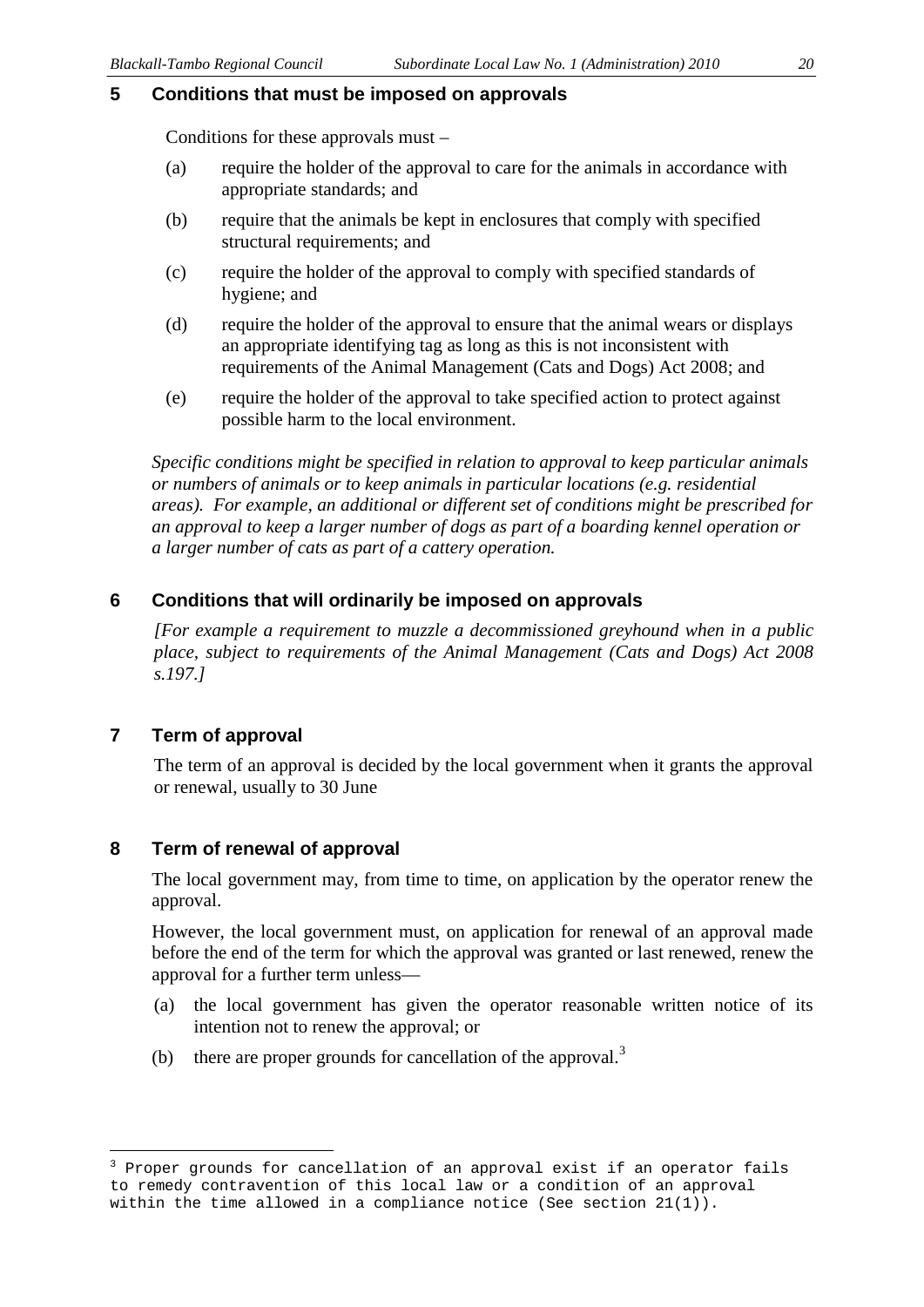# **Schedule 12 Operation of camping grounds**

### Section 11

### **1 Prescribed activity**

Operation of camping grounds

### **2 Activities that do not require approval under the authorising local law**

This local law does not refer to Caravan Parks

### **3 Documents and materials that must accompany applications for approval**

An application for an approval authorising a person to operate a commercial camping ground must include or be accompanied by—

- (a) a plan showing the boundaries of the camping ground and the division of the camping ground into camping sites; and
- (b) if the applicant is not the owner of the land on which the camping ground is situated—the written consent of the owner to the application; and
- (c) details of the facilities to be provided for campers; and
- (d) details of water quality, reticulation and drainage; and
- (e) the plan of the proposed camping ground shall be drawn to scale showing the following additional particulars
	- (i) the location and real property description of such land; and
	- (ii) the location, number, designation and type of sanitary conveniences to be provided; and
	- (iii) the location, number, and designation of ablutionary facilities to be provided; and
	- (iv) details of each site clearly defined and bearing a distinguishing mark or number and indicating the number of persons who may occupy the site; and
- (f) before the application is granted, the applicant must provide evidence of any necessary statutory permit, authorisation or approval—
	- (i) for the development and use of the relevant land as a camping ground; and
	- (ii) for the occupation and use of buildings and structures on the land in connection with the operation of the camping ground.

# **4 Additional criteria for the granting of approval**

Applications must also meet the following additional criteria—

- (a) the camping ground can be operated in a way which will not cause nuisance, inconvenience or annoyance to the occupiers of adjoining land; and
- (b) all facilities in the camping ground are at an acceptable standard or can be brought to acceptable standard; and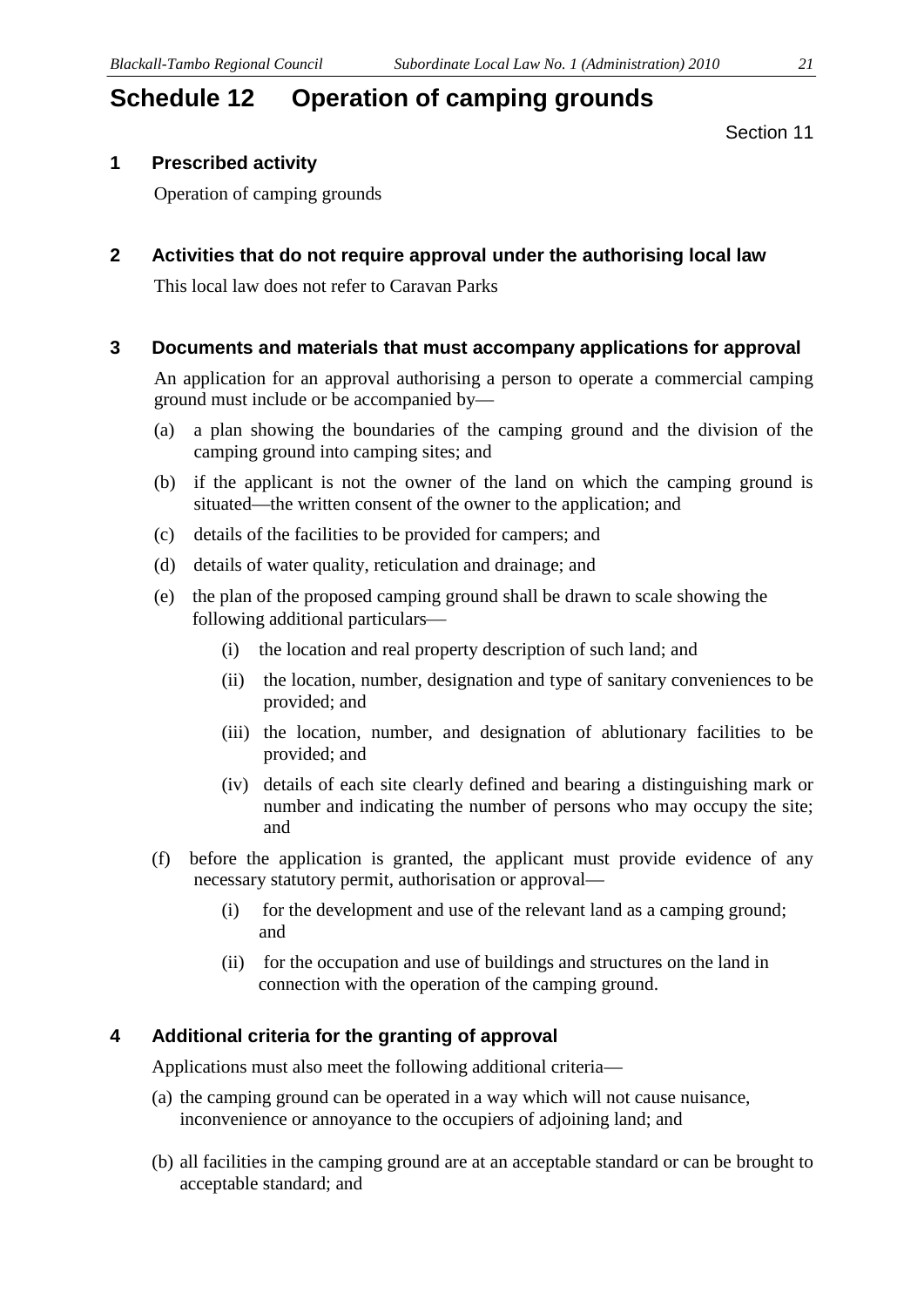- (c) any development permit for the camping ground required under the *Sustainable Planning Act 2009* has been granted; and
- (d) the local government must also be satisfied that the proposed operator is a suitable person to be operating a camping ground.

### **(a) Conditions that must be imposed on approvals**

An operator must comply with the following basic conditions—

- (a) ensure that a register is kept containing the name and address of each person who hires a camping site; and an identifying number for the site; and if a vehicle is brought onto the site—the registration number of the vehicle; and the dates when the hiring of the site begins and ends; and
- (b) at the request of an authorised person, produce the register for inspection; and
- (c) not permit occupation of a camping site by more persons than the limit fixed for the relevant site; and
- (d) maintain all buildings, structures and facilities provided by the operator on the camping ground in good and serviceable condition; and
- (e) keep the camping ground (including all camping sites) clean and tidy.

#### **6 Conditions that will ordinarily be imposed on approvals**

An operator will be required –

- (a) to maintain an adequate supply of water to the camping ground, including water suitable for drinking, cooking and personal hygiene; and
- (b) to ensure that, if water obtained from a particular water outlet in the camping ground may be unsuitable for drinking, a sign is prominently displayed at the outlet stating **"Unsuitable for Drinking"**; and
- (c) to maintain toilets and bathing or showering facilities for persons of both sexes (including disabled persons) using the camping ground; and
- (d) to maintain facilities for disposal of wastes; and
- (e) to ensure that the number of persons who may occupy a camping site is not contravened; and
- (f) if bedding is supplied—
	- (i) to keep it in a clean and sanitary condition; and
	- (ii) if bed linen is provided—to change and replace it with clean bed linen whenever there is a change of occupier.

### **7 Term of approval**

The term of an approval is decided by the local government when it grants the approval or renewal.

In granting an approval a local government may determine that the approval is one of a class of approvals that it does not intend to renew or extend.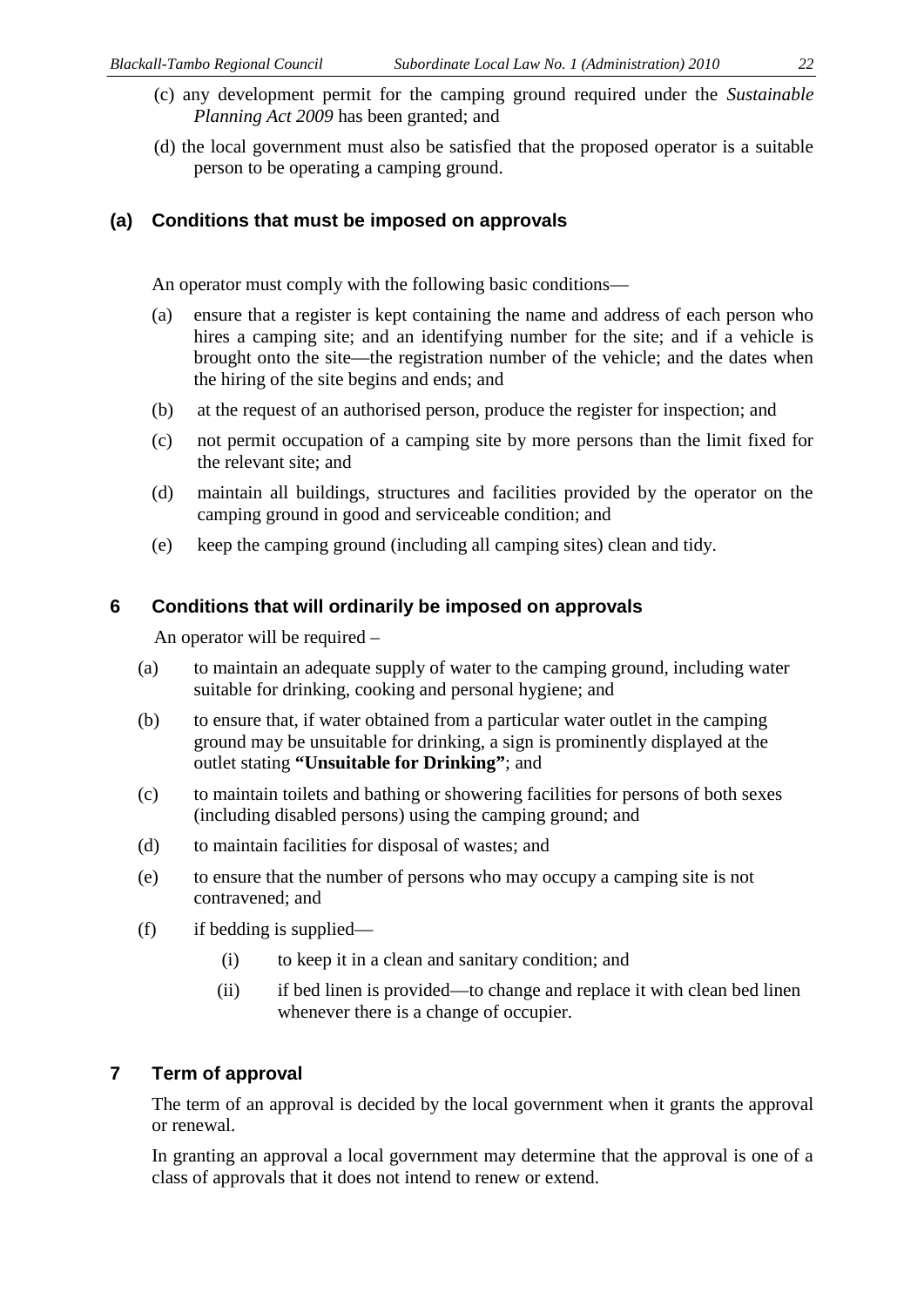#### **8 Term of renewal of approval**

The local government may, from time to time, on application by the operator renew the approval.

However, the local government must, on application for renewal of an approval made before the end of the term for which the approval was granted or last renewed, renew the approval for a further term unless—

- (a) the local government has given the operator reasonable written notice of its intention not to renew the approval; or
- (b) there are proper grounds for cancellation of the approval. $<sup>4</sup>$ </sup>

<sup>4</sup> Proper grounds for cancellation of an approval exist if an operator fails to remedy contravention of this local law or a condition of an approval within the time allowed in a compliance notice (See section 21(1)).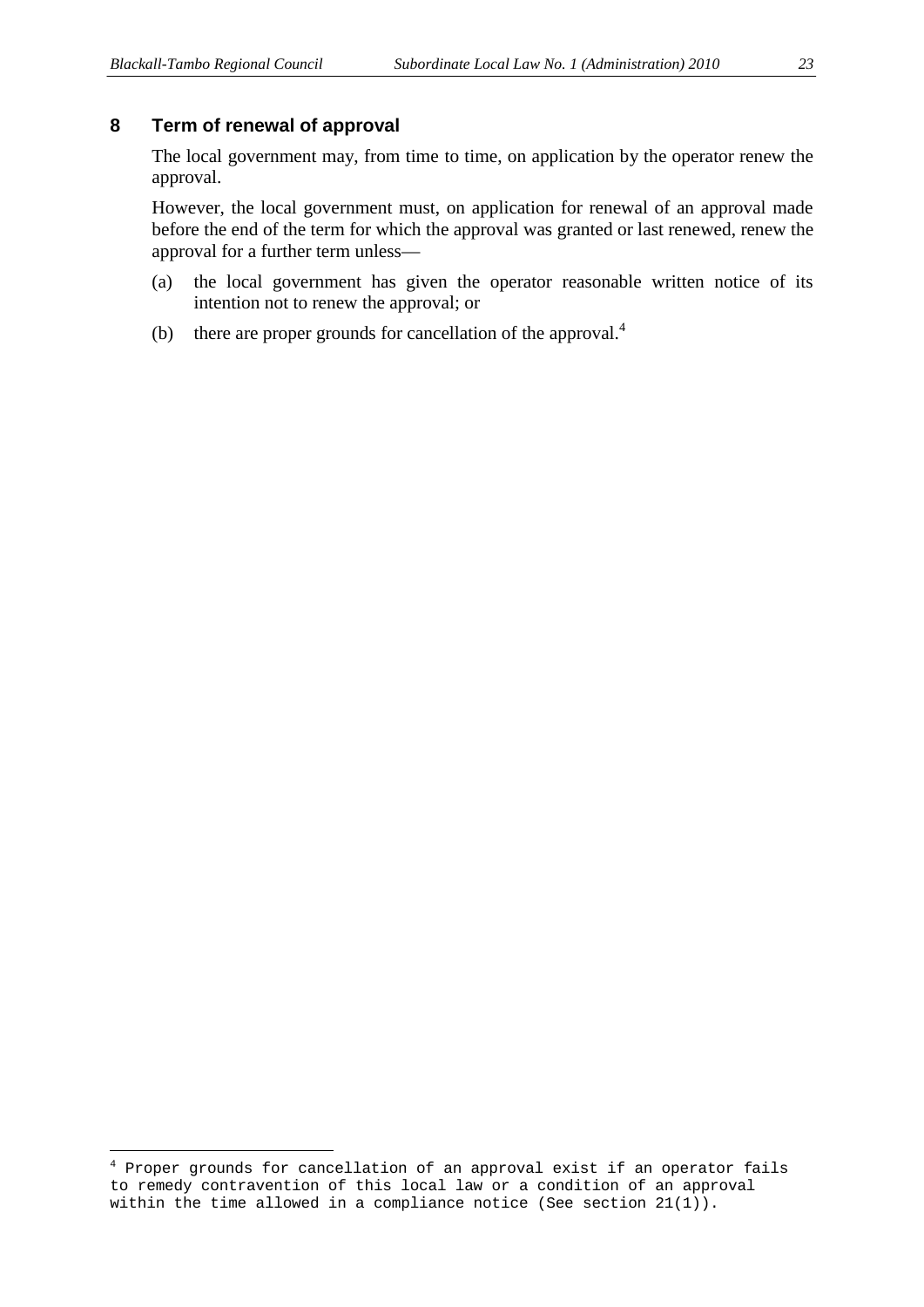# **Schedule 13 Operation of cane railways**

Section 11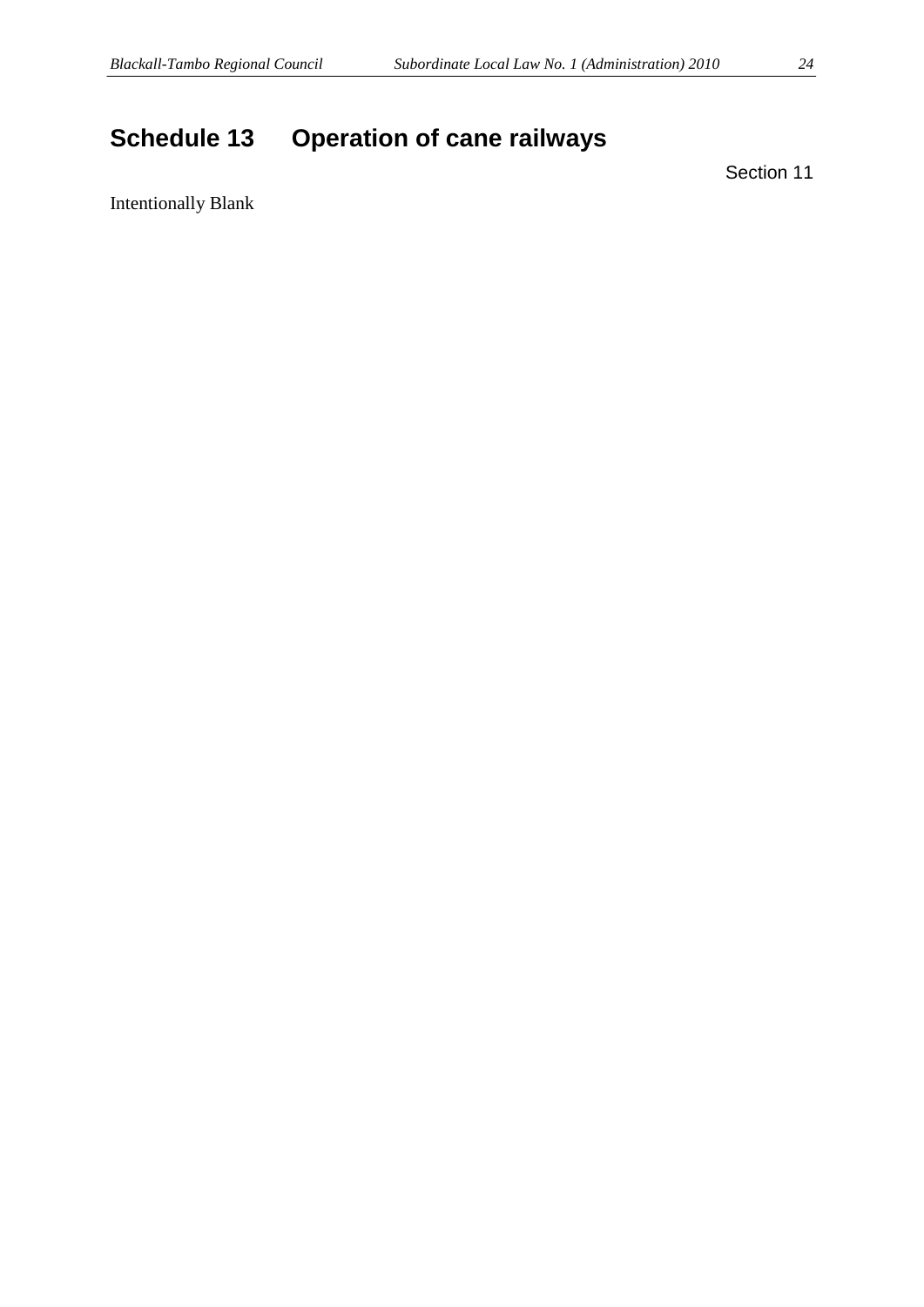# **Schedule 14 Operation of caravan parks**

Section 11

#### **1 Prescribed activity**

Operation of caravan parks

#### **2 Activities that do not require approval under the authorising local law**

There are no activities identified at this point in time

#### **3 Documents and materials that must accompany applications for approval**

An application for an approval authorising a person to operate a caravan park must include or be accompanied by—

- (a) if the applicant is not the owner of the land on which the caravan park is situated the written consent of the owner to the application; and
- (b) the name and address of the proposed resident manager of the caravan park and the proposed resident manager's written agreement accepting the responsibilities of resident manager of the caravan park; and
- (c) before the application is granted, the applicant must provide evidence of any necessary statutory permit, authorisation or approval—
	- (i) for the development and use of the relevant land as a caravan park; and

(ii) for the occupation and use of buildings and structures on the land in connection with the operation of the caravan park; and

- (d) the plan of the proposed caravan park shall be drawn to scale showing the following additional particulars
	- (i) the location and real property description of such land; and
	- (ii) the location, number, designation and type of sanitary conveniences to be provided; and
	- (iii) the location, number, and designation of ablutionary facilities to be provided; and
	- (iv) details of each site clearly defined and bearing a distinguishing mark or number; and
	- (v) the caravan park can be operated in a way which will not cause nuisance, inconvenience or annoyance to the occupiers of adjoining land; and
	- (vi) all facilities in the caravan park are at an acceptable standard or can be brought to acceptable standard for use by residents.

### **4 Additional criteria for the granting of approval**

Applications must also meet the following additional criteria—

(a) the caravan park can be operated in a way which will not cause nuisance, inconvenience or annoyance to the occupiers of adjoining land; and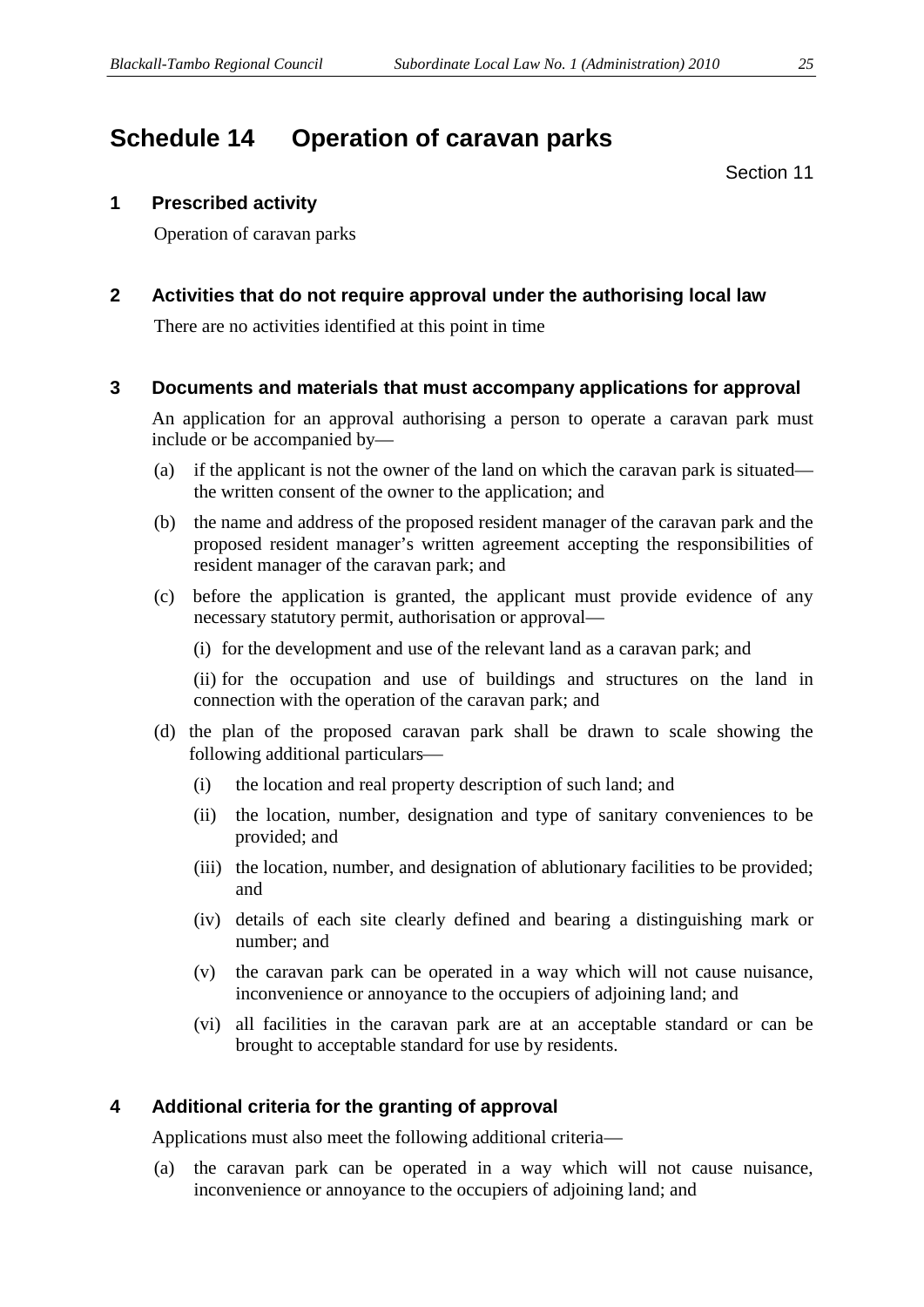- (b) all facilities in the caravan park are at an acceptable standard or can be brought to acceptable standard; and
- (c) any development permit for the caravan park required under the *Sustainable Planning Act 2009* has been granted; and
- (d) the local government must also be satisfied that the proposed resident manager is a suitable person to be operating a caravan park.

### **5 Conditions that must be imposed on approvals**

An operator must comply with the following basic conditions—

- (a) ensure that the caravan park is managed and supervised by the resident manager who is resident on or near the caravan park; and
- (b) ensure that the resident manager or a representative of the resident manager is present at the caravan park at all reasonable times to ensure the proper operation of the park and
- (c) ensure that a register is kept containing the name and address of each person who hires a caravan site; and an identifying number for the site; and if a vehicle is brought onto the site—the registration number of the vehicle; and the dates when the hiring of the site begins and ends; and
- (d) at the request of an authorised person, produce the register for inspection; and
- (e) not permit occupation of a caravan site by more persons than the limit fixed for the relevant site; and
- (f) not hire out a part of the caravan park for separate occupation unless it is a site approved by the local government for separate occupation; and
- (g) not permit a person to bring onto a site a caravan or other type of accommodation that is not fit for human habitation; and
- (h) not to change the sites or structures or facilities in the caravan park without agreement of the local government.

### **6 Conditions that will ordinarily be imposed on approvals**

Require the operator—

- (a) to maintain an adequate supply of water to the caravan park, including water suitable for drinking, cooking and personal hygiene; and
- (b) to ensure that, if water obtained from a particular water outlet in the caravan park may be unsuitable for drinking, a sign is prominently displayed at the outlet stating **"Unsuitable for Drinking"**; and
- (c) to maintain toilets and bathing or showering facilities for persons of both sexes (including disabled persons) using the caravan park; and
- (d) to maintain laundry facilities; and
- (e) to maintain recreational facilities; and
- (f) to maintain facilities for disposal of wastes; and
- (g) to maintain sewerage, drainage, refuse collection, electricity supply, telephone and postal services; and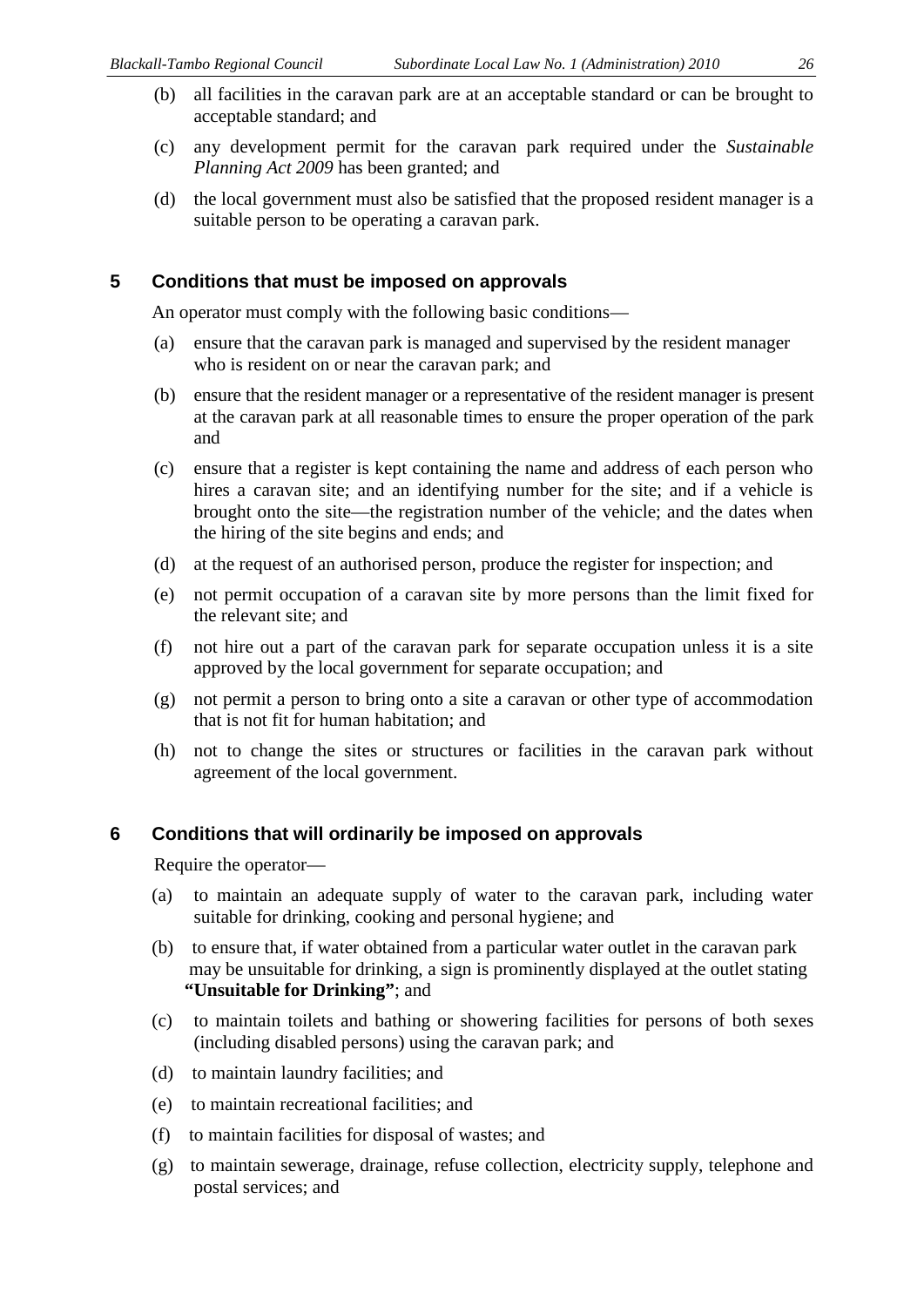- (h) require lighting of the caravan park to specified standards during specified hours; and
- (i) if the operator supplies bedding, require the operator—
	- (i) to keep it in a clean and sanitary condition; and
	- (ii) if bed linen is provided—to change and replace it with clean bed linen whenever there is a change of occupation.

### **7 Term of approval**

The term of an approval is decided by the local government when it grants the approval or renewal.

In granting an approval a local government may determine that the approval is one of a class of approvals that it does not intend to renew or extend.

### **8 Term of renewal of approval**

The local government may, from time to time, on application by the operator renew the approval.

However, the local government must, on application for renewal of an approval made before the end of the term for which the approval was granted or last renewed, renew the approval for a further term unless—

- (a) the local government has given the operator reasonable written notice of its intention not to renew the approval; or
- (b) there are proper grounds for cancellation of the approval.<sup>5</sup>

<sup>&</sup>lt;sup>5</sup> Proper grounds for cancellation of an approval exist if an operator fails to remedy contravention of this local law or a condition of an approval within the time allowed in a compliance notice (See section 21(1)).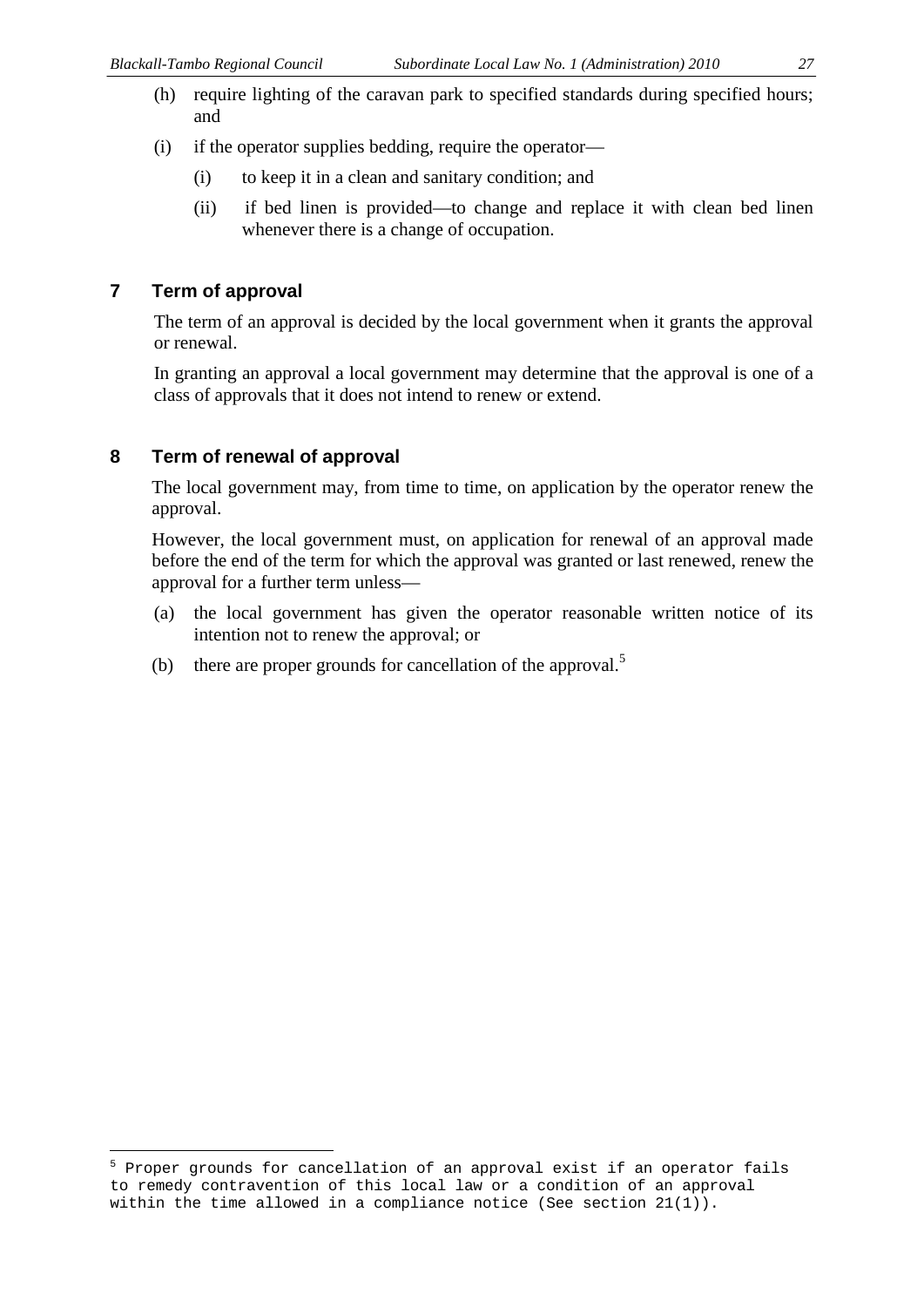# **Schedule 15 Operation of cemeteries**

Section 11

### **1 Prescribed activity**

Operation of cemeteries

### **2 Activities that do not require approval under the authorising local law**

There are no activities identified at this point in time

### **3 Documents and materials that must accompany applications for approval**

An application for an approval to operate a cemetery must include or be accompanied by—

- (a) the location and real property description of such land; and a plan of the proposed cemetery drawn to scale showing the location of proposed grave sites and other structures
- (b) if the applicant is not the owner of the land on which the cemetery is situated—the written consent of the owner to the application; and
- (c) details of soil and drilling tests to verify that the land is suitable for use as a cemetery; and
- (d) details of the occupation and use of buildings and structures on the land in connection with the operation of the cemetery; and
- (e) details of the proposed administration and management of the cemetery including the establishment of a cemetery authority.

# **4 Additional criteria for the granting of approval**

Applications must also submit the following additional criteria—

- (a) if approval for the cemetery is required under the *Sustainable Planning Act 2009* a certified copy, or other appropriate evidence, of the approval; and
- (b) whether the cemetery is to incorporate additional features including
	- (i) a columbarium; or
	- (ii) a mausoleum or vault; or
	- (iii) a garden of remembrance

### **5 Conditions that must be imposed on approvals**

A cemetery authority must comply with the following basic conditions—

- (a) a person must not dispose of human remains in a cemetery unless the disposal of the remains is authorised by an approval issued by the cemetery authority; and
- (b) an application for an approval permitting disposal of human remains in a cemetery must be accompanied by certified copies of other legal authorities that are required for the disposal of the remains; and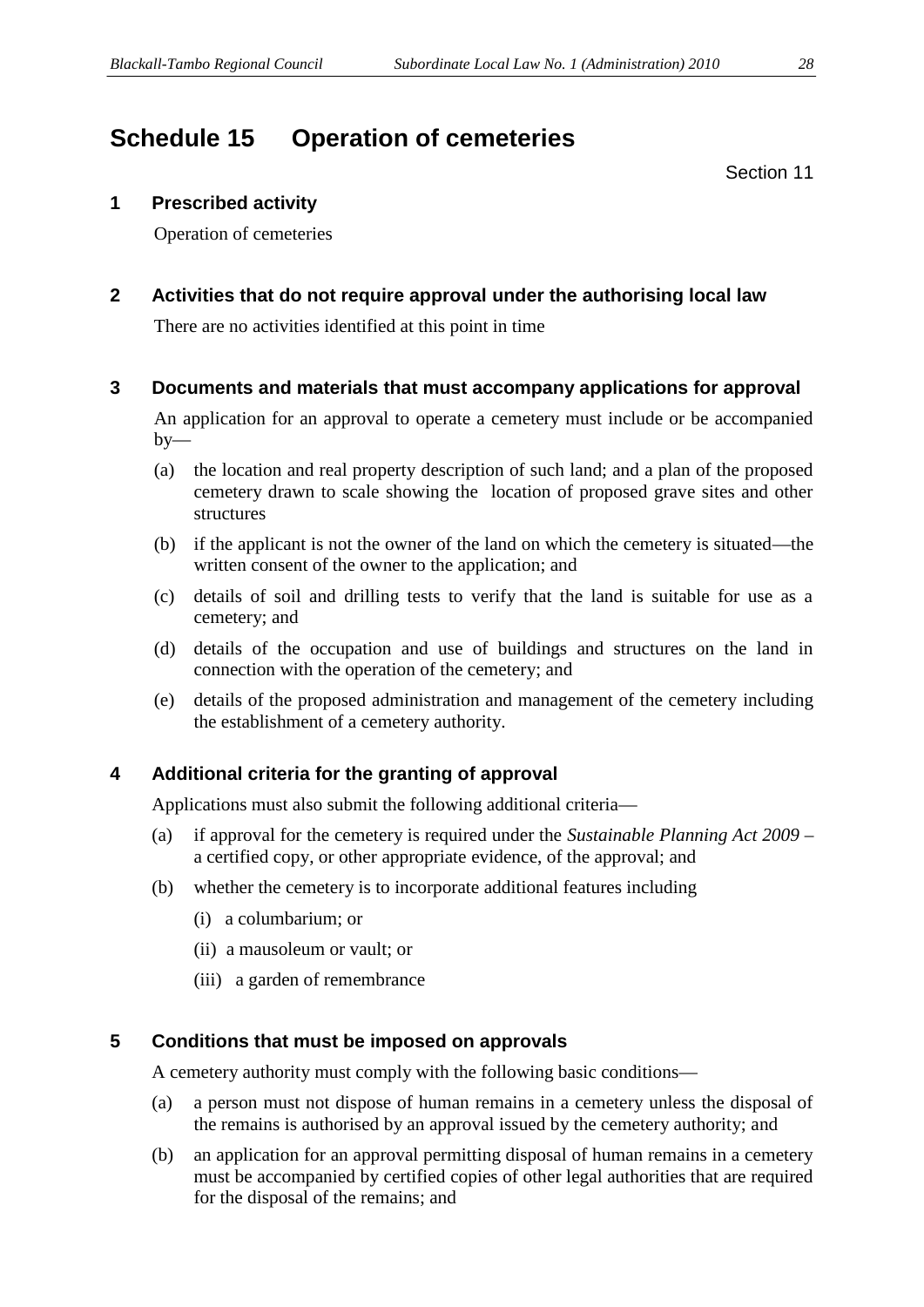- (c) human remains brought into a cemetery must be in a coffin or other form of container of water tight construction; and
- (d) ensure that proper and publicly available records are kept about the disposal of human remains within and outside public cemeteries; and
- (e) have in place provision for the proper maintenance of memorials and other buildings and structures in the cemetery; and
- (f) have in place policies about matters such as the exhumation or disturbance of human remains.

#### **6 Conditions that will ordinarily be imposed on approvals**

- (1) Standards which must be met for the disposal of human remains in cemeteries are as follows
	- (a) graves must be dug to a depth of
		- (i) for a child under the age of 5 years at lease 1.2 metres; or
		- $(ii)$  for all other graves—at least 1.8 metres; and
	- (b) no more than two bodies of adults or children to be buried in any grave; and
	- (c) the upper surface of a coffin must be at least 1 metre below the natural soil surface; and
	- (d) in no case shall a grave be sunk deeper after the first burial therein; and Example

No coffin once buried shall be disturbed for the purpose of deepening the grave

- (e) grave plots must be at least
	- (i) for a single grave plot—at least 2.4 metres by 1.2 metres; or
	- (ii) for a double grave plot—at least 2.4 metres by 2.4 metres; or
	- (iii) for a family grave plot—at least  $2.4$  metres by  $3.7$  metres.
- (f) any body interred in a mausoleum or vault must be enclosed
	- (i) firstly, in a wooden shell; and
	- (ii) secondly, in a leaden hermetically sealed shell; and
	- (iii) thirdly, in a coffin on the lid of which a metal plate must be placed that has the deceased person's name stamped or inscribed.
- (2) A cemetery authority may enter into contracts—
	- (a) giving rights to burial sites or other rights relating to the placement of human remains in the cemetery; and
	- (b) granting an approval authorising the erection or installation of a memorial to a deceased person provided that if a development permit is required under the *Sustainable Planning Act 2009* for the erection or installation of the proposed memorial, the application must be accompanied by a copy of the relevant permit; and
	- (c) authorising a person to construct and maintain a private columbarium, mausoleum or vault in a local government cemetery, provided that—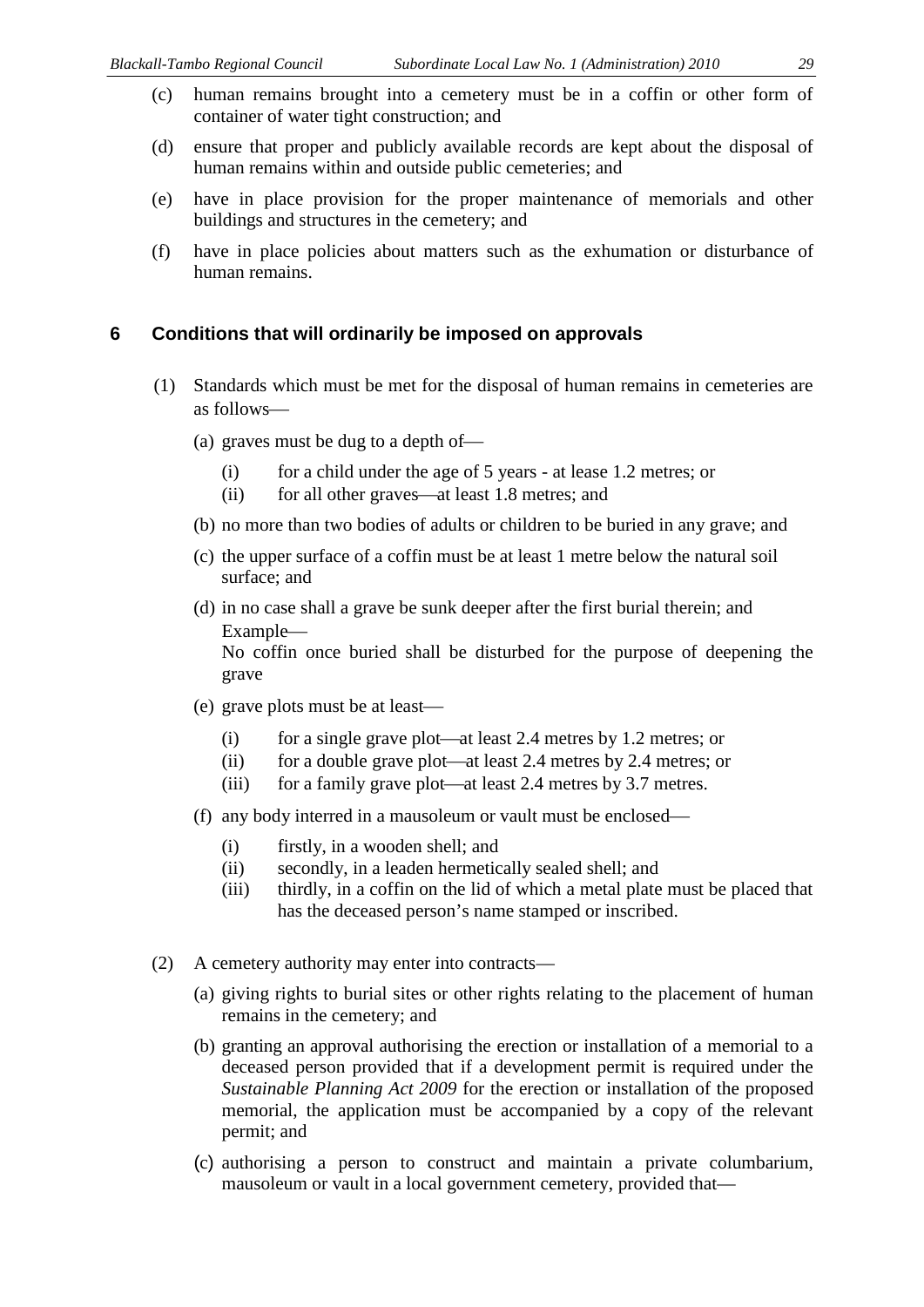- (i) a contract under this section does not dispense with the need for a development permit for the proposed structure under the *Sustainable Planning Act 2009*.
- (ii) a contract under this section must provide for the maintenance and repair of the structure and if the structure is not to be maintained by the cemetery authority under the terms of the contract—authorise the cemetery authority to demolish and remove the structure if it falls into disrepair.
- (iii) If a party to a contract under this section dies, the cemetery authority must (subject to wishes the deceased had made known to the cemetery authority) allow relatives of the deceased whose identity and whereabouts are known to the cemetery authority a reasonable opportunity to take over the deceased's contractual rights and liabilities.

### **7 Term of approval**

The term of an approval is decided by the local government when it grants the approval or renewal.

### **8 Term of renewal of approval**

The local government may, from time to time, on application by the cemetery authority renew the approval.

However, the local government must, on application for renewal of an approval made before the end of the term for which the approval was granted or last renewed, renew the approval for a further term unless—

- (a) the local government has given the cemetery authority reasonable written notice of its intention not to renew the approval; or
- (b) there are proper grounds for cancellation of the approval.<sup>6</sup>

 $6$  Proper grounds for cancellation of an approval exist if an operator fails to remedy contravention of this local law or a condition of an approval within the time allowed in a compliance notice (See section  $21(1)$ ).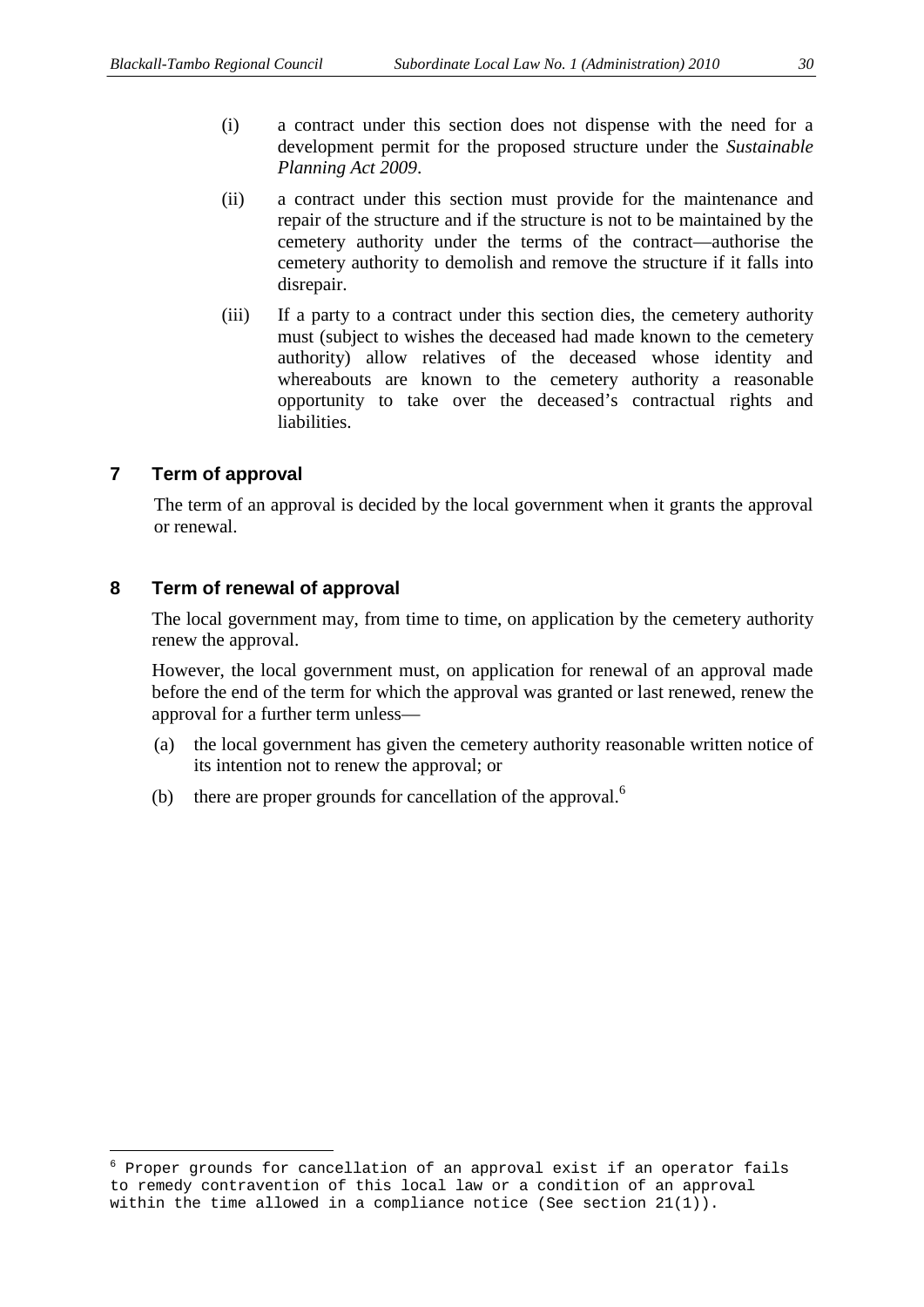# **Schedule 16 Operation of public swimming pools**

Section 11

### **1 Prescribed activity**

Operation of public swimming pools

#### **2 Activities that do not require approval under the authorising local law**

A public pool does not include a swimming pool made available by the body corporate of a community titles scheme for use by the owners or occupiers of lots in the scheme or their invitees.

*Examples—*

- A swimming pool available for use by paying guests in a hotel or motel.
- A swimming pool available for use by customers or employees of the owner.

#### **3 Documents and materials that must accompany applications for approval**

- (1) An application for an approval authorising the operation of a swimming pool as a public pool must include or be accompanied by—
	- (a) a plan or other information identifying the swimming pool; and
	- (b) details of the nature and extent of the public use that is proposed by the applicant including any training programs intended to be conducted; and
	- (c) details of the proposed management and supervision of the swimming pool (the management plan must comply with the Royal Life Saving Society's *Guidelines for Safe Pool Operation* including the qualifications and experience of proposed managers and supervisors); and
	- (d) if the applicant is not the owner of the land on which the swimming pool is situated—the owner's consent to the application.
- (2) Before the application is granted, the applicant must provide evidence of any necessary statutory permit, authorisation or approval—
	- (a) for the development and use of the relevant land as a public pool; and
	- (b) for the use of buildings and structures on the land in connection with the operation of the public pool.

#### **4 Additional criteria for the granting of approval**

- (1) The local government may grant an approval if satisfied that—
	- (a) the equipment for chlorination, filtration and recirculation of swimming pool water is adequate to protect public health; and
	- (b) the management and supervision of the swimming pool will be adequate to protect public safety and prevent nuisance.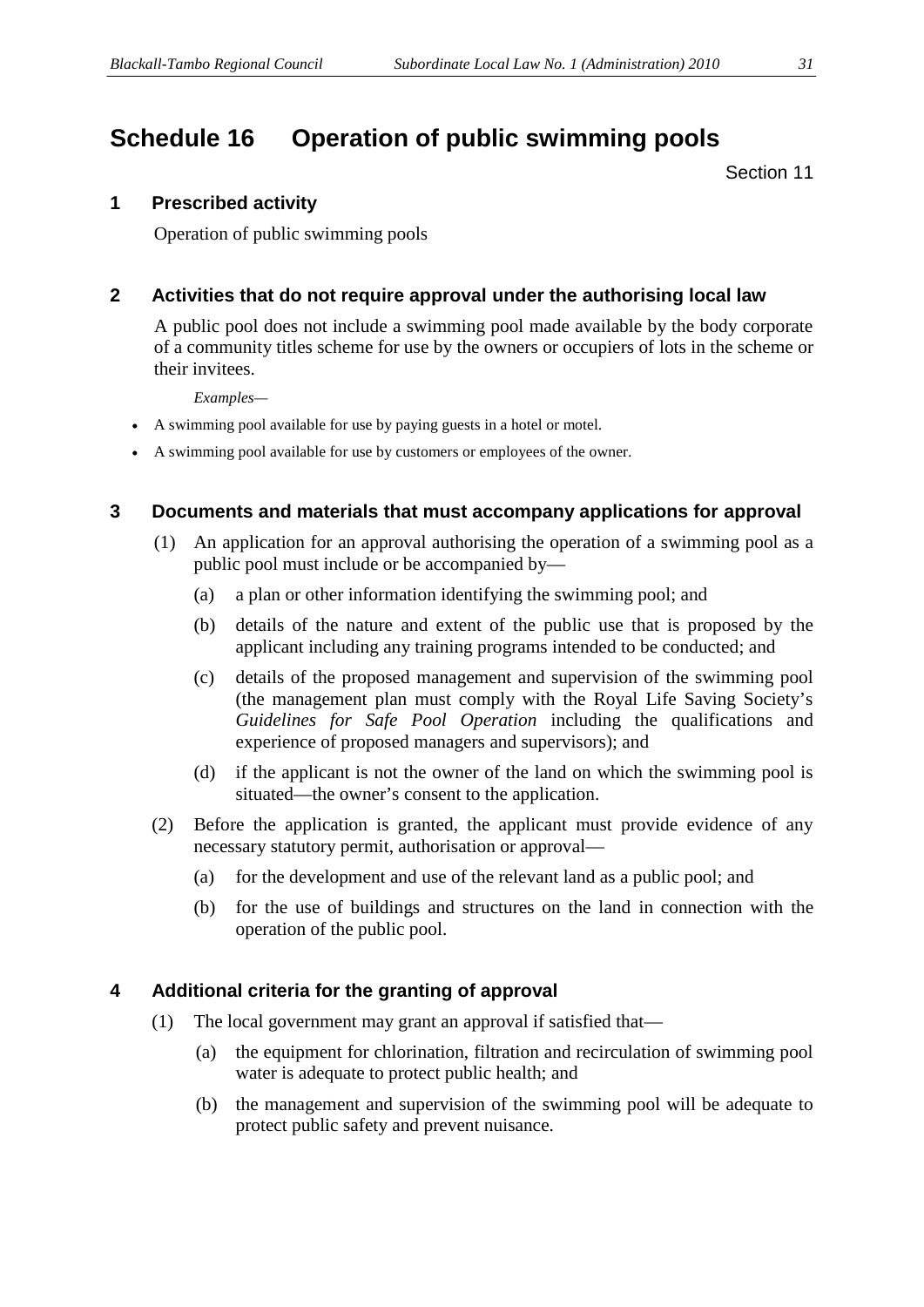#### **5 Conditions that must be imposed on approvals**

The conditions of an approval must include—

- (a) require the provision and maintenance of specified equipment for—
	- (i) emergency medical treatment and first aid; or
	- (ii) rescue of persons in difficulty; or
	- (iii) other aspects of public health and safety; and
- (b) require the erection, maintenance and display of notices—
	- (i) providing information about basic life saving, resuscitation and first aid techniques; or
	- (ii) warning about possible dangers; and
- (c) require the regular testing of the water to ensure that biological contaminants are kept within acceptable levels; and
- (d) require the operator to install and maintain special equipment for filtering, purifying and recirculating the water; and
- (e) require the operator to maintain dressing rooms and facilities for showering and sanitation; and
- (f) require a certain standard for exterior fencing.

However, the conditions of the approval must be consistent with the conditions of any relevant development permit.

#### **6 Conditions that will ordinarily be imposed on approvals**

Conditions will ordinarily be imposed in an approval requiring the operator to

- (a) maintain equipment to test the water daily to ensure that biological contaminants are kept within levels specified in Australian Standards; and
- (b) maintain equipment specified in the approval for emergency medical treatment, first aid and rescue of persons in difficulty; and
- (c) if the operator of a public pool intends to empty the pool, the operator must give the local government at least 24 hours notice of intention to empty the pool, and must comply with any directions given by an authorised person about when and how the pool is to be emptied.

### **7 Term of approval**

The term of an approval is decided by the local government when it grants the approval or renewal.

#### **8 Term of renewal of approval**

The local government may, from time to time, on application by the operator renew the approval.

However, the local government must, on application for renewal of an approval made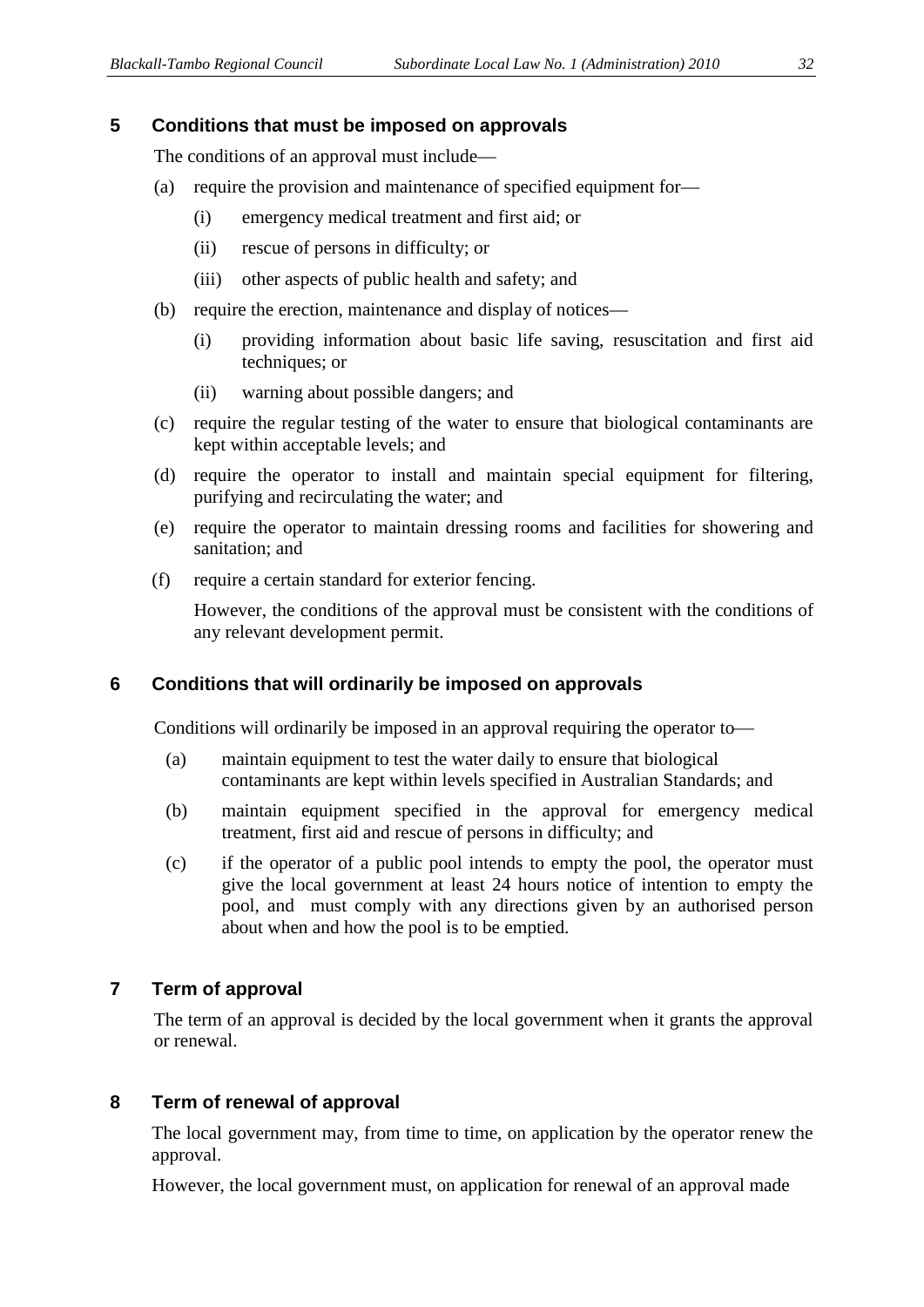before the end of the term for which the approval was granted or last renewed, renew the approval for a further term unless—

- (a) the local government has given the operator reasonable written notice of its intention not to renew the approval; or
- (b) there are proper grounds for cancellation of the approval.<sup>7</sup>

### **Table 1 – Third party certification**

| Column 1<br><b>Application requirement</b> | Column 2<br>Individuals or<br>organisations that are<br>third party certifiers | Column 3<br><b>Qualifications necessary</b><br>to be a third party<br>certifier |
|--------------------------------------------|--------------------------------------------------------------------------------|---------------------------------------------------------------------------------|
| <b>Management Plan</b>                     | <b>Royal Life Saving Society</b>                                               | Certificate issued by the<br><b>Royal Life Saving Society</b>                   |
| Life Saving Certificate                    | Royal Life Saving Society                                                      | Certificate issued by the<br><b>Royal Life Saving Society</b>                   |

 $7$  Proper grounds for cancellation of an approval exist if an operator fails to remedy contravention of this local law or a condition of an approval within the time allowed in a compliance notice (See section 21(1)).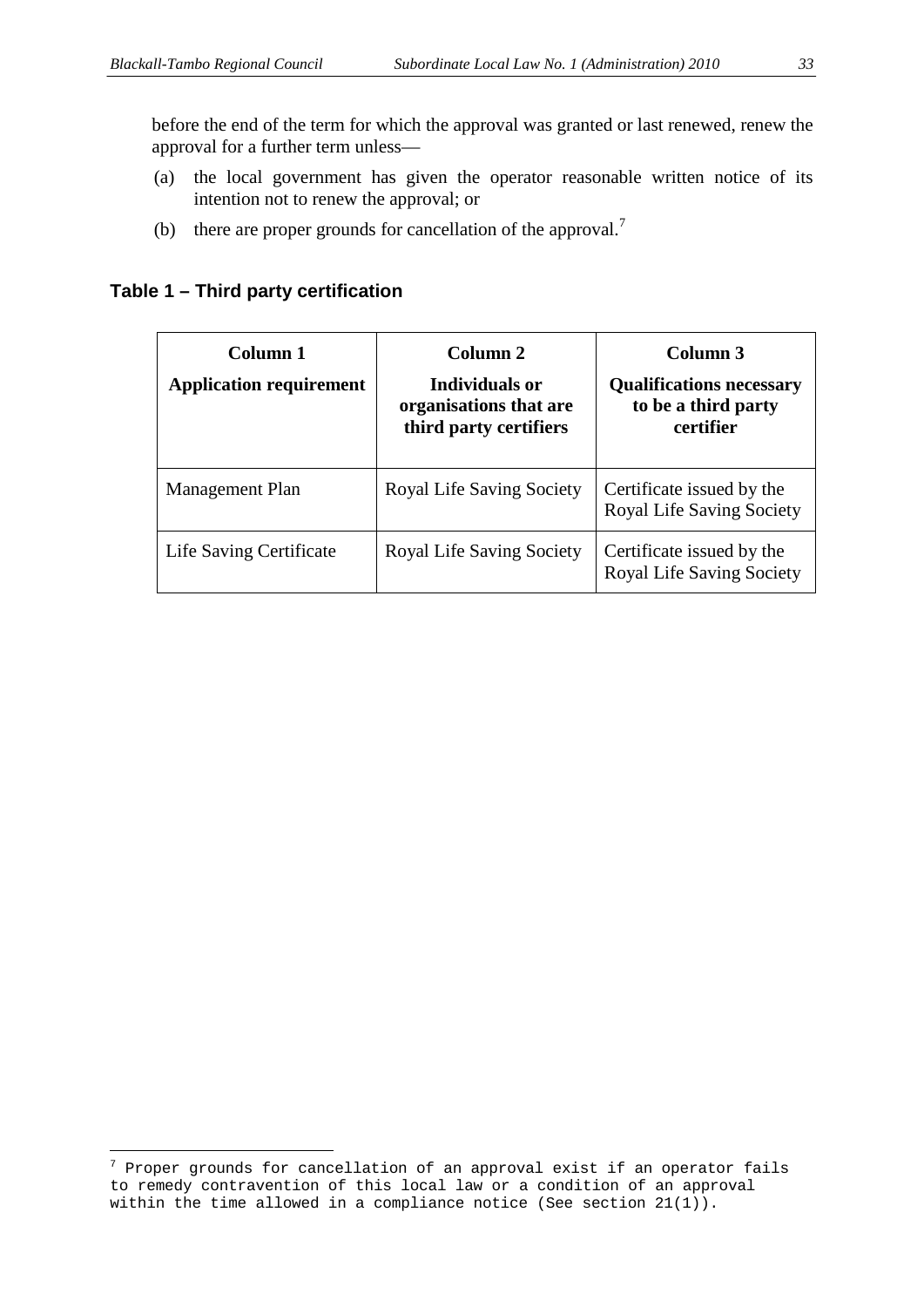# **Schedule 17 Operation of shared facility accommodation**

Section 11

#### **1 Prescribed activity**

Operation of shared facility accommodation

#### **2 Activities that do not require approval under the authorising local law**

This local law does not apply to accommodation in—

- (a) premises used to provide residential services, as defined in the *Residential Services (Accreditation) Act 2002*; or
- (b) public housing as defined in the *Sustainable Planning Act 2009*; or
- (c) a hotel or motel; or
- (d) a hospital, nursing home, or other institution where people are cared for on a live-in basis; or
- (e) a residential college or boarding school; or
- (f) a religious institution; or
- (g) a community titles scheme under the *Body Corporate and Community Management Act 1997*; or
- (h) a private home in which accommodation is provided for not more than 3 boarders.

#### **3 Documents and materials that must accompany applications for approval**

- (1) An application for an approval must include or be accompanied by—
	- (a) the name, location and real property description of the premises; and
	- (b) a plan of the premises drawn to scale and showing
		- (i) the location of the building on the site including location of vehicle accesses and parking, areas for clothes drying and open recreation areas; and
		- (ii) the internal layout of the building showing the proposed function of each room and in the case of bedrooms and dormitories—the maximum number of beds proposed; and
	- (c) details of shared facilities including
		- (i) number of toilets; and
		- (ii) number of bathrooms and showers; and
		- (iii) laundry facilities; and
		- (iv) dining facilities; and
		- (v) cooking facilities; and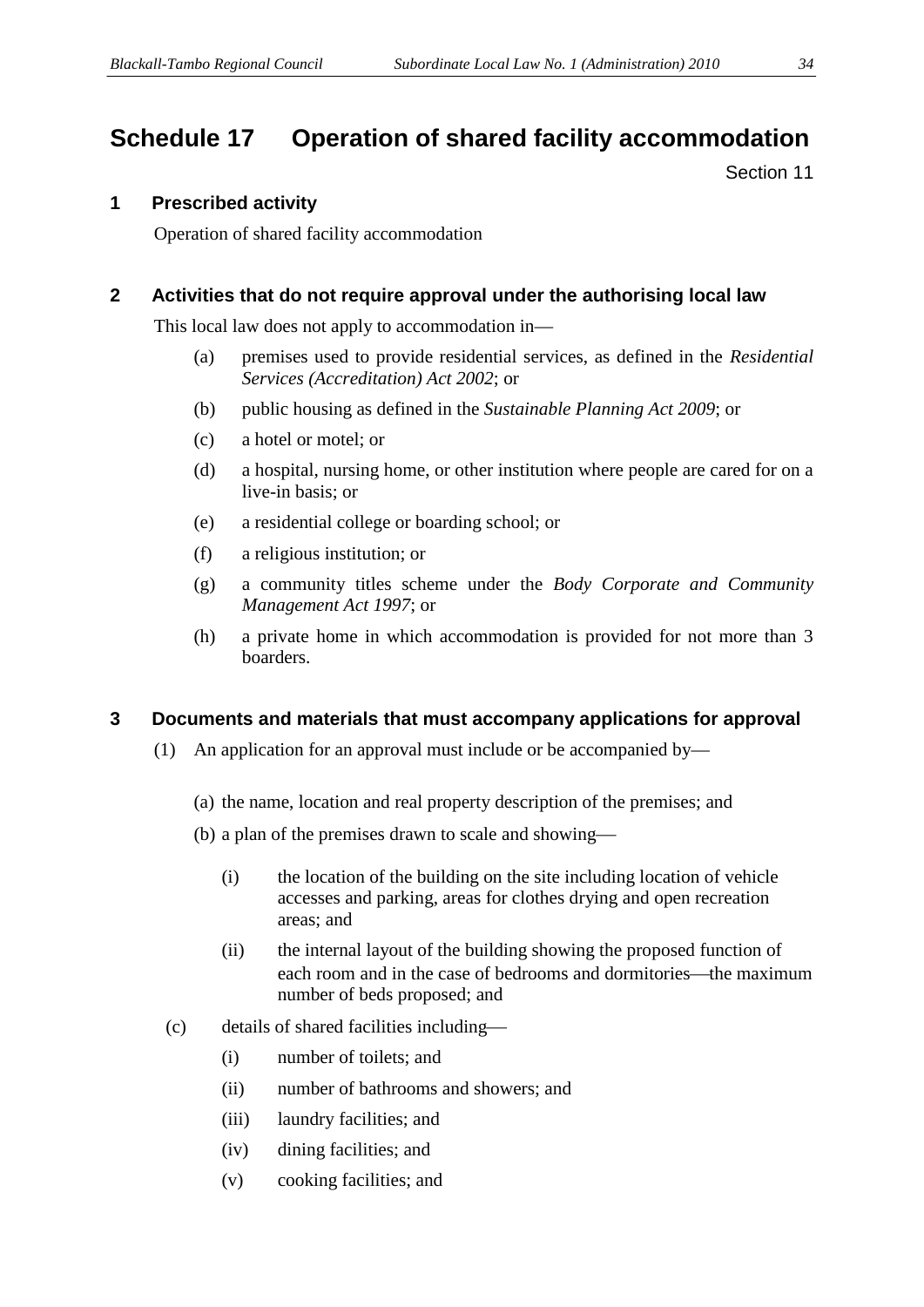- (d) sufficient vehicle parking is available given the type of accommodation provided and number of persons for whom accommodation is proposed to be provided at the premises; and
- (e) A report from an appropriately qualified professional that the fire safety provisions of the *Building Act 1975* have been complied with; and
- (f) if the applicant is not the owner of the premises for which the approval is sought—the written consent of the owner to the application.
- (2) Before the approval is granted, the applicant must provide evidence of any necessary statutory permit, authorisation or approval including—
	- (a) any development permit for the premises required under the *Sustainable Planning Act 2009* has been granted; and
	- (b) the use of the premises for providing the accommodation without significant risk to health or safety.

*Examples—*

- Under paragraph (a) the local government would, for example, need to be satisfied that the premises may lawfully be used for the purpose of providing accommodation on a commercial basis under the *Sustainable Planning Act 2009*.
- Under paragraph (b) the local government would, for example, need to be satisfied that the premises will not be so over crowded so as to give rise to a risk of the spread of disease or illness affecting a person.

### **4 Additional criteria for the granting of approval**

- (3) In deciding requirements to be made of holders of approvals under this subordinate local law, the local government must have regard to—
	- (a) reasonable expectations of persons who were, before the commencement of this local law, providing accommodation of the relevant type to be able to continue to provide the accommodation; and
	- (b) the needs of socially disadvantaged people who rely on the availability of accommodation to which this local law applies; and
	- (c) the need for a reasonable degree of uniformity between local government areas; and
	- (d) the need to encourage prospective operators to enter the market for accommodation to which this local law applies as a way of promoting tourism.

### **5 Conditions that must be imposed on approvals**

The conditions of an approval must include—

(a) limit the number of persons for whom accommodation may be provided in the premises, or a specified part, of the premises;<sup>8</sup> and

<sup>&</sup>lt;sup>8</sup> Under section 10 of the Building Fire Safety Regulation 1991 the occupier of a building must ensure that the number of persons present in the building at any one time does not cause overcrowding and does not exceed the maximum number that may be accommodated in compliance with clause D 1.13 of the Building Code of Australia. A condition of the approval could impose a limitation that is more stringent than section 10 of the Building Fire Safety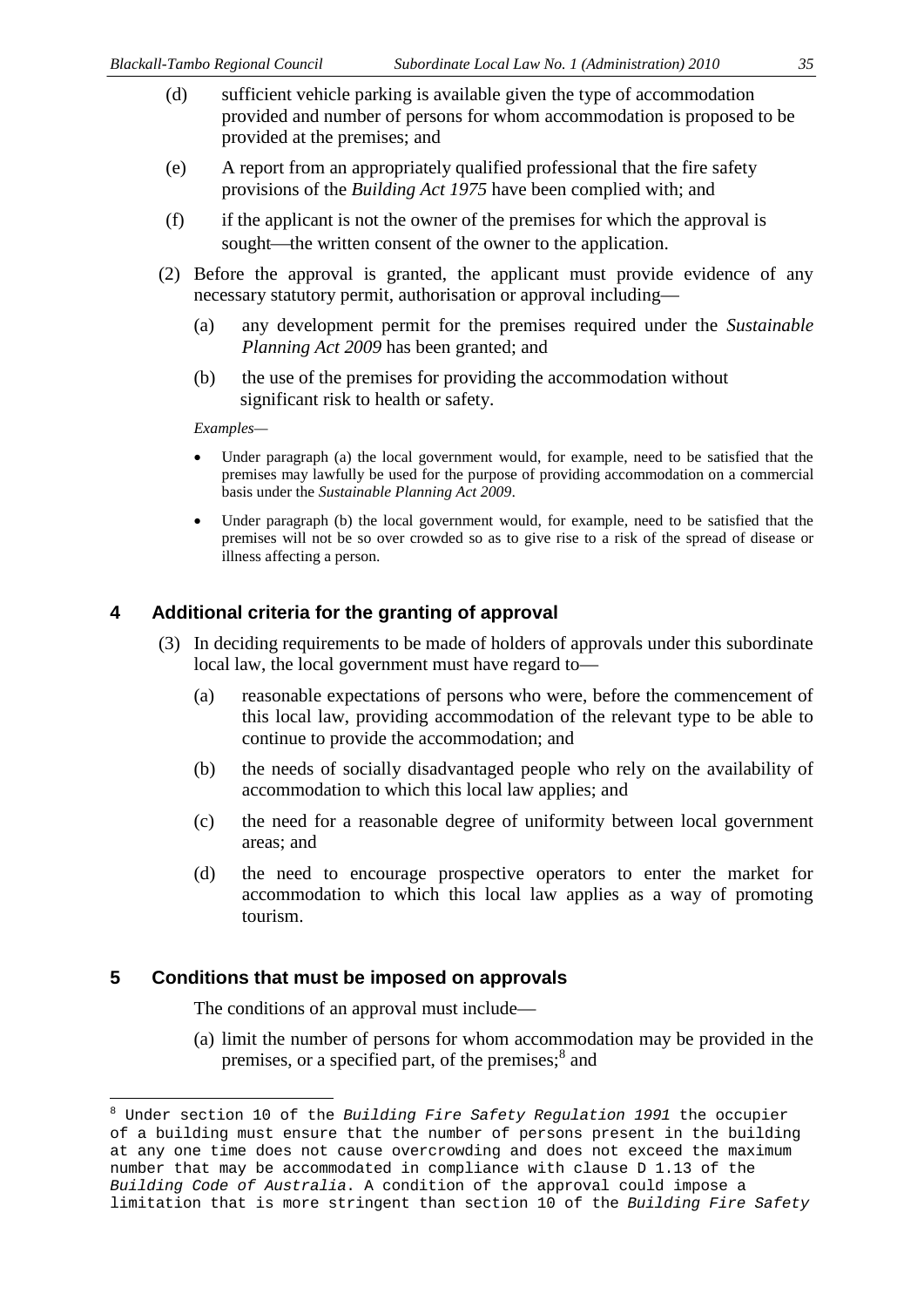- (b) require that specified modifications, or other specified building work related to the premises, be carried out within a specified period<sup>9</sup>; and
- (c) require the regular maintenance of the premises (including internal and external paintwork); and
- (d) require the provision and maintenance of specified facilities; and
- (e) require the provision and maintenance of specified furniture and equipment; and
- (f) require the regular cleaning of the premises; and
- (g) if relevant to the type of accommodation provided—require the regular provision of clean linen and towels; and
- (h) require the provision of services of specified kinds for the persons using the accommodation; and
- (i) require that the operator or a representative of the operator approved by the local government reside on the premises; and
- (j) require the operator to keep specified records.

#### *Example of paragraph (a)—*

The approval might, for example, provide that a dormitory or bedroom is not to contain more than a specified number of beds.

#### *Example of paragraph (h)—*

A condition of an approval must include, require the safe custody of valuables by the operator.

- (4) It is a condition of an approval that the operator must not permit a person to sleep in a part of the premises to which the approval relates unless the relevant part of the premises is approved by the local government as a dormitory or a bedroom.
- (5) However, the conditions of the approval must be consistent with the conditions of any relevant development permit and the number accommodated must not exceed the requirements of clause D1.13 of the Building Code of Australia.

### **6 Conditions that will ordinarily be imposed on approvals**

Conditions will ordinarily be imposed in an approval requiring

- *(A) Bedrooms and Dormitories:*
	- (a) That sleeping accommodation and beds are not provided in any room or space except those rooms designated on the plan accompanying the application as bedrooms or dormitories.
	- (b) Every person accommodated on the premises to be provided with a clean and comfortable bed which shall be designated by a room and bed number.
	- (c) Each bedroom or dormitory to have
		- (i) cupboard space provided at a rate of 0.03 square metres per person; and

Regulation 1991 but could not allow for the accommodation of more people than is permissible under that section.

<sup>&</sup>lt;sup>9</sup> A development permit for the proposed modification or other building work may be necessary under the Sustainable Planning Act 2009.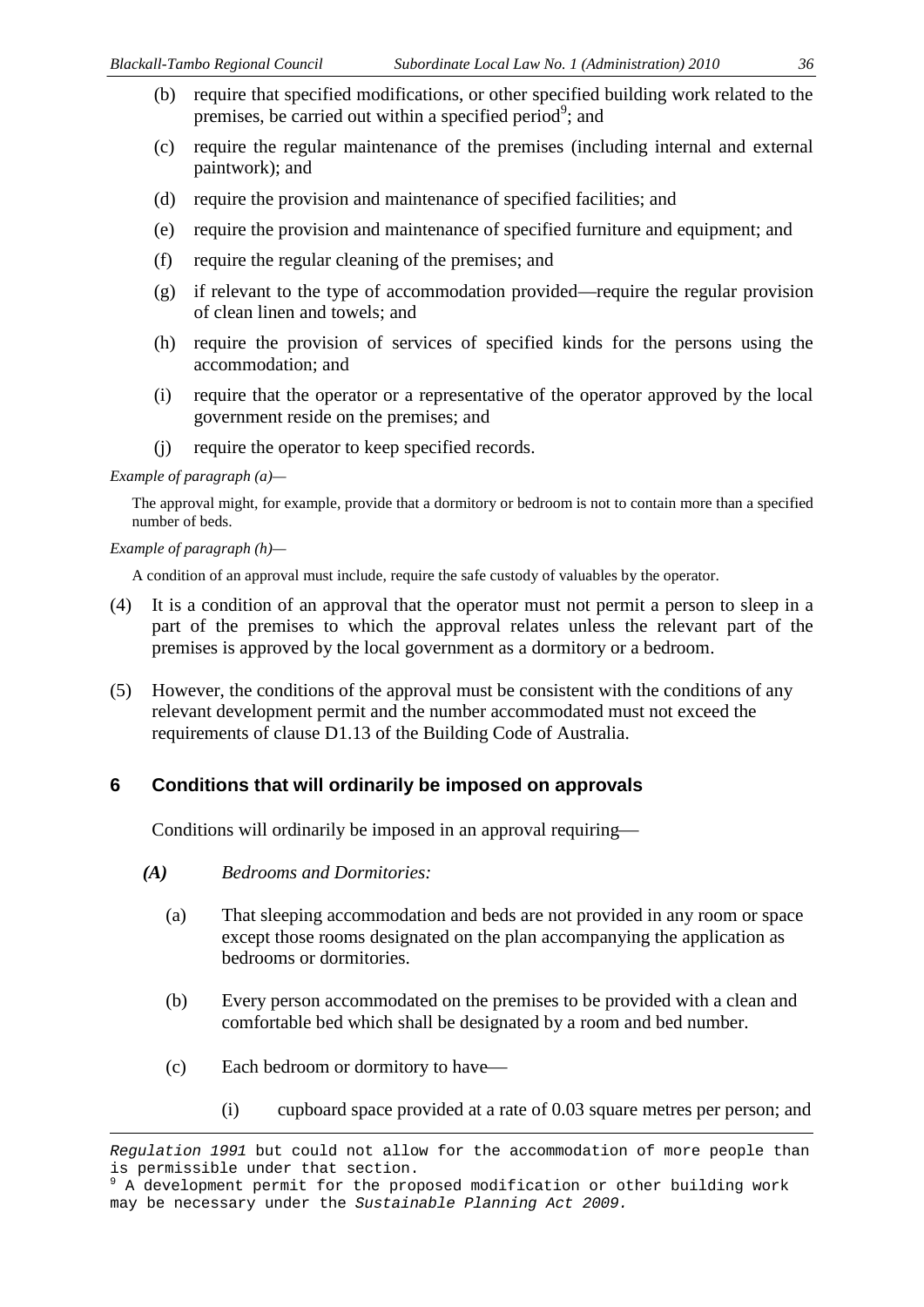- (ii) one (1) towel rail per person.
- (d) Notwithstanding section  $7(1)$  of this Subordinate Local Law—the maximum number of people to be accommodated in any bedroom or dormitory shall be eight (8).
- (e) No beds to be more than two tiers in height and the clearance between the upper and lower beds to be at least 870mm with a clearance of one (1) metre between the upper bed and the ceiling, light fittings or any other projection from the ceiling.
- *(B) Kitchen Facilities:*
- (a) All premises to be provided with a kitchen separate from all other rooms which are available for the preparation, cooking and storage of food.
- (b) Kitchens to be kept in a clean and hygienic manner at all times.
- (c) All kitchen walls and ceilings to be smooth and free of ledges, protrusions, cracks and crevices and treated with washable gloss paint or other washable surface.
- (d) All kitchen floors to be covered with a smooth impervious floor covering.
- (e) All kitchen benches, tables and shelving to be covered in smooth impervious material.
- (f) Cooking appliances to be provided at a rate of at least four (4) burners or hotplates and one (1) oven for each 15 people.
- (g) Refrigeration space to be provided at a rate of 15 litres per person.
- (h) Dishwashing facilities to be provided at a rate of one stainless steel sink per 15 people.
- (i) Adequate crockery, cutlery and cooking utensils to be provided and maintained in a sound and clean condition.
- (j) Kitchen cupboard space to be provided at a rate of 0.015 square metres per person.
- *(C) Dining Room:*
- (a) All premises to be provided with a dining room under the same roof as the kitchen.
- (b) Dining room seating to be provided at the rate of 50 percent of the maximum number of occupants at any one time.
- *(D) Common Living Rooms:*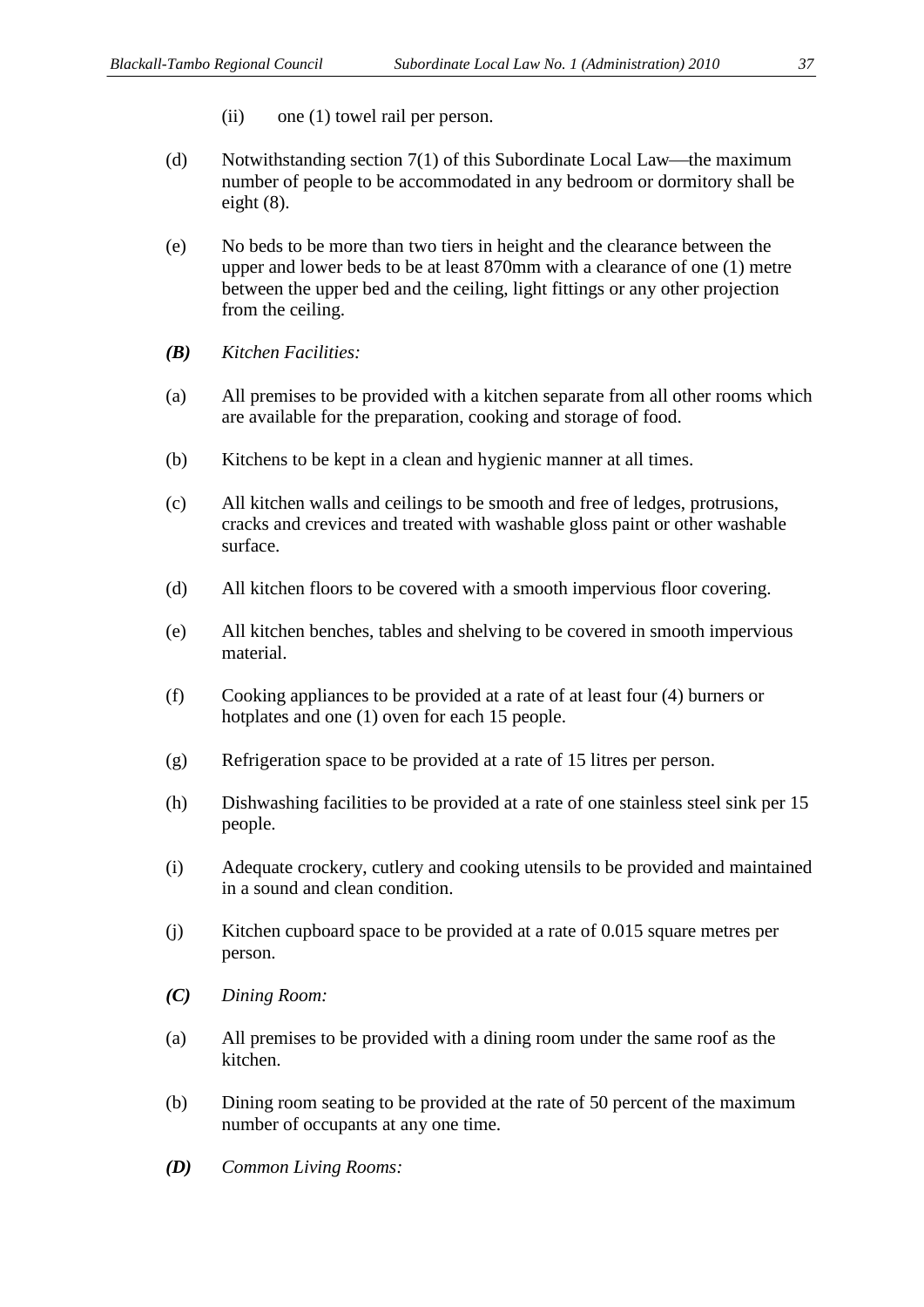- (a) All premises to be provided with one or more common living rooms.
- (b) Floor area of common living rooms to be at least two square metres per person, which may include the area of the dining room but which shall not include—
	- (i) a passage way; or
	- (ii) a fire access way; or
	- (iii) a non-habitable room.
- *(E) Toilets and Ablution Facilities:*

The provision of toilet and ablution facilities to be in accordance with the Building Code of Australia.

*(F) Laundry Facilities:*

Laundry facilities to be provided at a rate of one (1) wash tub and one (1) washing machine per 15 people.

- *(G) Office:*
- (a) Every premise to have a clearly designated office.
- (b) An emergency telephone service to be available when the office is closed.
- *(H) Refuse Disposal:*
- (a) Refuse to be disposed of at least once in every week in an approved manner.
- (b) Refuse storage to be provided at the rate of one (1) 240 litre bin per six (6) people.
- *(I) Maintenance:*
- (a) The premises to be treated for the control of vermin at least twice per year.
- (b) The premises, including the grounds around any building, to be maintained in a state of good repair and in a clean and sanitary condition free from accumulated refuse and waste materials at all times.
- *(J) Storage:*
- (a) A secure, fire proof safe to be provided for the keeping of the occupant's valuables and papers.
- (b) A security lock up for bulky packs and luggage to be provided which is not accessible other than by permission of the operator.
- *(K) Fire Safety:*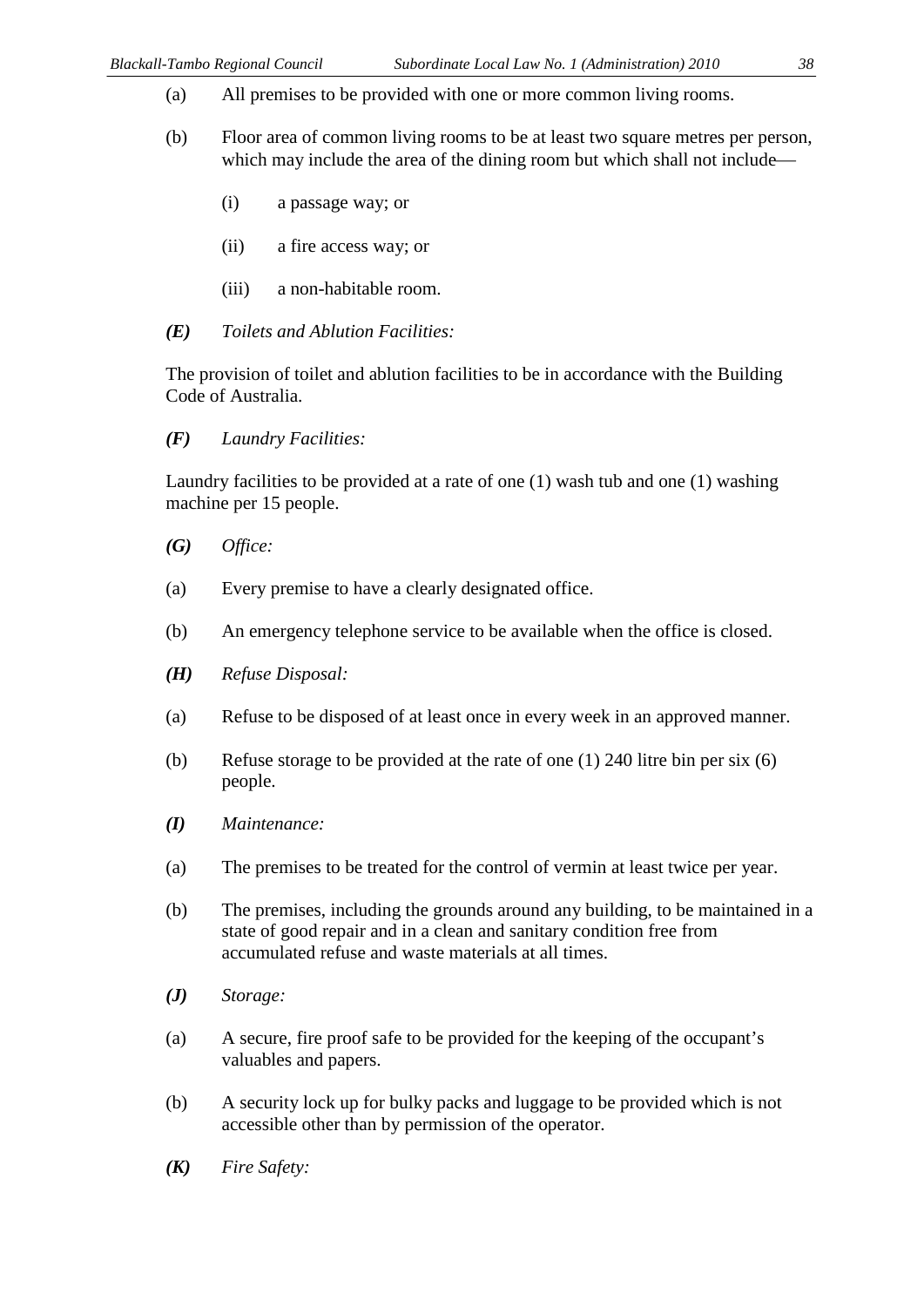Fire prevention, fire detection and fire suppression and control devices to be installed to ensure compliance with the *Building Act 1975*.

- *(L) Accommodation Register:*
- (a) A register to be kept which details
	- (i) the full name of the occupant; and
	- (ii) permanent residential address of the occupant; and
	- (iii) the occupant's signature; and
	- (iv) dates the occupant checked in and out; and
	- (v) room and bed number allocated to the occupant.
- (b) The operator must not allow a bed to be occupied by any person who has failed to register his/her name and address in the accommodation register.
- *(M) Duties of the Operator:*

The operator or a representative of the operator to reside on the premises and be available for emergency contact at night.

#### **7 Term of approval**

The term of an approval is decided by the local government when it grants the approval or renewal.

#### **8 Term of renewal of approval**

The local government may, from time to time, on application by the operator renew the approval.

However, the local government must, on application for renewal of an approval made before the end of the term for which the approval was granted or last renewed, renew the approval for a further term unless—

- (a) the local government has given the operator reasonable written notice of its intention not to renew the approval; or
- (b) there are proper grounds for cancellation of the approval.<sup>10</sup>

 $10$  Proper grounds for cancellation of an approval exist if an operator fails to remedy contravention of this local law or a condition of an approval within the time allowed in a compliance notice (See section  $21(1)$ ).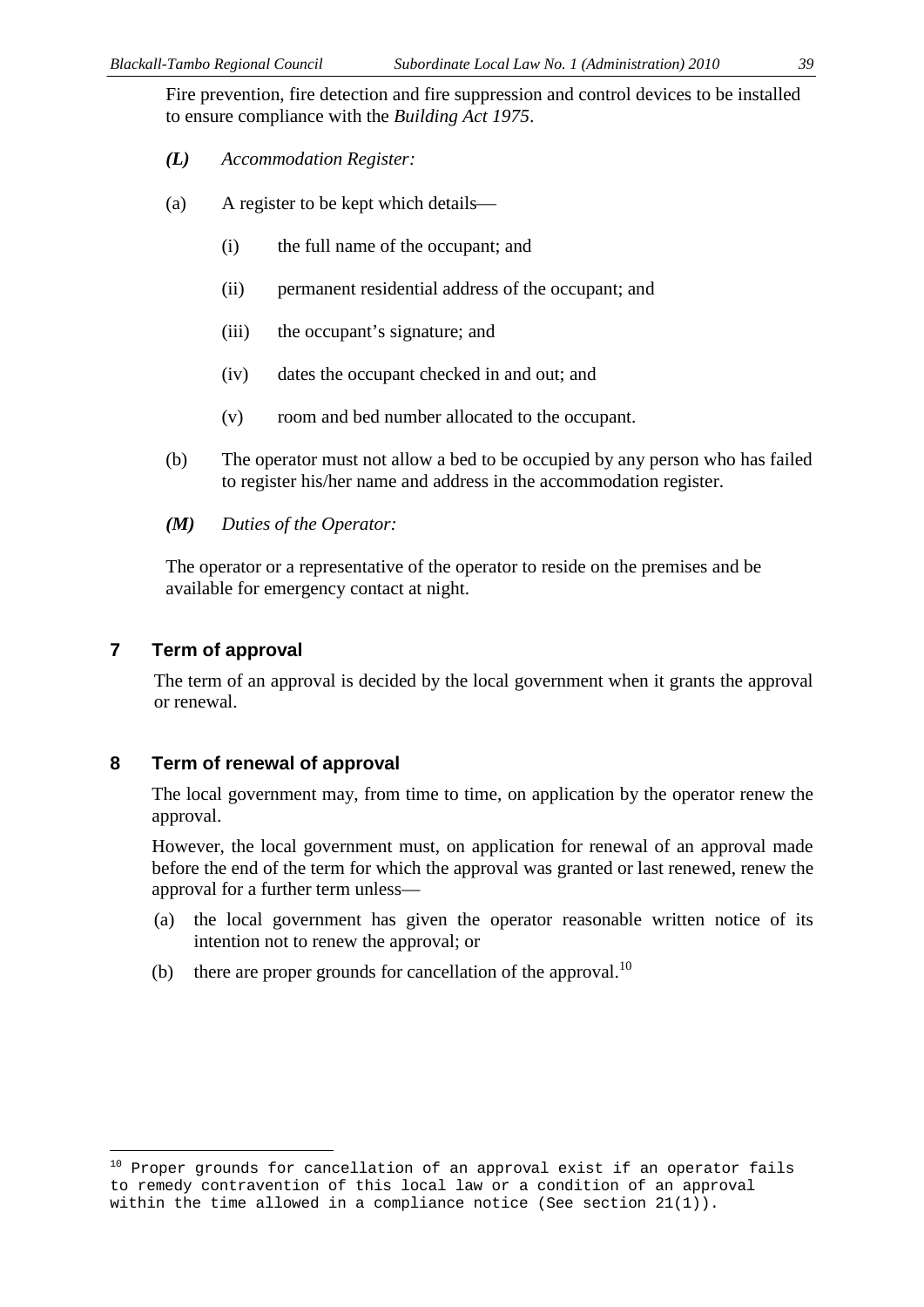# **Schedule 18 Operation of temporary entertainment events**

Section 11

### **1 Prescribed activity**

Operation of temporary entertainment events

### **2 Activities that do not require approval under the authorising local law**

Trail rides conducted on a private property during the weekend.

### **3 Documents and materials that must accompany applications for approval**

An application for an approval authorising the operation of a temporary entertainment event must include or be accompanied by—

- (a) a plan of the temporary entertainment event's venue; and
- (b) details and drawings of buildings and other structural elements of the temporary entertainment event's venue; and
- (c) a detailed statement of the nature of the entertainment to be provided at the temporary entertainment event's venue and when the temporary entertainment event's venue is to be open to the public; and
- (d) if the applicant is not the owner of the temporary entertainment event's venue the written consent of the owner; and
- (e) if approval of anything to be done under the approval is required under another law—a certified copy or other appropriate evidence of the approval.

### **4 Additional criteria for the granting of approval**

The local government may grant an approval authorising the operation of a temporary entertainment event's venue if satisfied that—

- (a) the design and construction of the temporary entertainment event's venue is safe and appropriate to the nature of entertainment proposed and the number of people expected to attend the event's venue; and
- (b) entertainments of the proposed kind would not unreasonably detract from the amenity of the area in which the entertainment is situated; and
- (c) entertainments provided at the temporary entertainment event's venue will not generate significant noise, dust or light pollution or other significantly adverse effects on the surrounding neighbourhood; and
- (d) there will be enough toilets and sanitary conveniences, complying with standards and requirements imposed by the local government, for the use of the public; and
- (e) adequate provision will exist for the disposal of refuse generated by the use of the temporary entertainment event's venue; and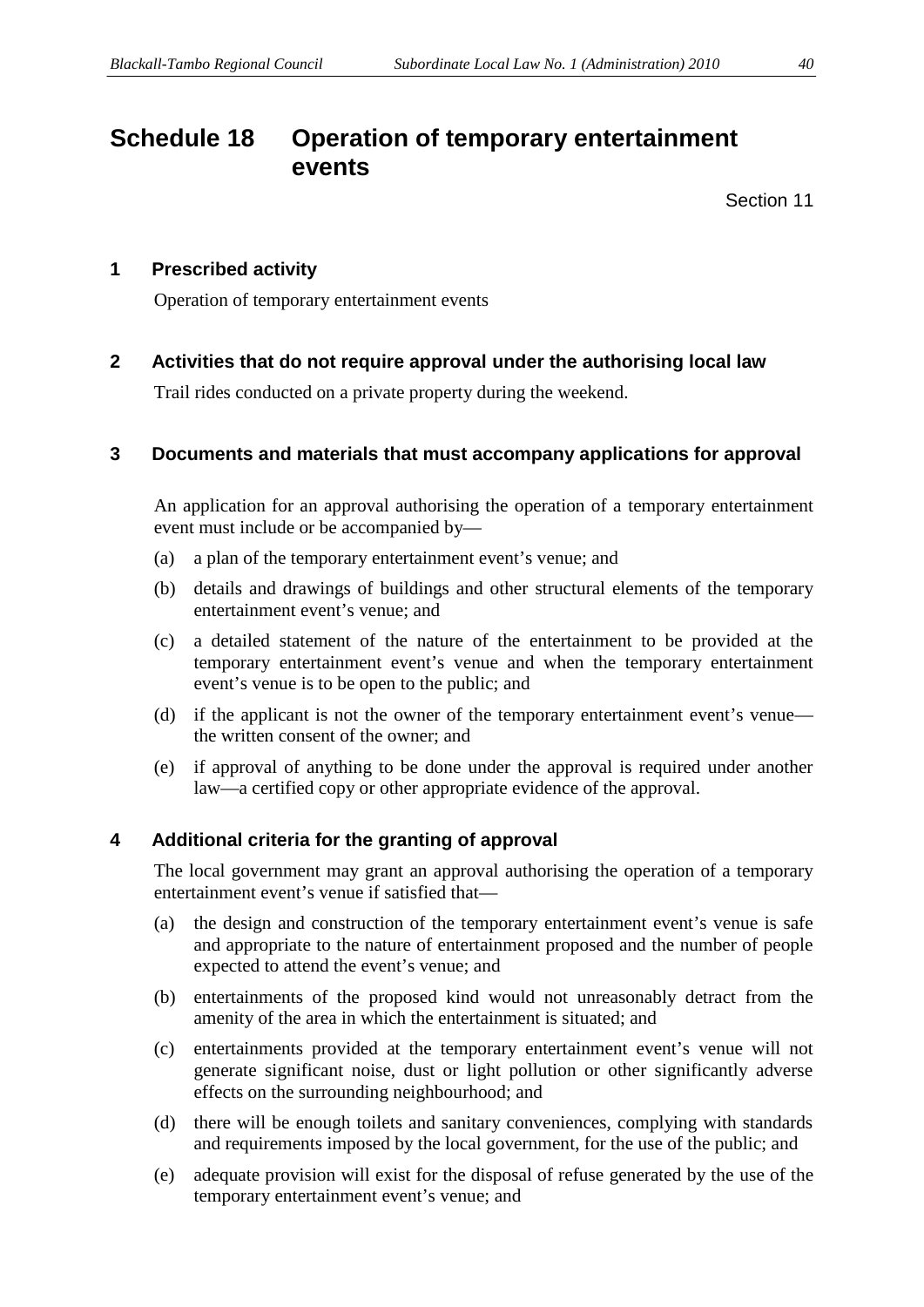(f) adequate provision will exist for people and (if relevant) vehicles to enter and leave the temporary entertainment event's venue.

#### **5 Conditions that must be imposed on approvals**

The conditions of an approval must include—

- (a) require specified action to maintain or improve the temporary entertainment event's venue; and
- (b) require the operator to provide specified equipment, and to take specified measures, for the safety of the public; and
- (c) require the operator to provide specified facilities and amenities; and
- (d) regulate the hours of operation of the temporary entertainment event's venue; and
- (e) regulate illumination of the temporary entertainment event's venue and light spillage from the temporary entertainment event's venue; and
- (f) regulate noise emission from the temporary entertainment event's venue; and
- (g) require the operator to provide specified equipment, or take specified measures, to reduce adverse effects of activities in the temporary entertainment event's venue on the surrounding neighbourhood to acceptable levels; and
- (h) the entertainment for which the approval is issued is restricted to the times specified in the approval; and
- (i) in the case of entertainments which could include noise emissions, light spillage and/or offensive odours—the holder of the approval to give written notice of the time during which the entertainments will be conducted to persons who may be affected by the activities.

### **6 Conditions that will ordinarily be imposed on approvals**

Conditions will ordinarily be imposed in an approval requiring

- (a) the operator to take out and maintain public liability insurance for an amount commensurate with the nature of the entertainments provided and the size of the venue; and
- (b) the operator to provide sufficient toilet and sanitary conveniences for the estimated attendance at the venue; and
- (c) all refuse generated by the use of the entertainment venue to be disposed of the day following each use of the venue; and
- (d) action be taken to reduce noise, dust, odour and light emissions to an absolute minimum; and
- (e) the operator to obtain any permit required under the *Liquor Act 1992* if liquor is to be available; and
- (f) if the approval relates to an activity on a road—require the approval holder to indemnify the State.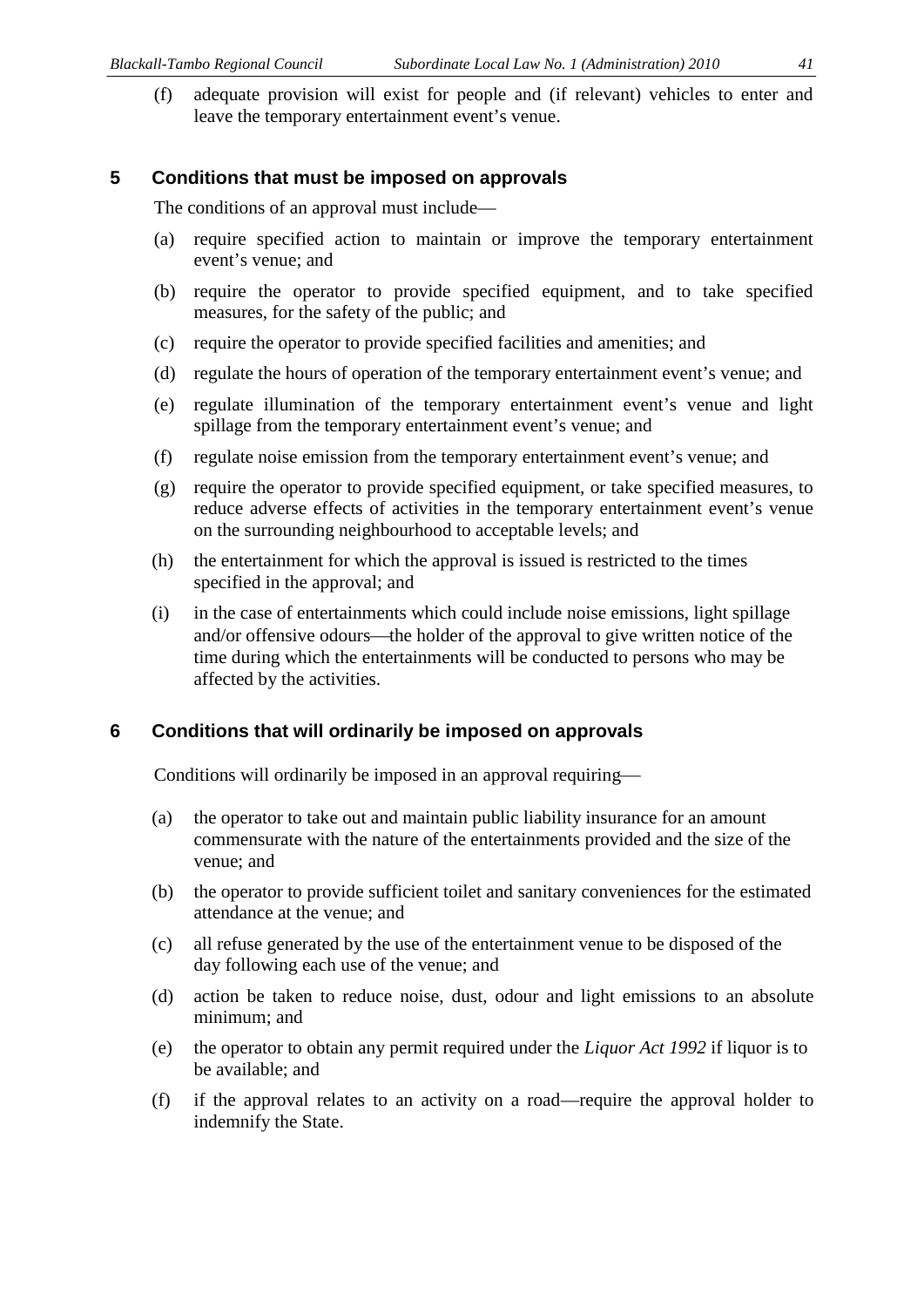# **7 Term of approval**

The term of an approval is decided by the local government when it grants the approval or renewal.

#### **8 Term of renewal of approval**

The local government may, from time to time, on application by the operator renew the approval.

However, the local government must, on application for renewal of an approval made before the end of the term for which the approval was granted or last renewed, renew the approval for a further term unless—

- (a) the local government has given the operator reasonable written notice of its intention not to renew the approval; or
- (b) there are proper grounds for cancellation of the approval.<sup>11</sup>

 $11$  Proper grounds for cancellation of an approval exist if an operator fails to remedy contravention of this local law or a condition of an approval within the time allowed in a compliance notice (See section 21(1)).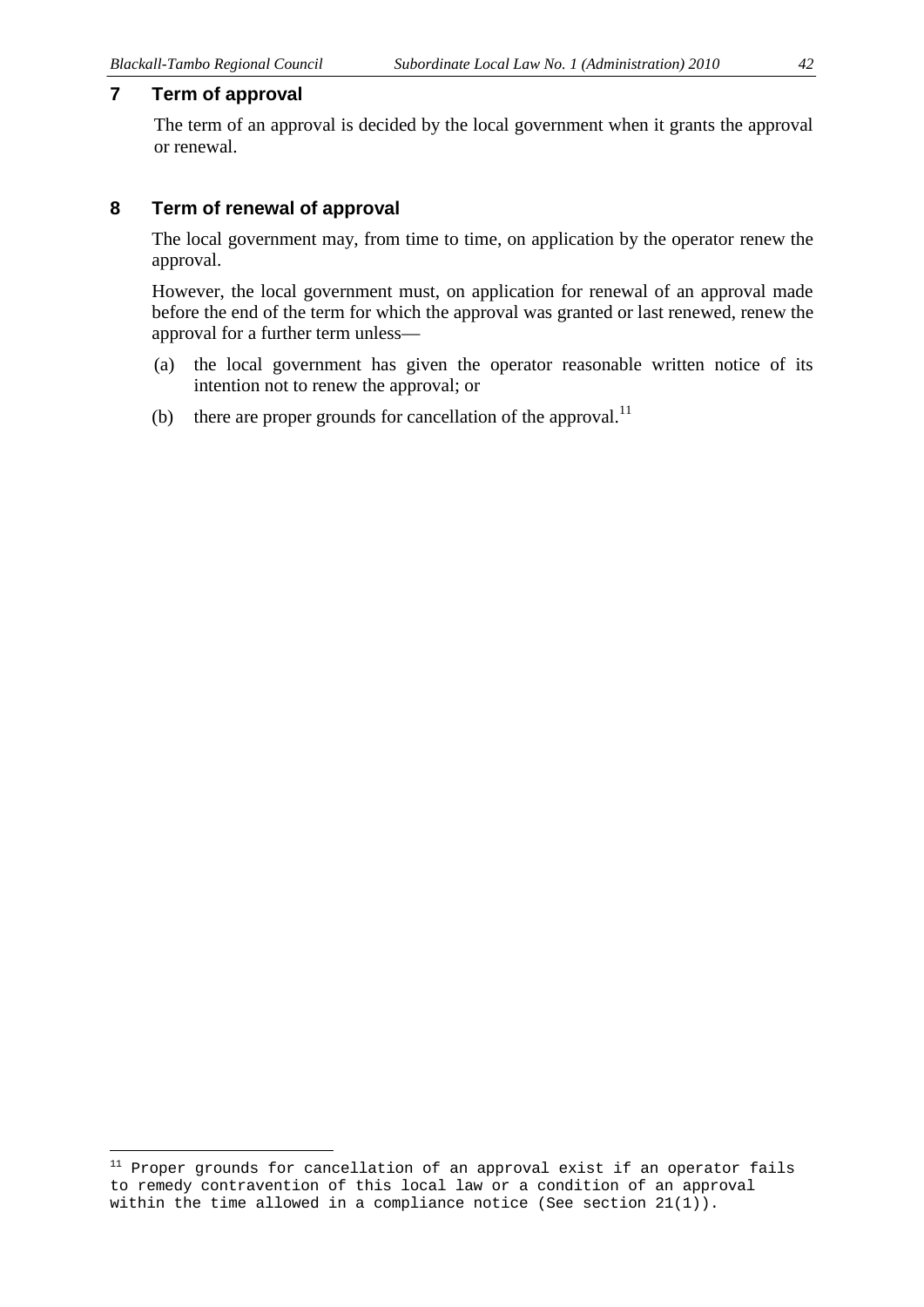# **Schedule 19 Undertaking regulated activities regarding human remains— (a) disturbance of human remains buried outside a cemetery**

Section 11

### **1 Prescribed activity**

Undertaking regulated activities regarding human remains— (a) disturbance of human remains buried outside a cemetery

### **2 Activities that do not require approval under the authorising local law**

This local law does not affect the exhumation or other disturbance or interference with human remains on the order of a coroner or other lawful authority.

#### **3 Documents and materials that must accompany applications for approval**

The type of documents and materials required must include–

- (a) details of the proposed disturbance of human remains; and
- (b) a copy of the death certificate or medical certificate of cause of death for the deceased; and
- (c) written consent from the nearest living relative; and
- (d) there is no public health risk involved; and
- (e) written confirmation from a recognised undertaker that he/she is prepared to carry out the exhumation.

#### **4 Conditions that must be imposed on approvals**

The conditions of an approval must include—

- (a) Any re-interment must be carried out in accordance with Schedule 15; and
- (b) Advice must be given to the Registrar of Births, Deaths and Marriages.

#### **5 Conditions that will ordinarily be imposed on approvals**

The local government may give an authorisation on conditions the local government considers appropriate.

#### *Examples—*

The local government may authorise the removal of the remains from 1 cemetery to another to comply with the wishes of the relatives of the deceased.

The local government may authorise the opening of a grave and the burial of another in the same grave in compliance with the expressed wishes of both or all deceased persons who have been or are to be buried in the grave.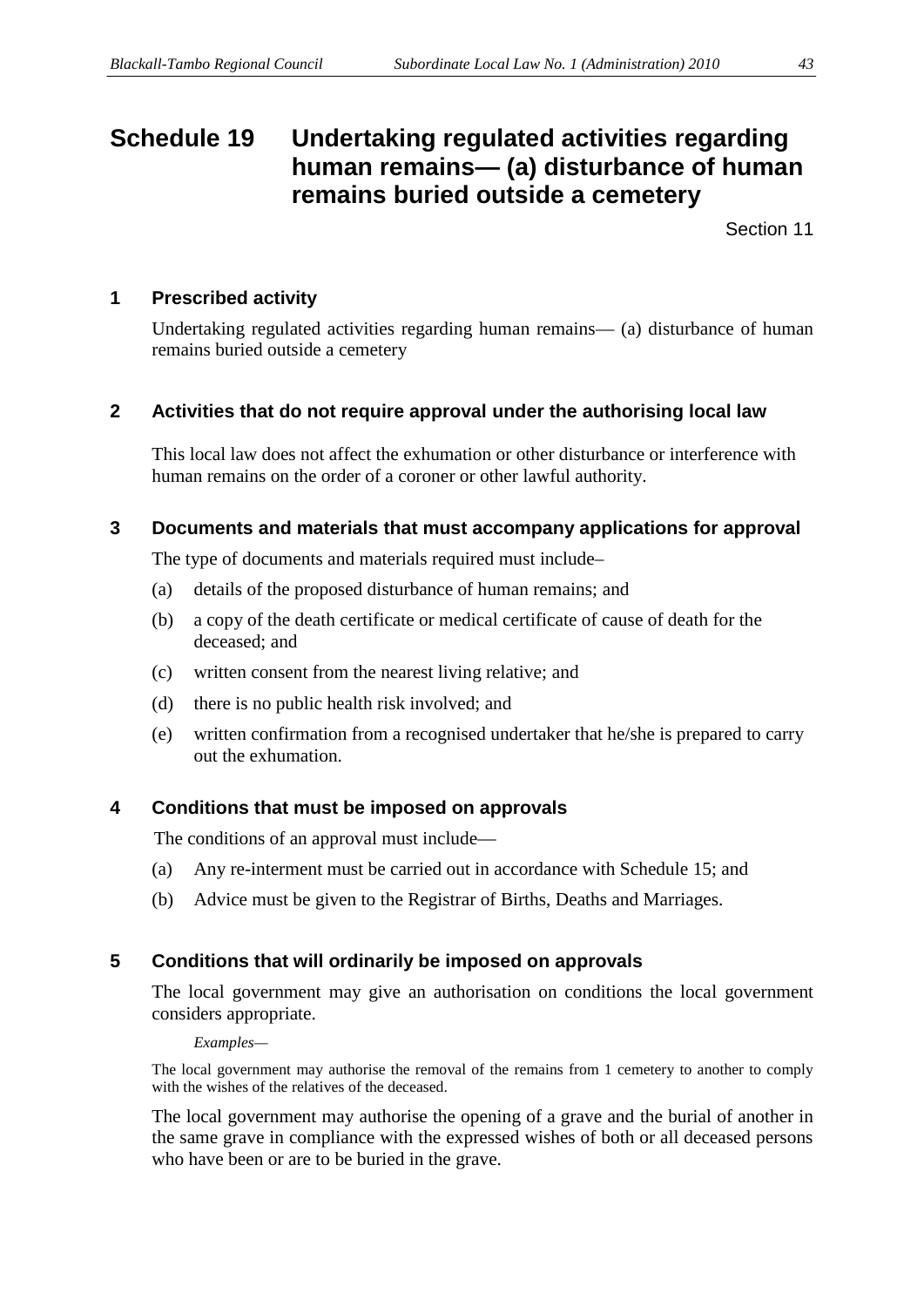# **6 Term of approval**

The term of an approval is decided by the local government when it grants the approval or renewal.

# **7 Term of renewal of approval**

The local government may, from time to time, on application by the operator renew the approval.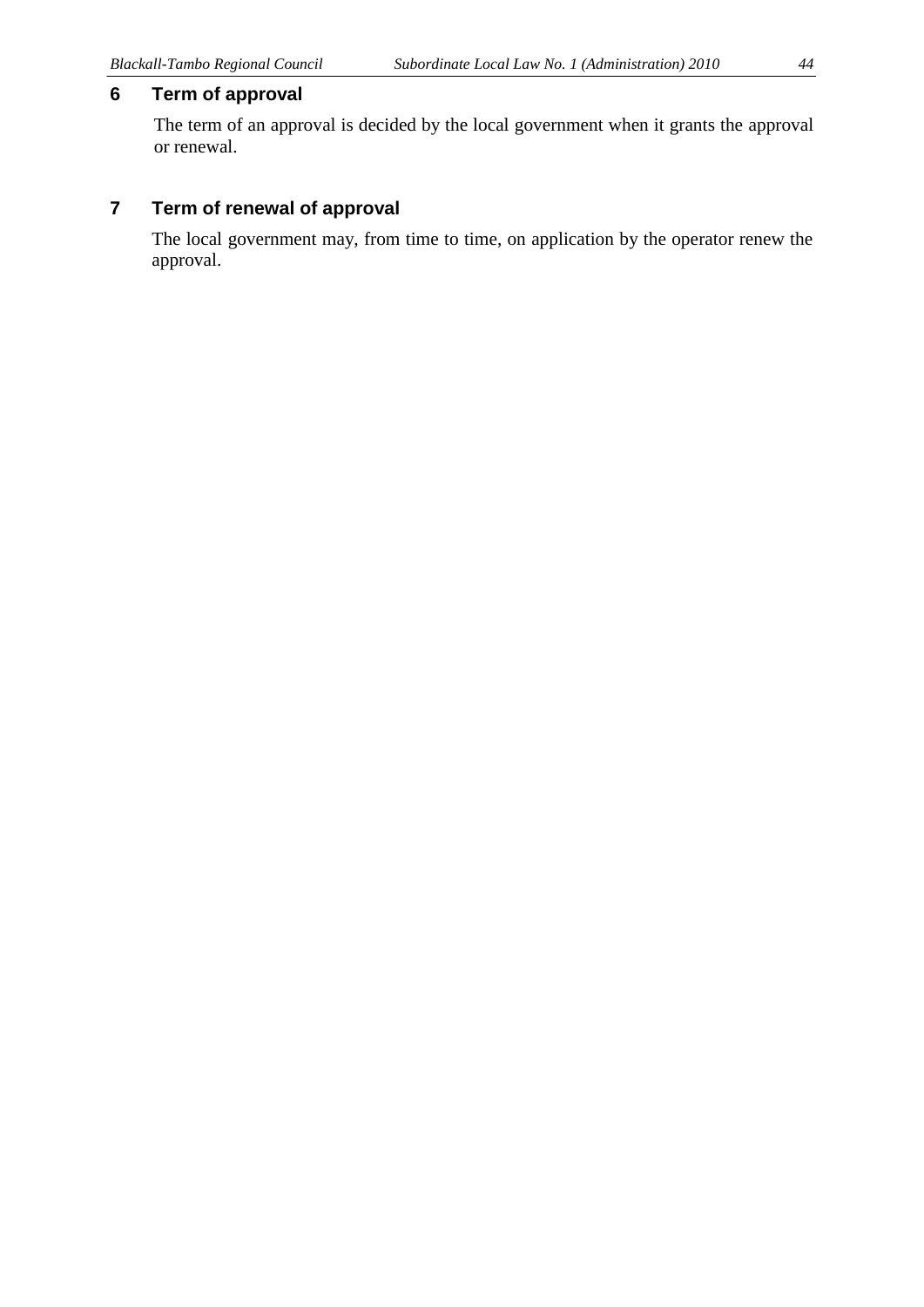# **Schedule 20 Undertaking regulated activities regarding human remains— (b) burial or disposal of human remains outside a cemetery**

Section 11

### **1 Prescribed activity**

Undertaking regulated activities regarding human remains— (b) burial or disposal of human remains outside a cemetery.

#### **2 Activities that do not require approval under the authorising local law**

#### **3 Documents and materials that must accompany applications for approval**

The type of documents and materials required must include–

- (a) details of the location and nature of the burial site or other place in which the remains are to be buried or placed; and
- (b) details about when and how the remains are to be disposed of; and
- (c) time and date of the proposed burial.

### **4 Additional criteria for the granting of approval**

Additional criteria for the granting of approval must include—

- (a) the grant of the approval is justified by—
	- (i) special family, personal or historical association between the deceased person and the place in which the remains are to be buried or placed; or
	- (ii) some other special reason; and
- (b) the implementation of the proposal—
	- (i) will not create a risk to health or other nuisance; and
	- (ii) will not cause reasonable offence to others.

### **5 Conditions that must be imposed on approvals**

Conditions that must be imposed on approvals must include—

- (a) regulate the preparation of a grave and require the holder of the approval to allow an authorised person to inspect the grave before burial of human remains in the grave; and
- (b) require the disposal of the human remains to take place at a particular time or within a particular period; and
- (c) require the erection or installation of a memorial or marker to identify a site in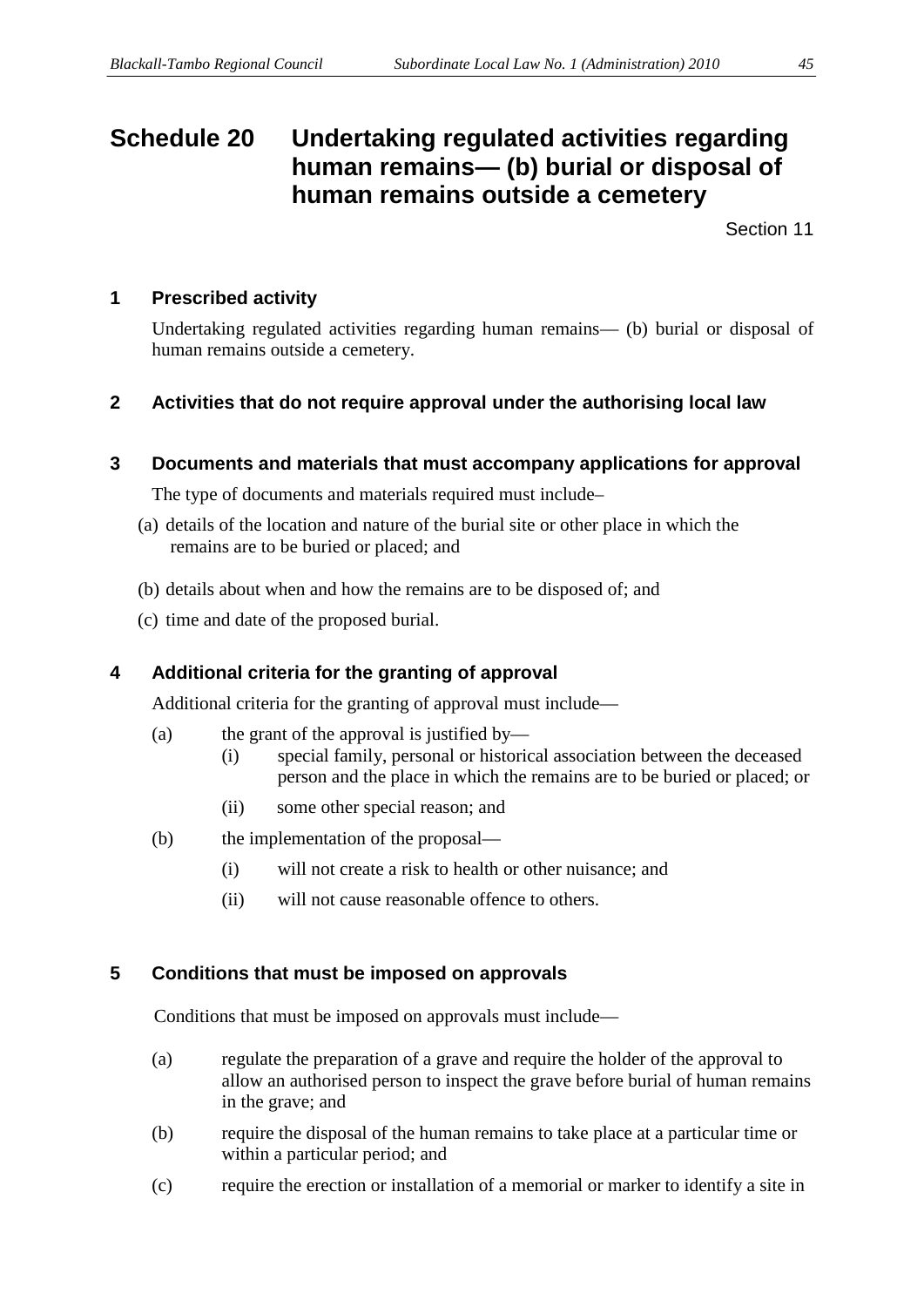which human remains have been buried.

#### **6 Conditions that will ordinarily be imposed on approvals**

Conditions will ordinarily be imposed in an approval requiring

An undertaker who arranges for the disposal of human remains outside a cemetery must ensure that the conditions of the relevant approval are complied with.

### **7 Term of approval**

The term of an approval is decided by the local government when it grants the approval or renewal.

#### **8 Term of renewal of approval**

The local government may, from time to time, on application by the operator renew the approval.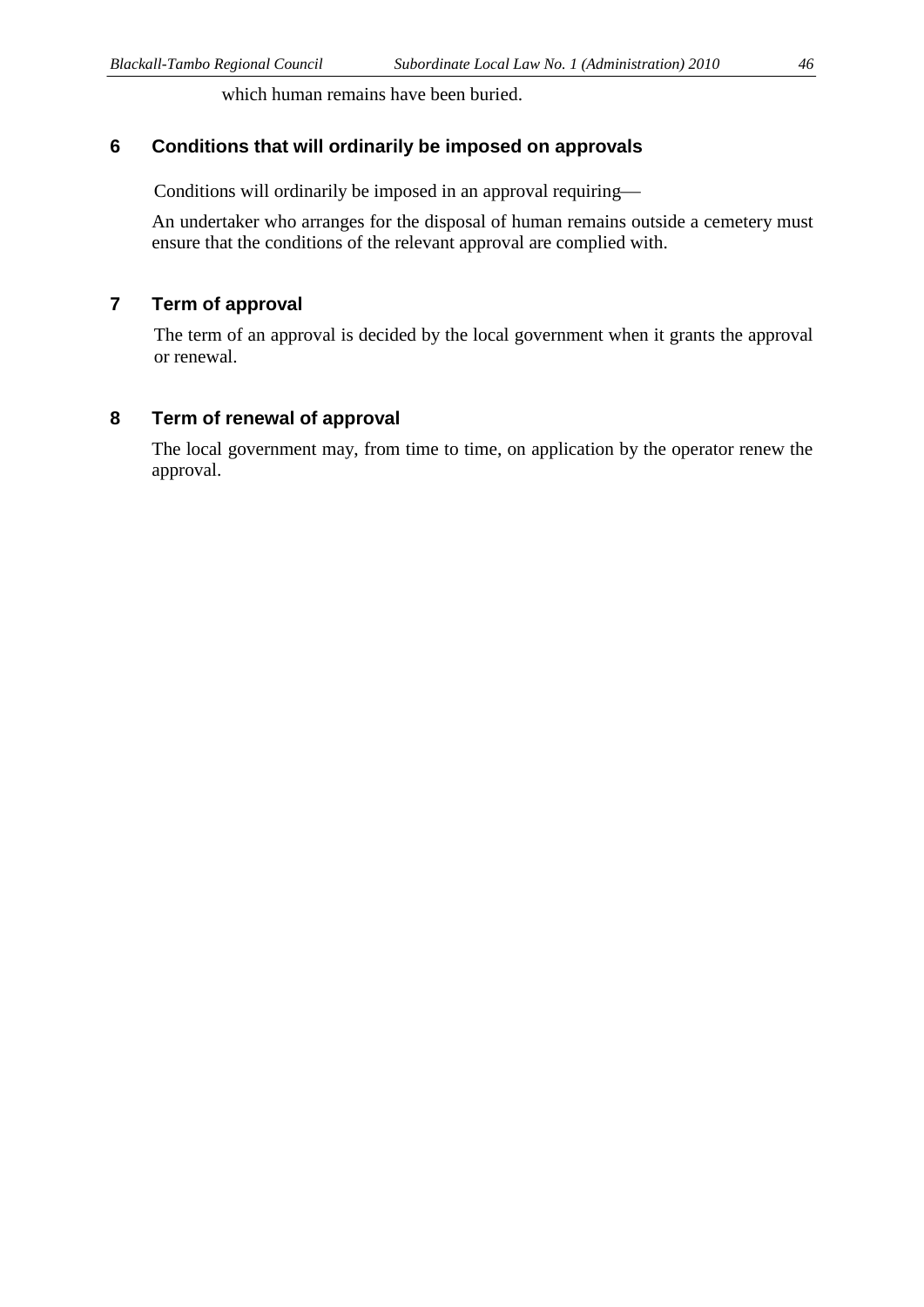# **Schedule 21 Undertaking regulated activities regarding human remains— (c) disturbance of human remains in a local government cemetery**

Section 11

#### **1 Prescribed activity**

Undertaking regulated activities regarding human remains— (c) disturbance of human remains in a local government cemetery.

#### **2 Activities that do not require approval under the authorising local law**

This local law does not affect the exhumation or other disturbance or interference with human remains on the order of a coroner or other lawful authority.

#### **3 Documents and materials that must accompany applications for approval**

Documents and materials that must accompany applications for approval must include—

- (a) Details of the proposed disturbance of the remains; and
- (b) a copy of the death certificate or medical certificate of cause of death for the deceased; and
- (c) written consent from the nearest living relative; and
- (d) there is no public health risk involved; and
- (e) written confirmation from a recognised undertaker that he/she is prepared to carry out the exhumation.

#### **4 Conditions that must be imposed on approvals**

The conditions of an approval must include—

- (a) Any re-interment must be carried out in accordance with Schedule 15; and
- (b) Advice must be given to the Registrar of Births, Deaths and Marriages.

#### **5 Conditions that will ordinarily be imposed on approvals**

The local government may give an authorisation on conditions the local government considers appropriate.

*Examples—*

The local government may authorise the removal of the remains from 1 cemetery to another to comply with the wishes of the relatives of the deceased.

The local government may authorise the opening of a grave and the burial of another in the same grave in compliance with the expressed wishes of both or all deceased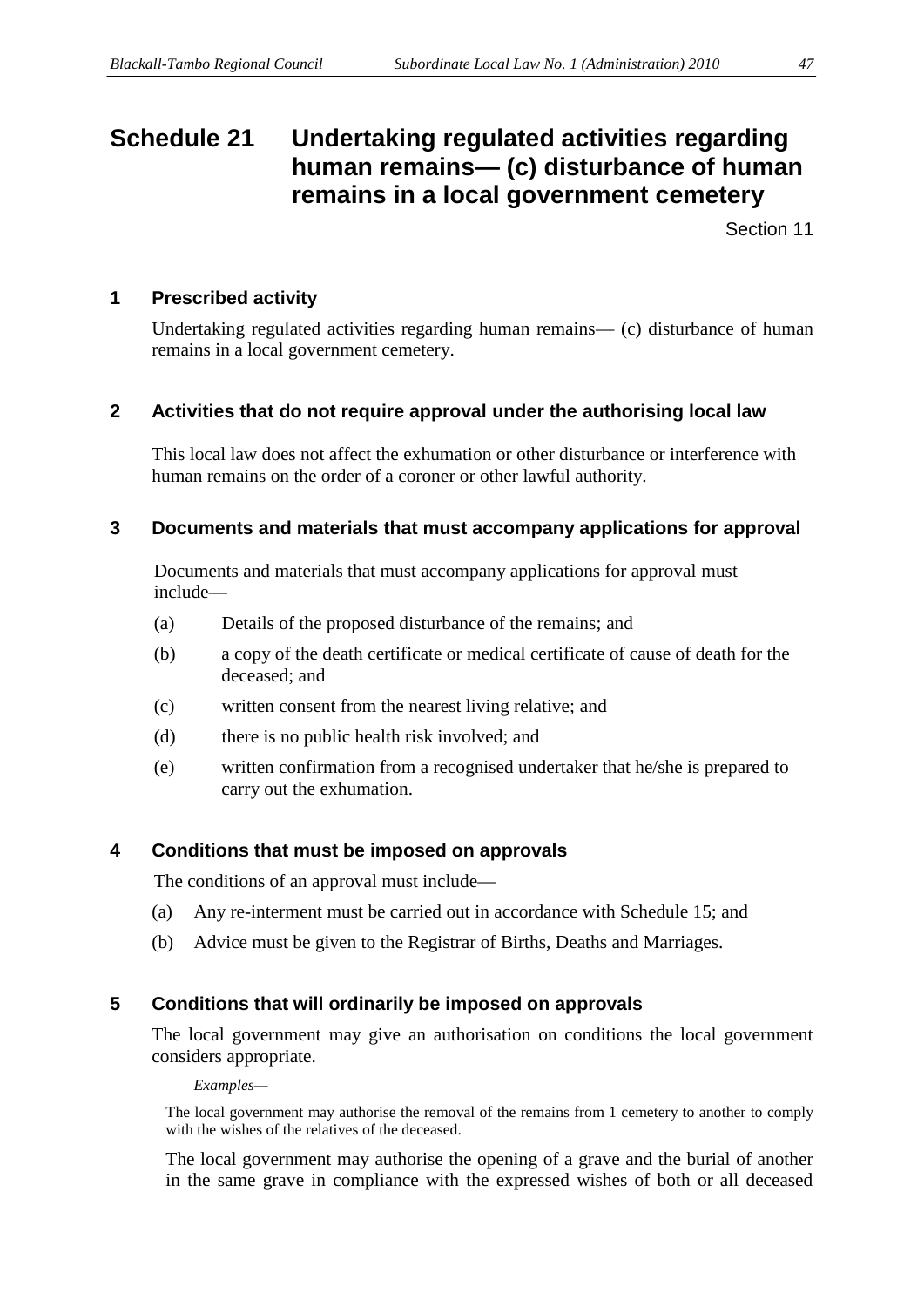persons who have been or are to be buried in the grave.

# **6 Term of approval**

The term of an approval is decided by the local government when it grants the approval or renewal.

# **7 Term of renewal of approval**

The local government may, from time to time, on request by the applicant renew the approval.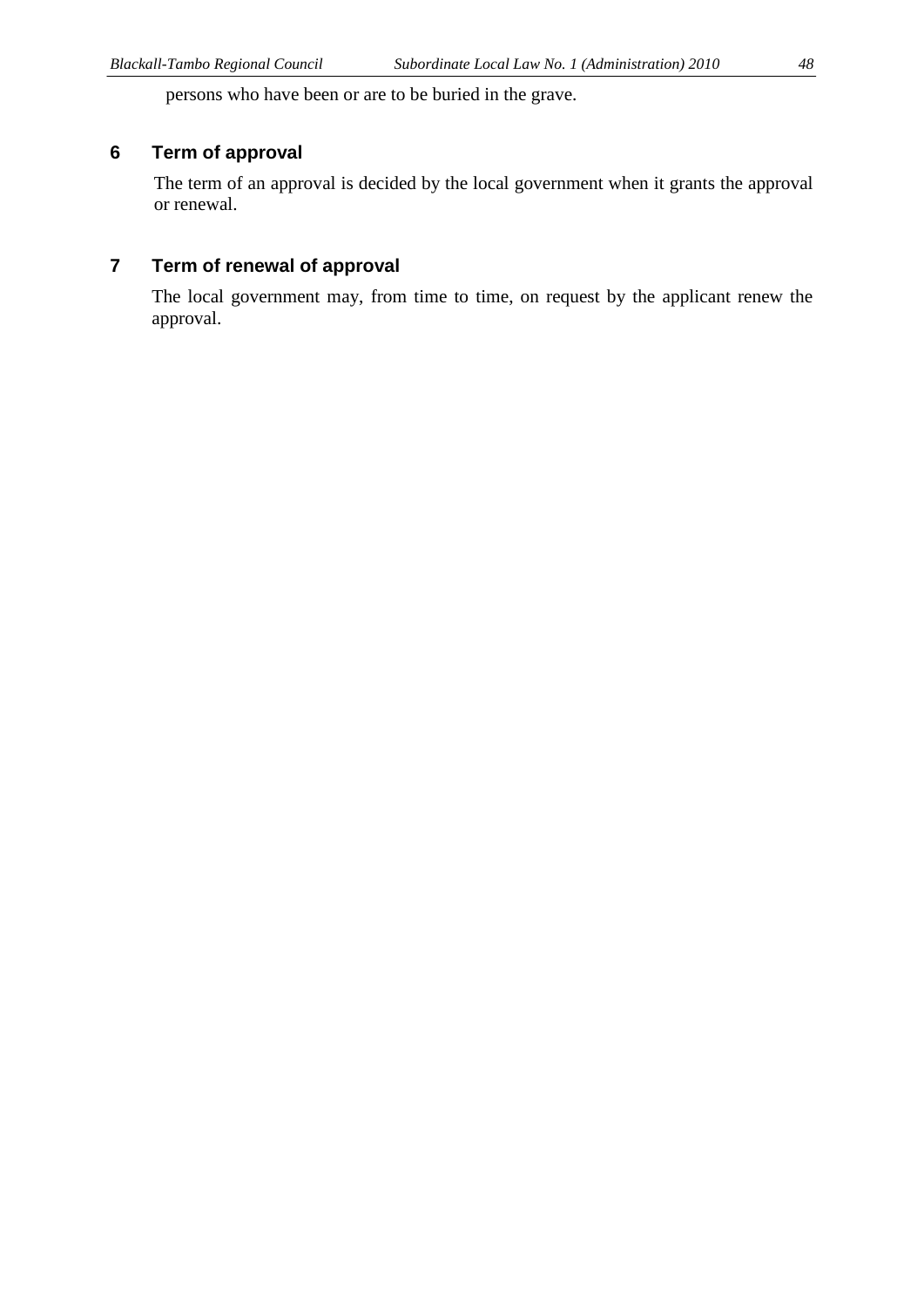# **Schedule 22 Undertaking regulated activities on local government controlled areas and roads— (a) driving or leading of animals to cross a road**

Section 11

### **1 Prescribed activity**

Undertaking regulated activities on local government controlled areas and roads driving or leading of animals to cross roads

### **2 Activities that do not require approval under the authorising local law**

### *For example –*

Leading of horses across a road by a member of a horse or pony club.

### **3 Documents and materials that must accompany applications for approval**

The type of documents and materials required must include–

Full details of the proposed use of the local government controlled area or road, including stock number, location and times.

# **4 Additional criteria for the granting of approval**

Additional criteria with which applications for approval for the prescribed activity must be consistent. For example –

The leading of animals would not unduly interfere with the proper use of the road or create a safety hazard for users of the road.

### **5 Conditions that must be imposed on approvals**

Conditions may for example—

- (a) restrict the times of day that animals may be led across the road;
- (b) restrict the number of animals that may be driven or led across the road;
- (c) require compliance with specified safety requirements;
- (d) require the approval holder to exhibit specified warning notices and to take other specified precautions for the safety of users of the road or area;
- (e) if the approval relates to an activity on a road—require the approval holder to indemnify the State; and
- (f) require the approval holder to give specified indemnities and to take out specified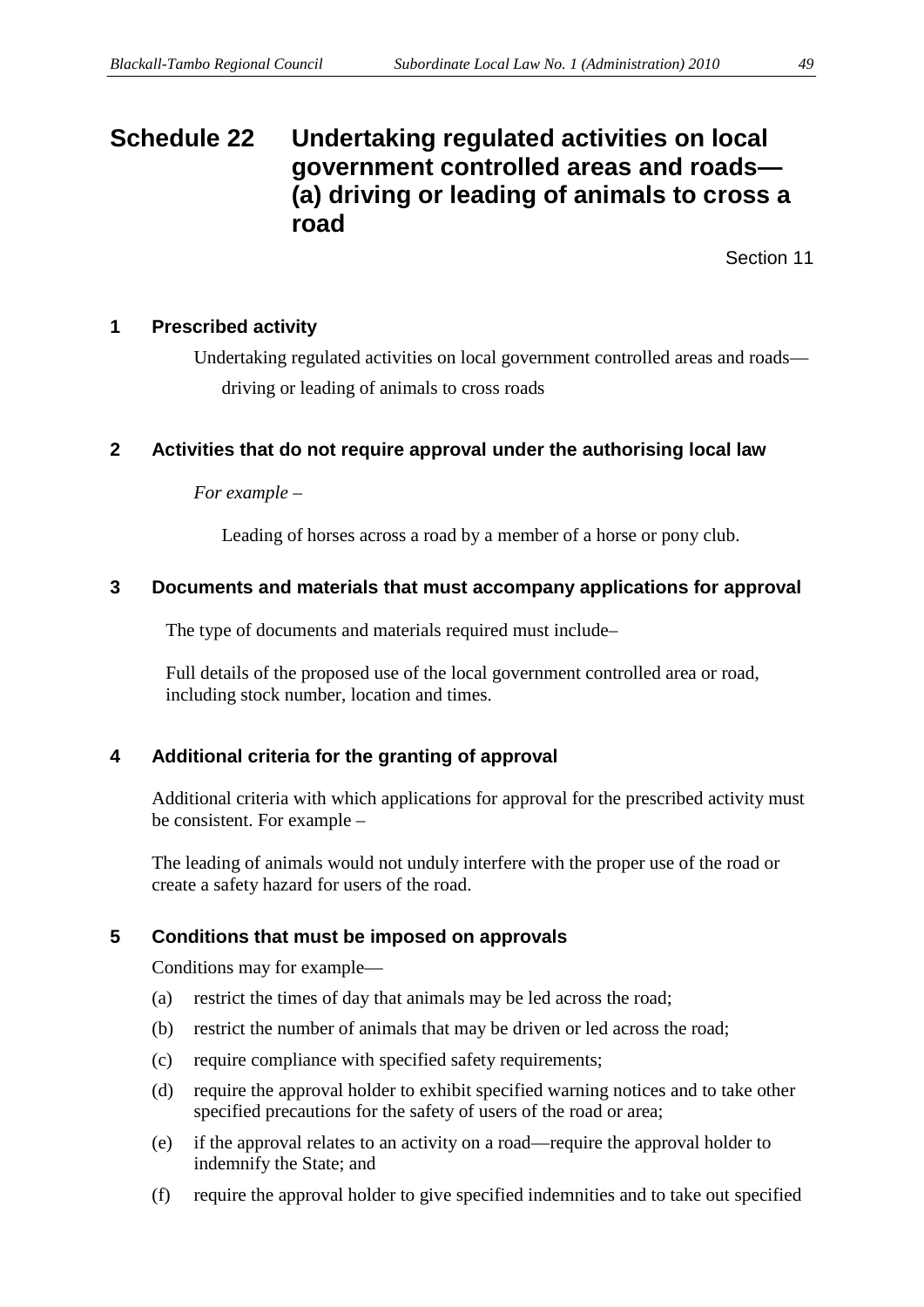insurance.

#### **6 Term of approval**

The term of an approval is decided by the local government when it grants the approval or renewal.

### **7 Term of renewal of approval**

The local government may, from time to time, on application by the operator renew the approval.

However, the local government must, on application for renewal of an approval made before the end of the term for which the approval was granted or last renewed, renew the approval for a further term unless—

- (a) the local government has given the operator reasonable written notice of its intention not to renew the approval; or
- (b) there are proper grounds for cancellation of the approval.<sup>12</sup>

<sup>&</sup>lt;sup>12</sup> Proper grounds for cancellation of an approval exist if an operator fails to remedy contravention of this local law or a condition of an approval within the time allowed in a compliance notice (See section 21(1)).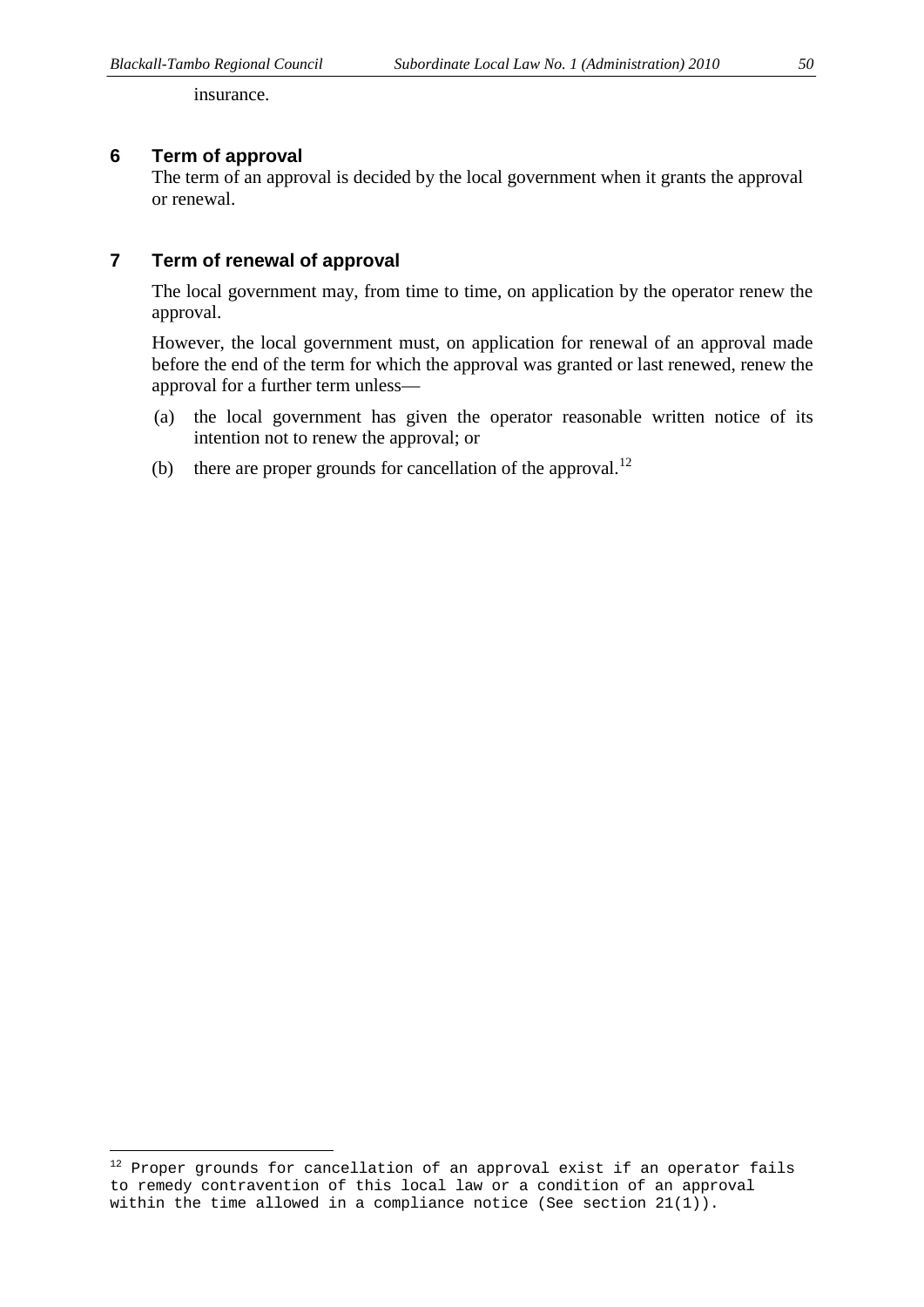# **Schedule 23 Undertaking regulated activities on local government controlled areas and roads— (b) depositing of goods or materials**

Section 11

### **1 Prescribed activity**

Undertaking regulated activities on local government controlled areas and roads— (b) depositing of goods or materials

### **2 Activities that do not require approval under the authorising local law**

**3 Documents and materials that must accompany applications for approval**

The type of documents and materials required must include–

Details of the proposed depositing of goods and materials on the local government controlled area or road.

# **4 Additional criteria for the granting of approval**

Criteria with which applications for approval for the prescribed activity must be consistent. For example –

The depositing of goods or materials would not unduly interfere with the usual use or the amenity of the road or area.

# **5 Conditions that must be imposed on approvals**

Conditions must for example –

- (a) require compliance with specified safety requirements;
- (b) regulate the time within which the activity must be carried out;
- (c) regulate the manner in which the goods or materials may be deposited.

### **6 Conditions that will ordinarily be imposed on approvals**

Conditions might for example –

If the approval relates to an activity on a road—require the approval holder to indemnify the State.

# **7 Term of approval**

The term of an approval is decided by the local government when it grants the approval or renewal.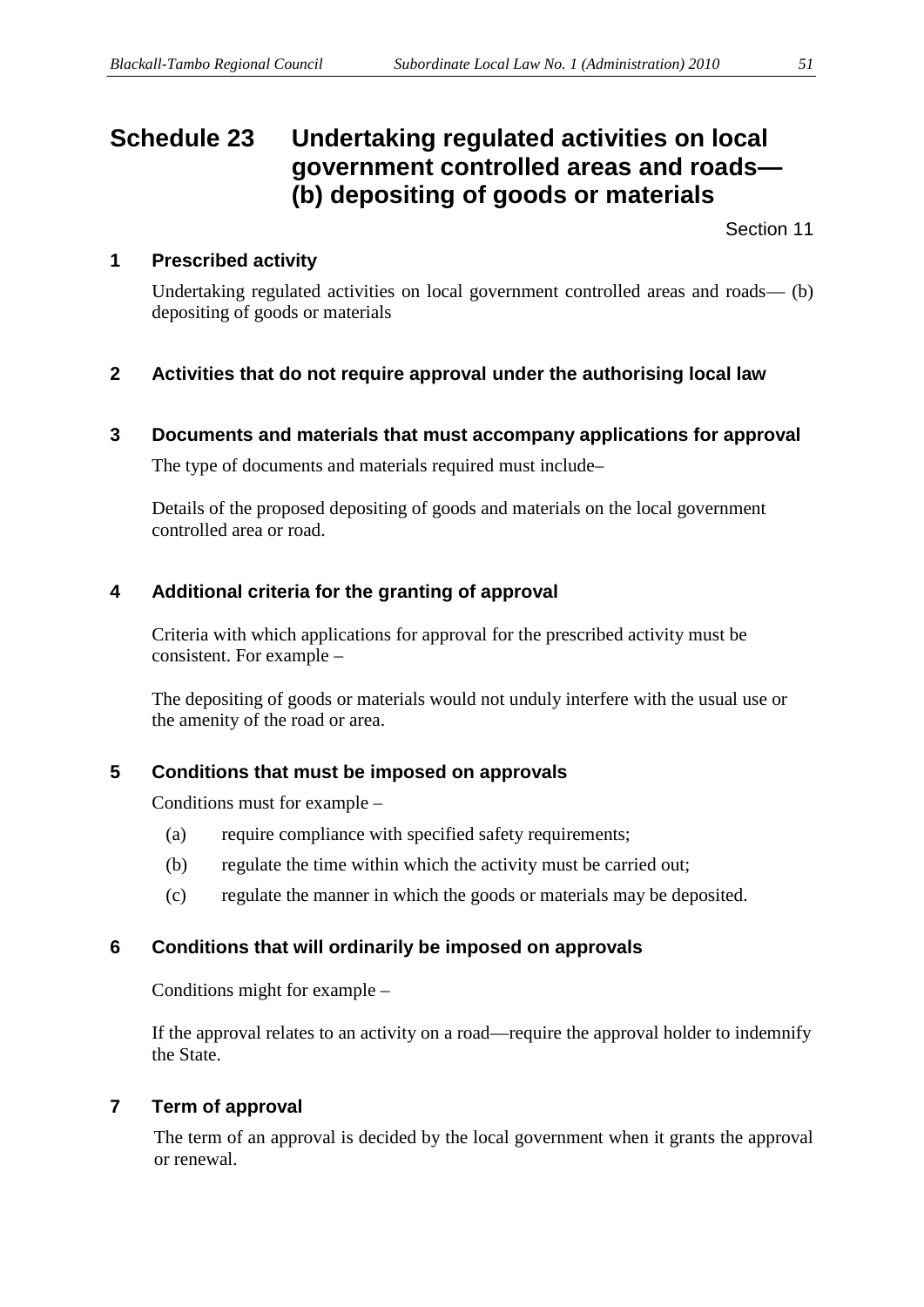#### **8 Term of renewal of approval**

The local government may, from time to time, on application by the operator renew the approval.

However, the local government must, on application for renewal of an approval made before the end of the term for which the approval was granted or last renewed, renew the approval for a further term unless—

- (a) the local government has given the operator reasonable written notice of its intention not to renew the approval; or
- (b) there are proper grounds for cancellation of the approval.<sup>13</sup>

<sup>&</sup>lt;sup>13</sup> Proper grounds for cancellation of an approval exist if an operator fails to remedy contravention of this local law or a condition of an approval within the time allowed in a compliance notice (See section 21(1)).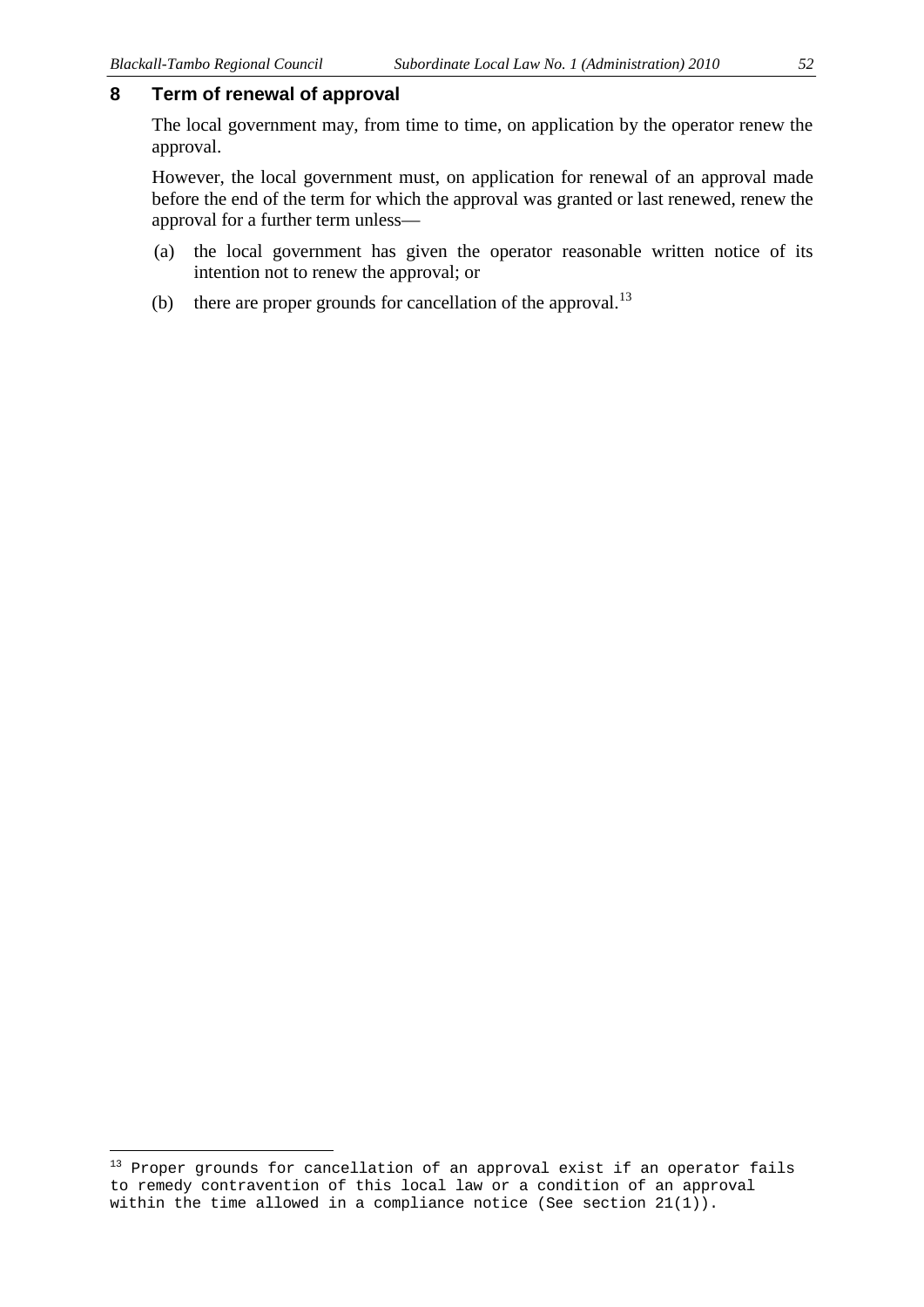# **Schedule 24 Undertaking regulated activities on local government controlled areas and roads— (c) holding of a public place activity prescribed by subordinate local law**

Section 11

# **1 Prescribed activity**

Undertaking regulated activities on local government controlled areas and roads— (c) holding of a public place activity prescribed by subordinate local law, excluding the operation of a temporary entertainment event

# **2 Activities that do not require approval under the authorising local law**

# **3 Documents and materials that must accompany applications for approval**

The type of documents and materials required must include–

Full details of the proposed public place activity.

# **4 Additional criteria for the granting of approval**

Criteria with which applications for approval for the prescribed activity must be consistent-

- (a) the event will not unduly interfere with the usual use and enjoyment of the area or road;
- (b) the event will not generate significant noise, dust or light pollution or other significantly adverse effects on the surrounding neighbourhood;
- (c) there will be enough toilets and sanitary conveniences, complying with standards and requirements imposed by the local government, for the use of the public;
- (d) adequate provision will exist for the disposal of refuse generated by the conduct of the event;
- (e) adequate provision will exist for people and (if relevant) vehicles to enter and leave the event.

### **5 Conditions that must be imposed on approvals**

Conditions may for example—

- (a) require compliance with specified safety requirements;
- (b) require the approval holder to exhibit specified warning notices and to take other specified precautions for the safety of users of the road or area; and
- (c) require the approval holder to give specified indemnities and to take out specified insurance; and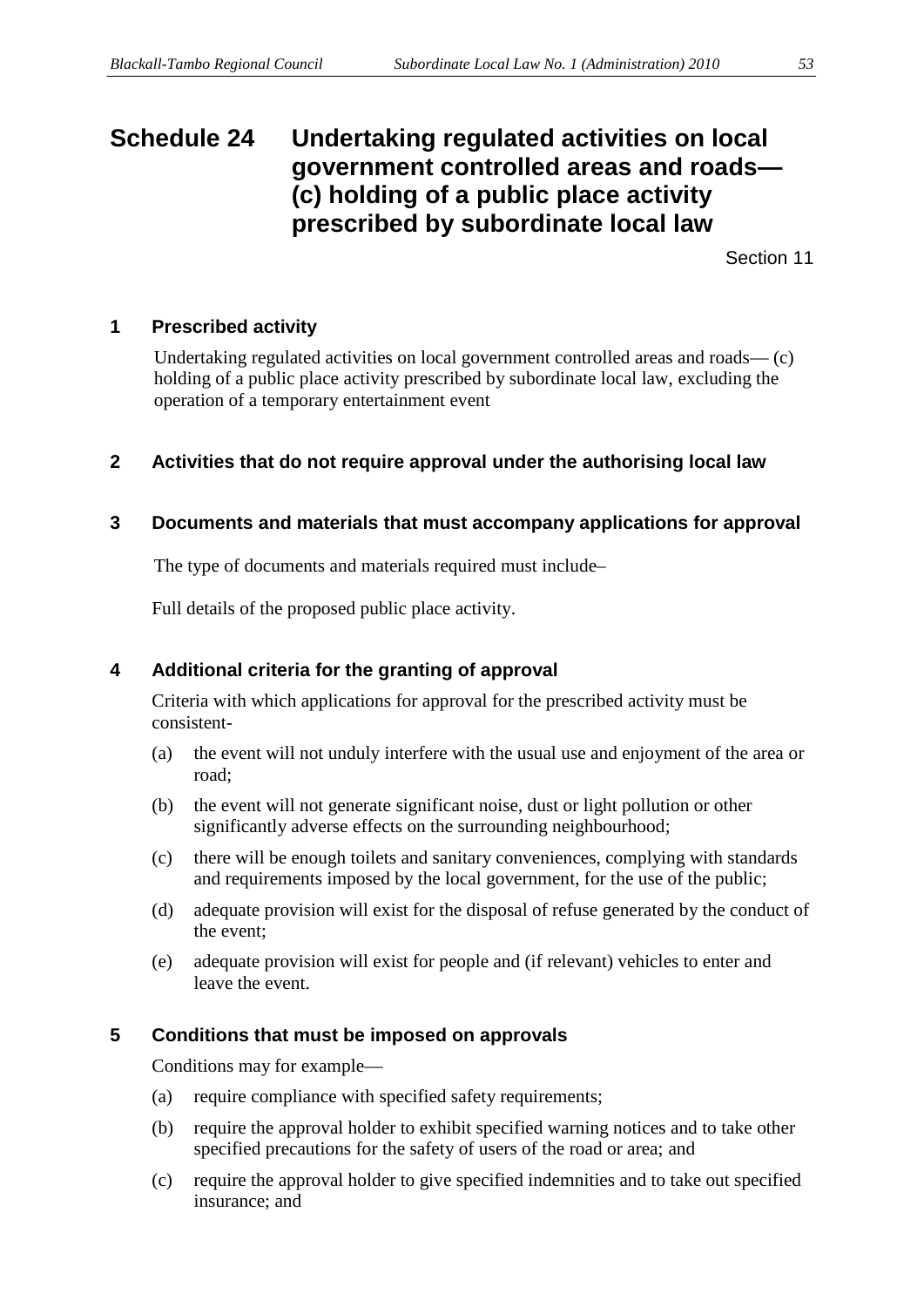- (d) require the operator to provide specified facilities and amenities; and
- (e) regulate the hours of operation of the event; and
- (f) regulate illumination of the event and light spillage from the event; and
- (g) regulate noise emission from the event; and
- (h) require the operator to provide specified equipment, or take specified measures, to reduce adverse effects of the event on the surrounding neighbourhood to acceptable levels; and
- (i) if the approval relates to an activity on a road—require the approval holder to indemnify the State.

### **6 Term of approval**

The term of an approval is decided by the local government when it grants the approval or renewal.

### **7 Term of renewal of approval**

The local government may, from time to time, on application by the operator renew the approval.

However, the local government must, on application for renewal of an approval made before the end of the term for which the approval was granted or last renewed, renew the approval for a further term unless—

- (a) the local government has given the operator reasonable written notice of its intention not to renew the approval; or
- (b) there are proper grounds for cancellation of the approval.<sup>14</sup>

<sup>&</sup>lt;sup>14</sup> Proper grounds for cancellation of an approval exist if an operator fails to remedy contravention of this local law or a condition of an approval within the time allowed in a compliance notice (See section  $21(1)$ ).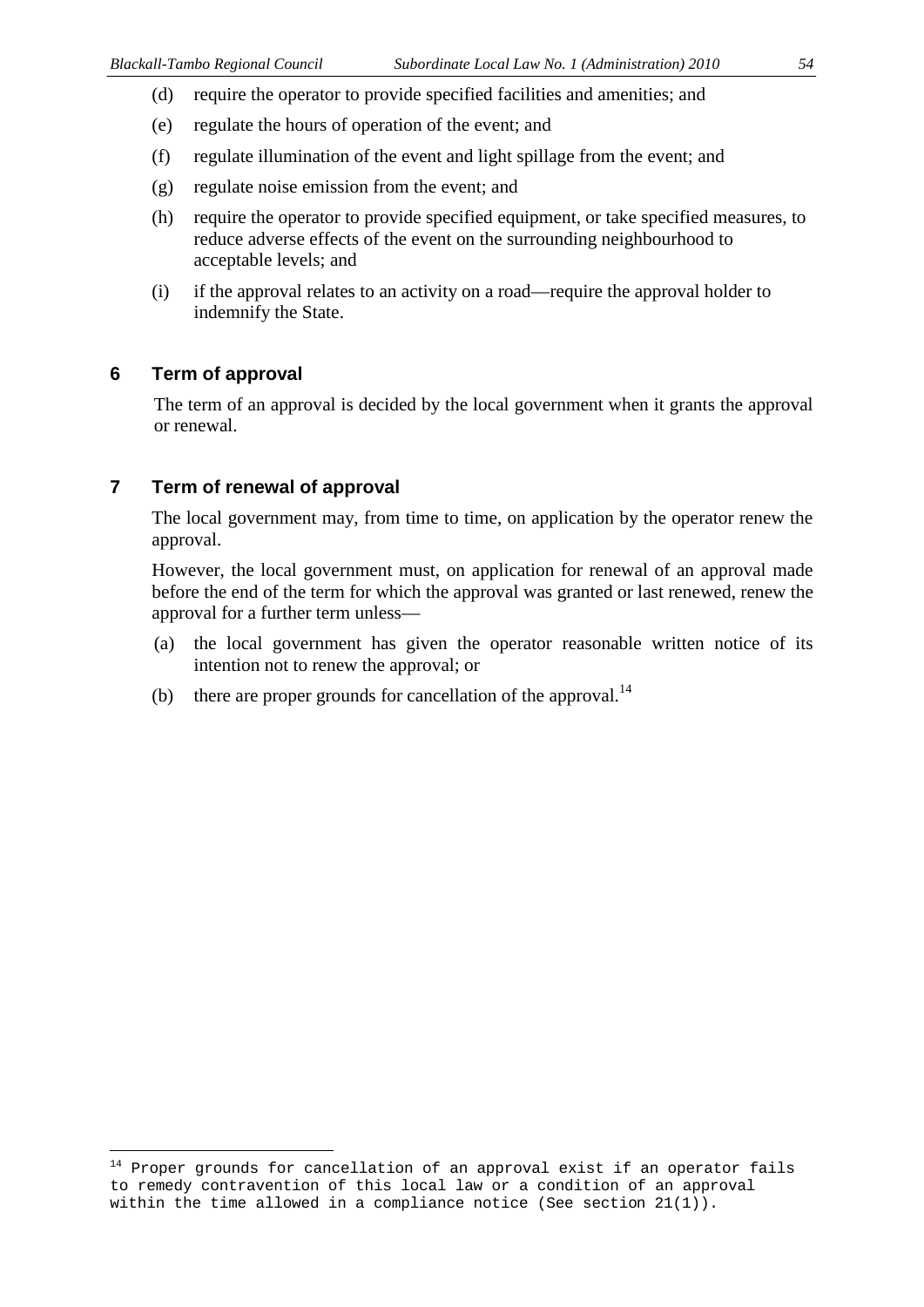# **Schedule 25 Bringing or driving motor vehicles onto a park or reserve**

Section 11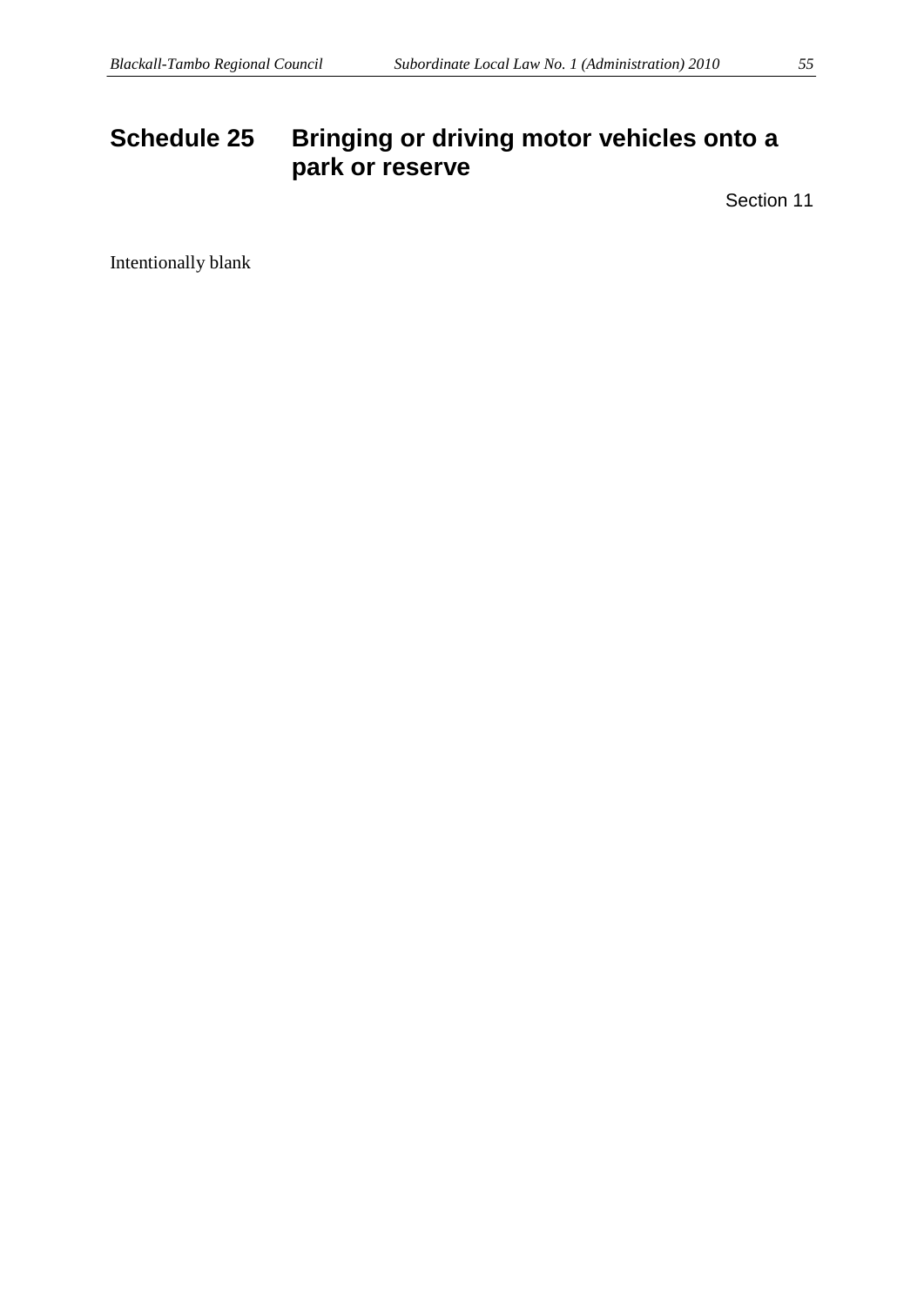# **Schedule 26 Bringing or driving prohibited vehicles onto motor vehicle access areas**

Section 11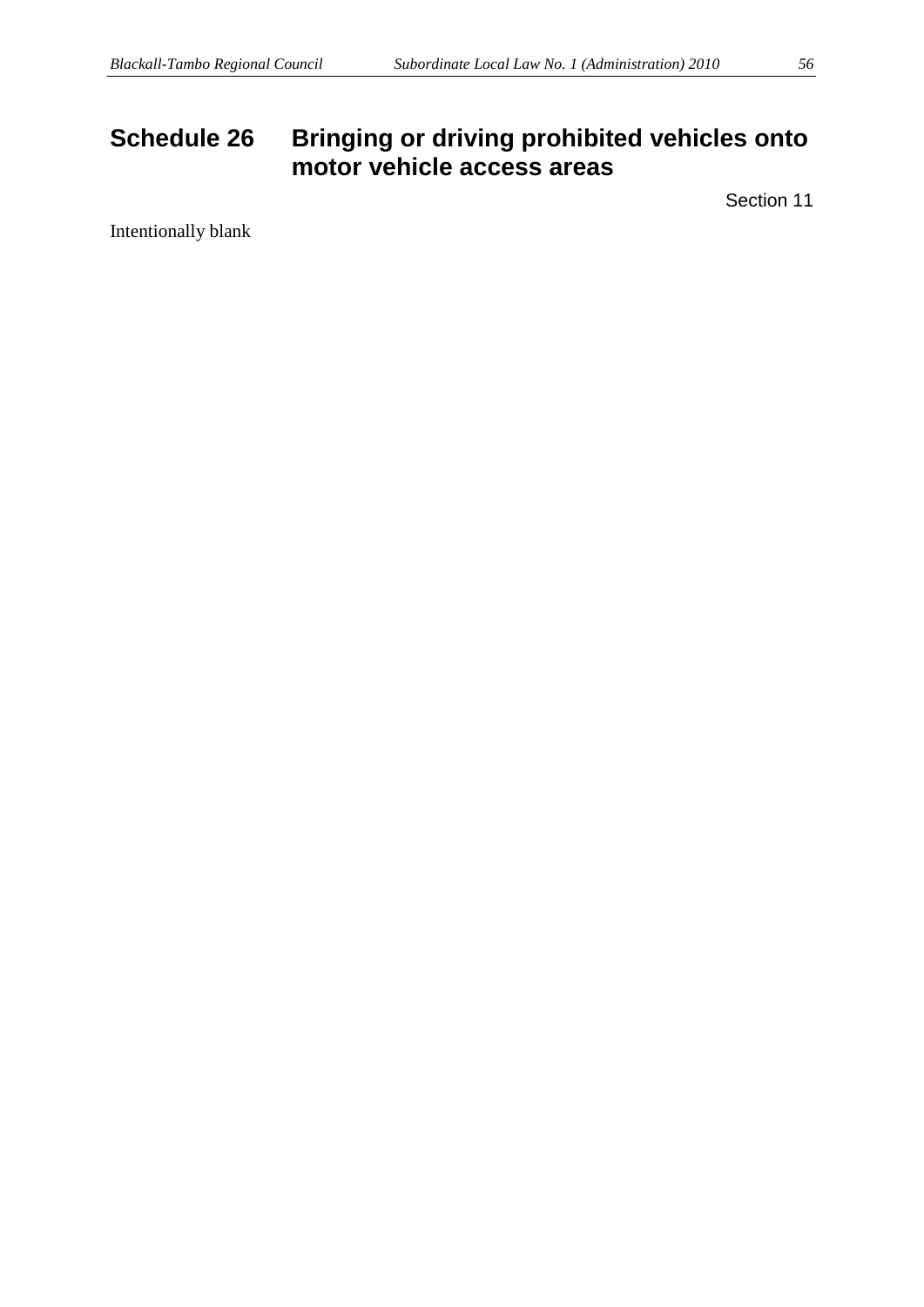# **Schedule 27 Use of bathing reserves for training, competitions etc**

Section 11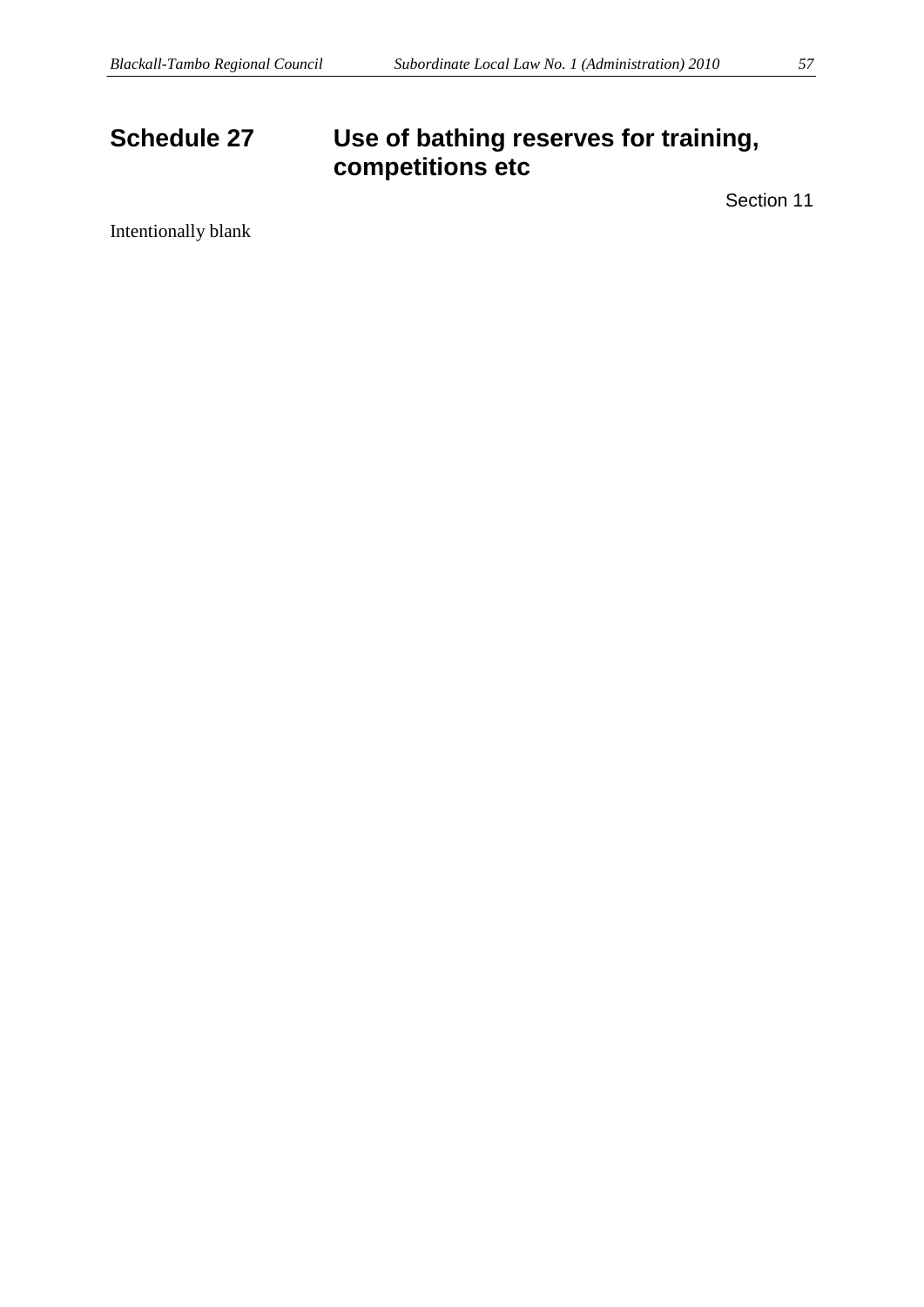Section 11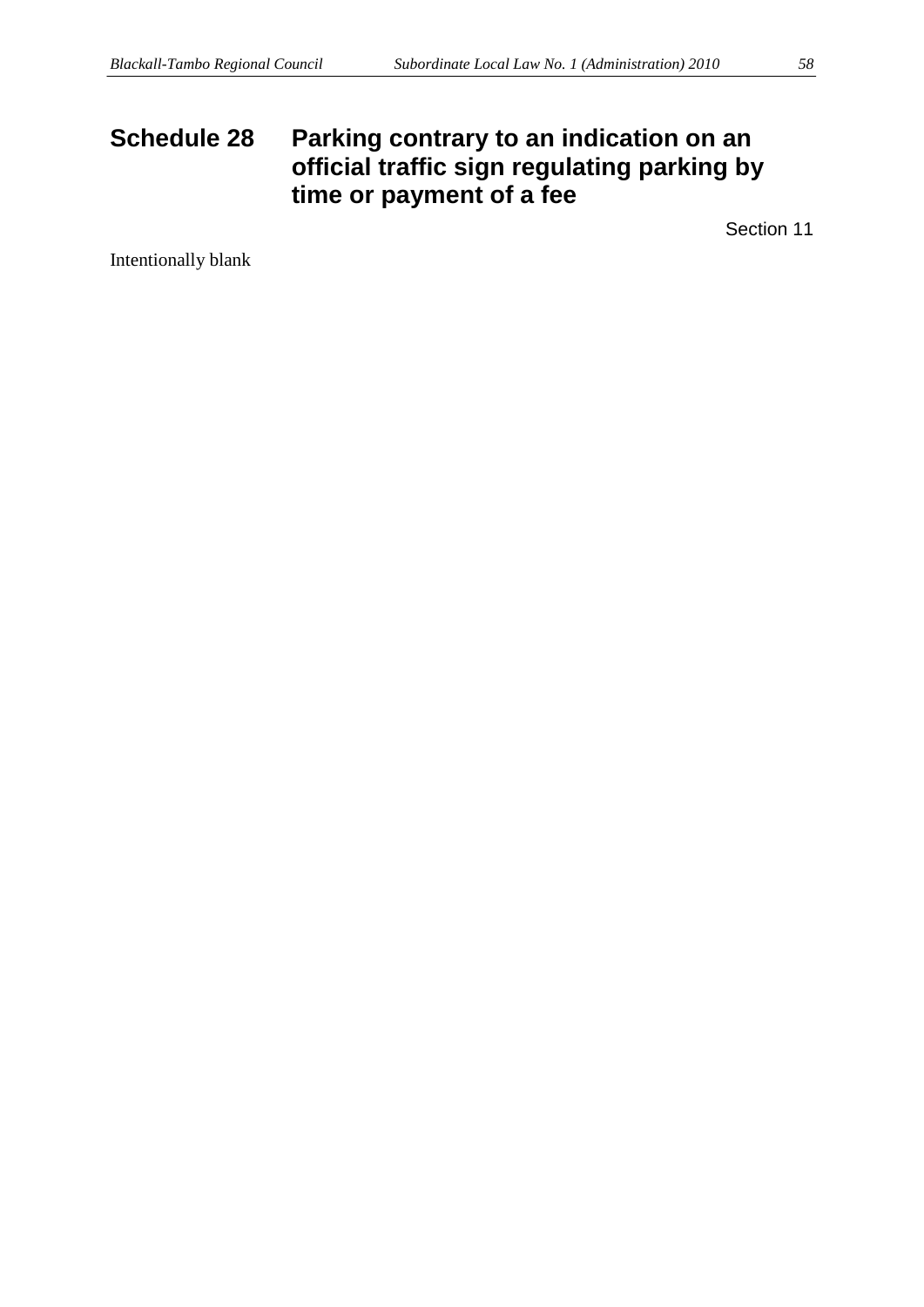# **Schedule 29 Parking in a loading zone by displaying a commercial vehicle identification label**

Section 11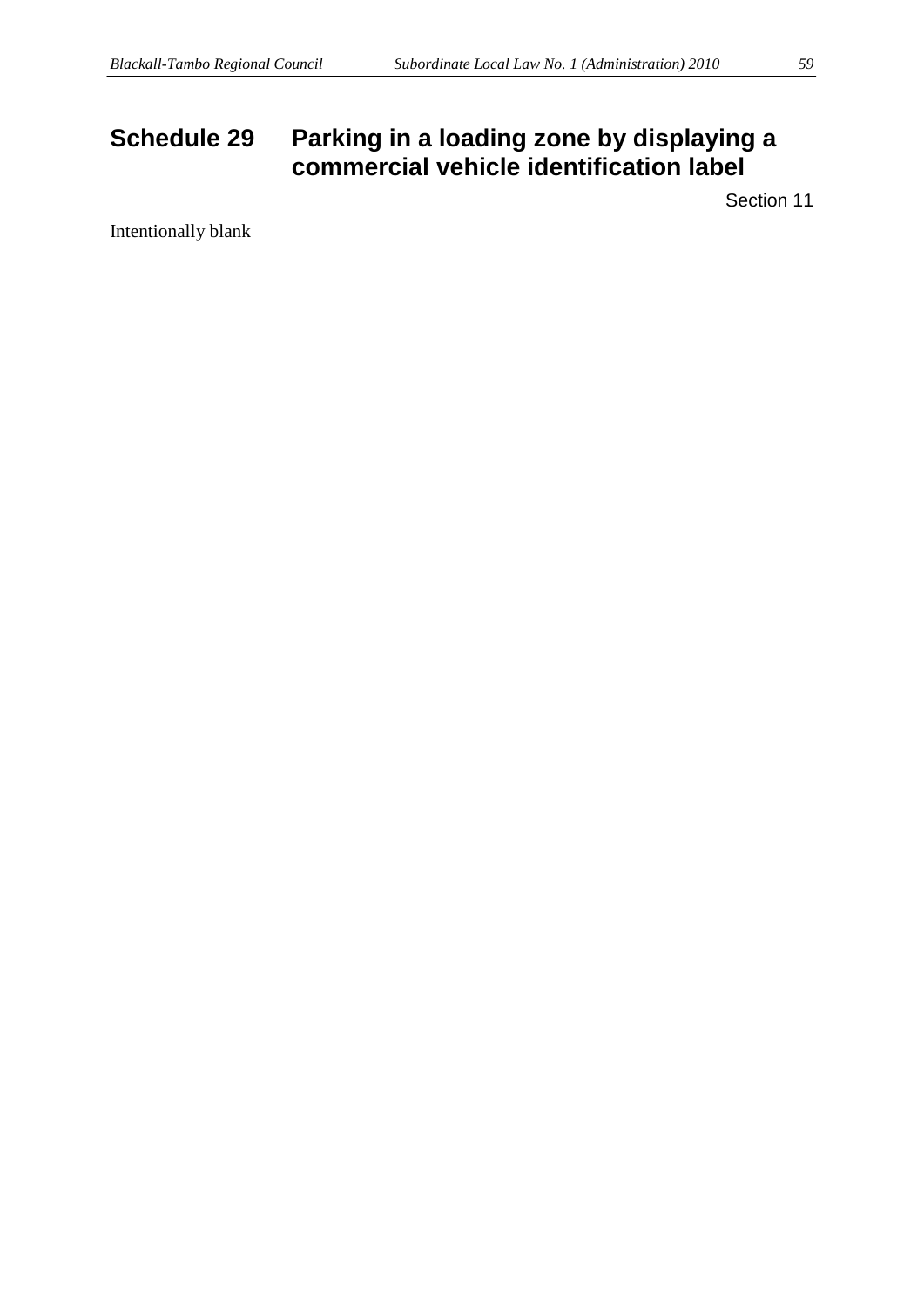# **Schedule 30 Carrying out works on a road or interfering with a road or its operation**

Section 11

### **1 Prescribed activity**

Carrying out works on a road or interfering with a road or its operation (Local Government Act 2009, section 75(2)

### **2 Activities that do not require approval under the authorising local law**

Not applicable

*[This is not a prescribed activity that a local government can make exemptions about because the approval is required under the Act.]*

### **3 Documents and materials that must accompany applications for approval**

The type of documents and materials required must include—

- (a) full details of the proposed works on the road or interference with its operation; and
- (b) if the applicant proposes to erect or install a structure on, over or under the road plans and specifications of the structure; and
- (c) details of building or other work to be carried out under the approval.

# **4 Additional criteria for the granting of approval**

Additional criteria with which applications for approval for the prescribed activity must be consistent. These are more specific criteria that are additional to the general criteria stated in section 9(1) of the authorising local law. For example—

The application includes adequate measures to minimise the interference with the usual use of the road and protect public health and safety.

### **5 Conditions that must be imposed on approvals**

Conditions must for example—

- (a) require compliance with specified safety requirements; and
- (b) the approval holder to give the local government specified indemnities; and
- (c) require the approval holder to take out specified insurance indemnifying persons who may suffer personal injury, or loss or damage, as a result of the work; and
- (d) require the approval holder to maintain structures erected or installed, or vegetation planted, under the approval in good condition; and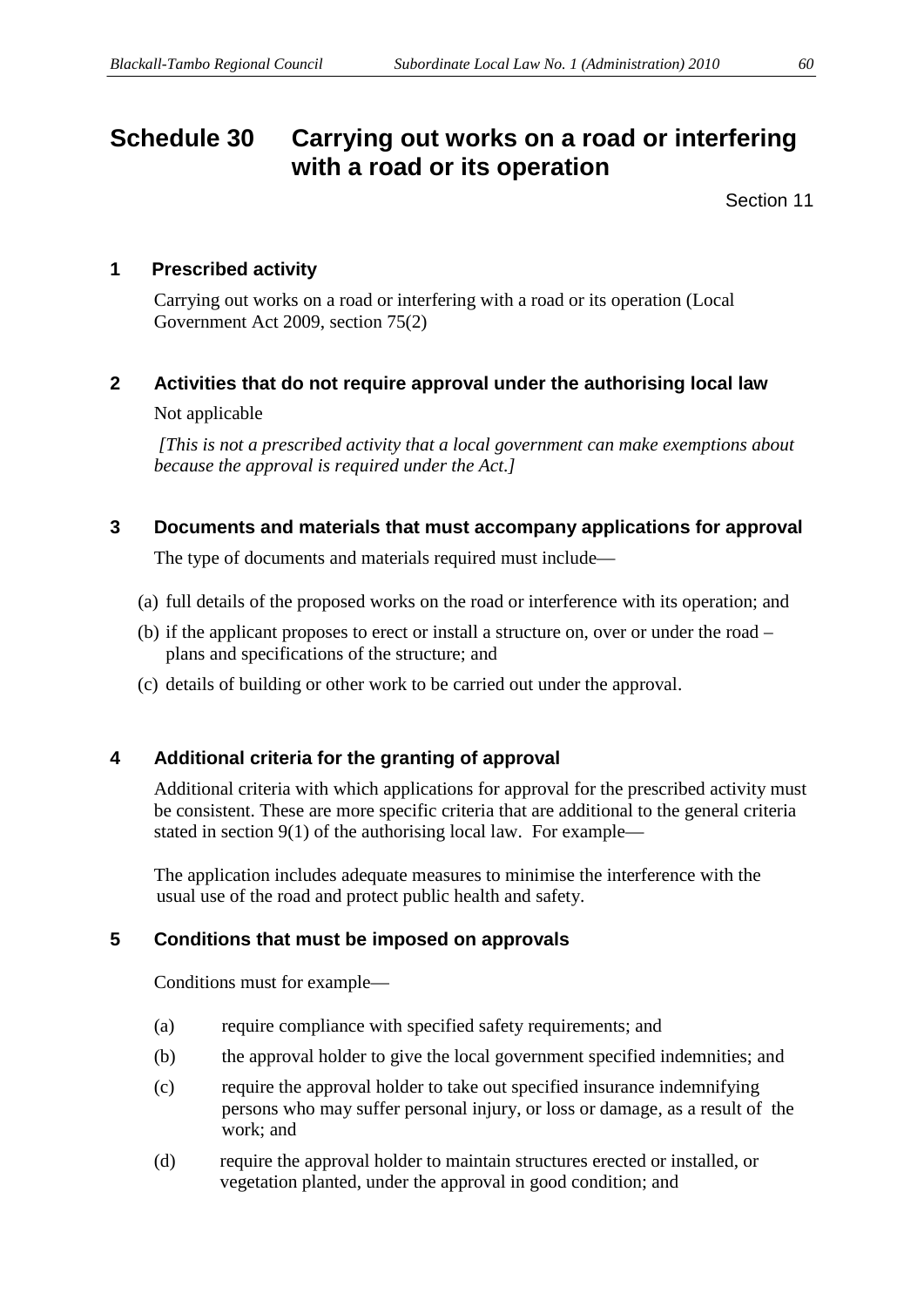(e) require the approval holder to remove a structure erected or installed under the approval at the end of a stated period.

# **6 Term of approval**

The term of an approval is decided by the local government when it grants the approval or renewal.

### **7 Term of renewal of approval**

The local government may, from time to time, on application by the operator renew the approval.

However, the local government must, on application for renewal of an approval made before the end of the term for which the approval was granted or last renewed, renew the approval for a further term unless—

- (a) the local government has given the operator reasonable written notice of its intention not to renew the approval; or
- (b) there are proper grounds for cancellation of the approval.<sup>15</sup>

<sup>&</sup>lt;sup>15</sup> Proper grounds for cancellation of an approval exist if an operator fails to remedy contravention of this local law or a condition of an approval within the time allowed in a compliance notice (See section 21(1)).